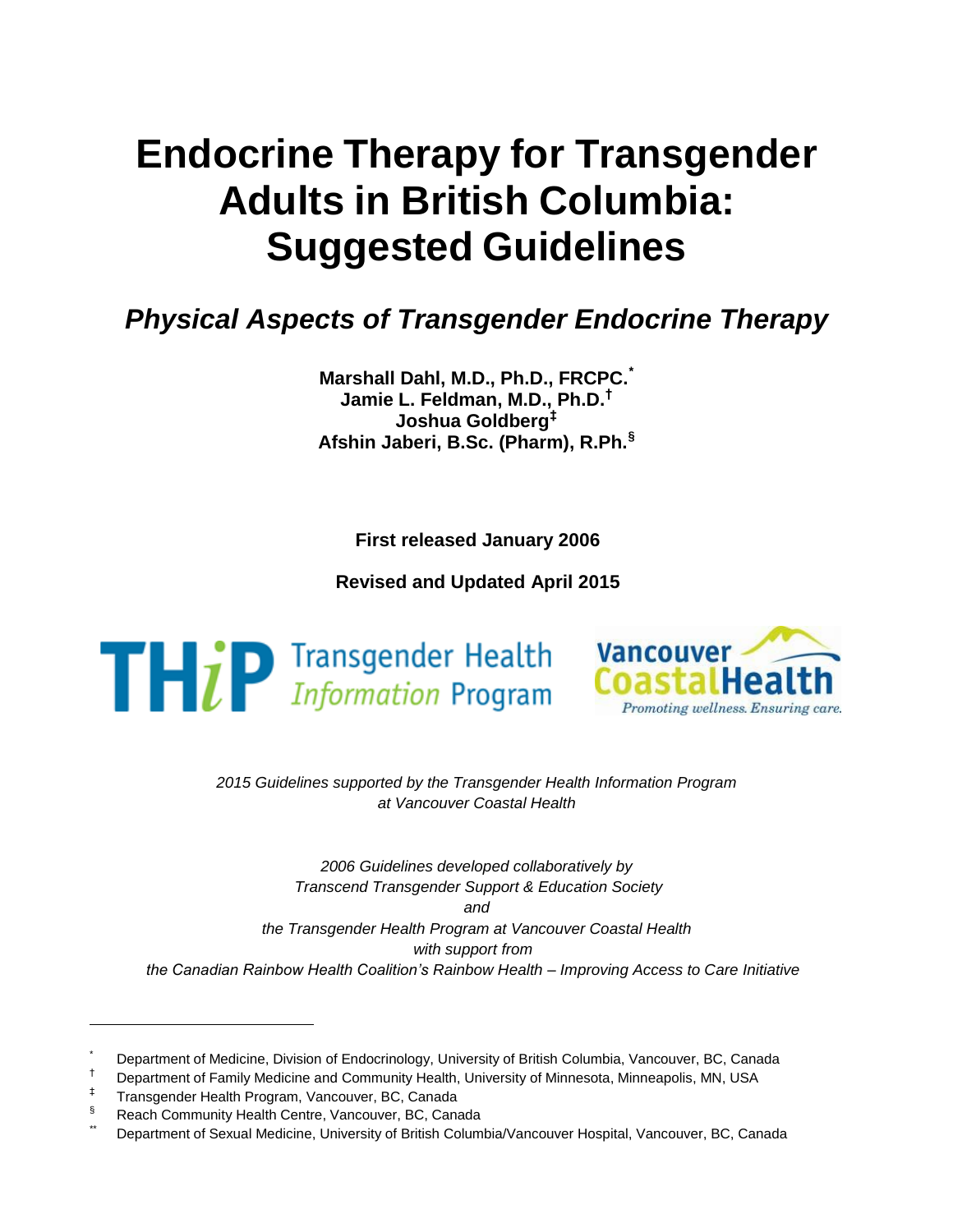## **Acknowledgements**

**Project coordinators (2006)** Joshua Goldberg, Donna Lindenberg, and Rodney Hunt

**Research assistants (2006)**  Olivia Ashbee and A.J. Simpson

**Update coordinator (2015)** Devon MacFarlane

**Reviewers (2015)**  Daniel Metzger, MD; Gail Knudson, MD, MPE; Marria Townsend, MD; and Marshall Dahl, MD, PhD; Beth Clark, RCC

© 2015 Vancouver Coastal Health

This publication may not be commercially reproduced, but copying for educational purposes is encouraged. Suggested citation:

Dahl, M., Feldman, J. L., Goldberg, J., Jaberi, A., & Vancouver Coastal Health (2015). *Endocrine therapy for transgender adults in British Columbia: Suggested guidelines.* Vancouver, BC: Vancouver Coastal Health.

The original guidelines were developed in 2006 as part of a set of clinical guidelines produced by the *Trans Care Project*, a joint initiative of Transcend Transgender Support & Education Society and Vancouver Coastal Health's Transgender Health Program. We thank the Canadian Rainbow Health Coalition and Vancouver Coastal Health for funding this project. The 2015 update was supported by the Transgender Health Information Program at Vancouver Coastal Health.

[Copies of these guidelines are ava](http://www.vch.ca/transhealth)ilable for download from the Transgender Health Information Program website. Updates and revisions will be made to the online version periodically. For more information or to contribute updates, please contact:

> Transgender Health Information Program #303-1290 Hornby Street Vancouver, BC Canada V6Z 1W2 [Phone: 604-734-151](mailto:trans.health@vch.ca)4 or 1-866-999-1514 (toll-free in BC) Email: [transhealth@vch.ca](mailto:transhealth@vch.ca) Web: [http://transhealth.vch.ca](http://www.vch.ca/transhealth)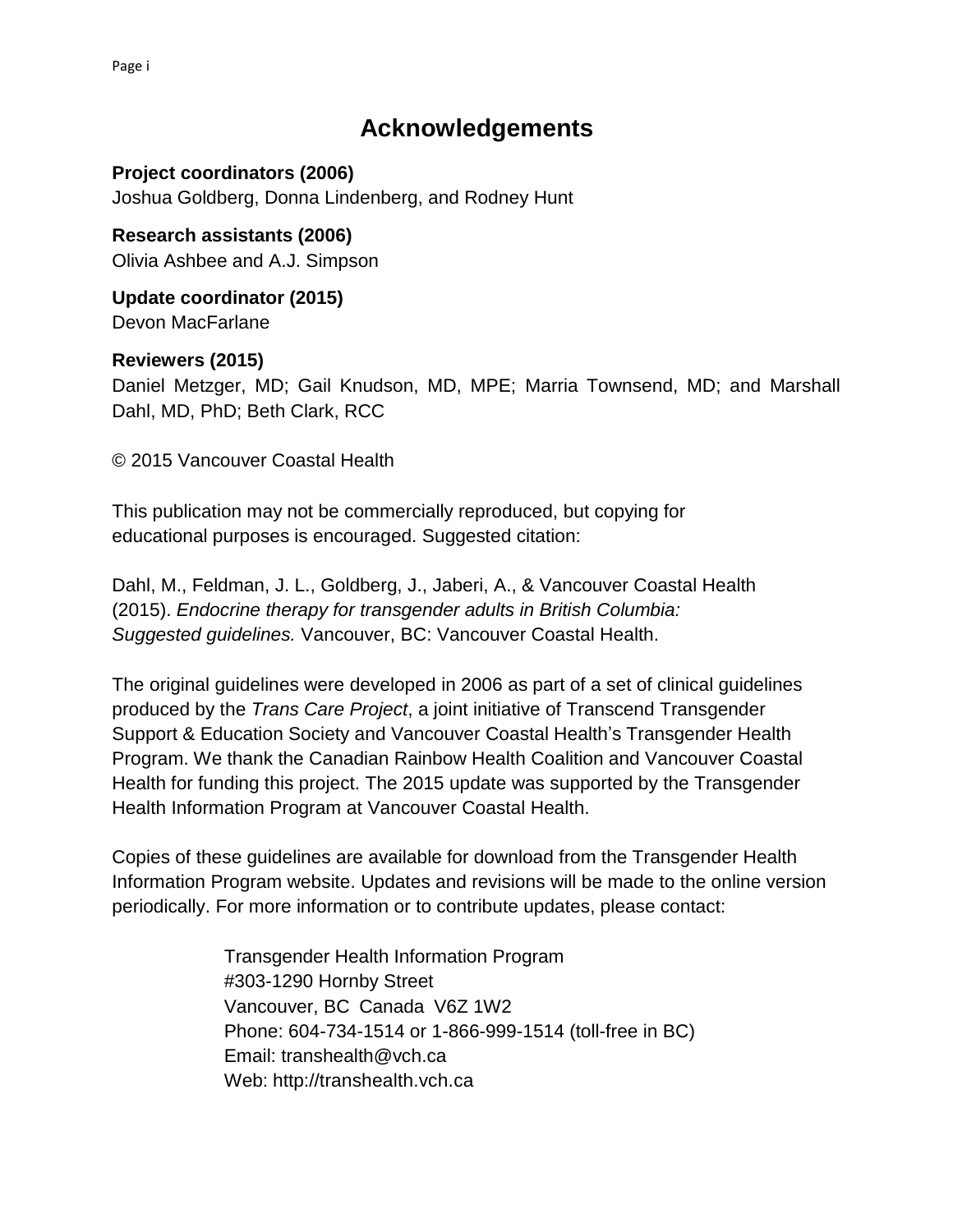# Table of Contents

| Monitoring recommendations following initiation of feminizing endocrine therapy 12                   |  |
|------------------------------------------------------------------------------------------------------|--|
|                                                                                                      |  |
|                                                                                                      |  |
|                                                                                                      |  |
|                                                                                                      |  |
|                                                                                                      |  |
|                                                                                                      |  |
|                                                                                                      |  |
| Monitoring recommendations following initiation of masculinizing endocrine therapy 20                |  |
|                                                                                                      |  |
|                                                                                                      |  |
|                                                                                                      |  |
|                                                                                                      |  |
|                                                                                                      |  |
|                                                                                                      |  |
|                                                                                                      |  |
|                                                                                                      |  |
| Appendix B: Summary of the World Professional Association for Transgender Health's Standards of Care |  |
|                                                                                                      |  |
|                                                                                                      |  |
|                                                                                                      |  |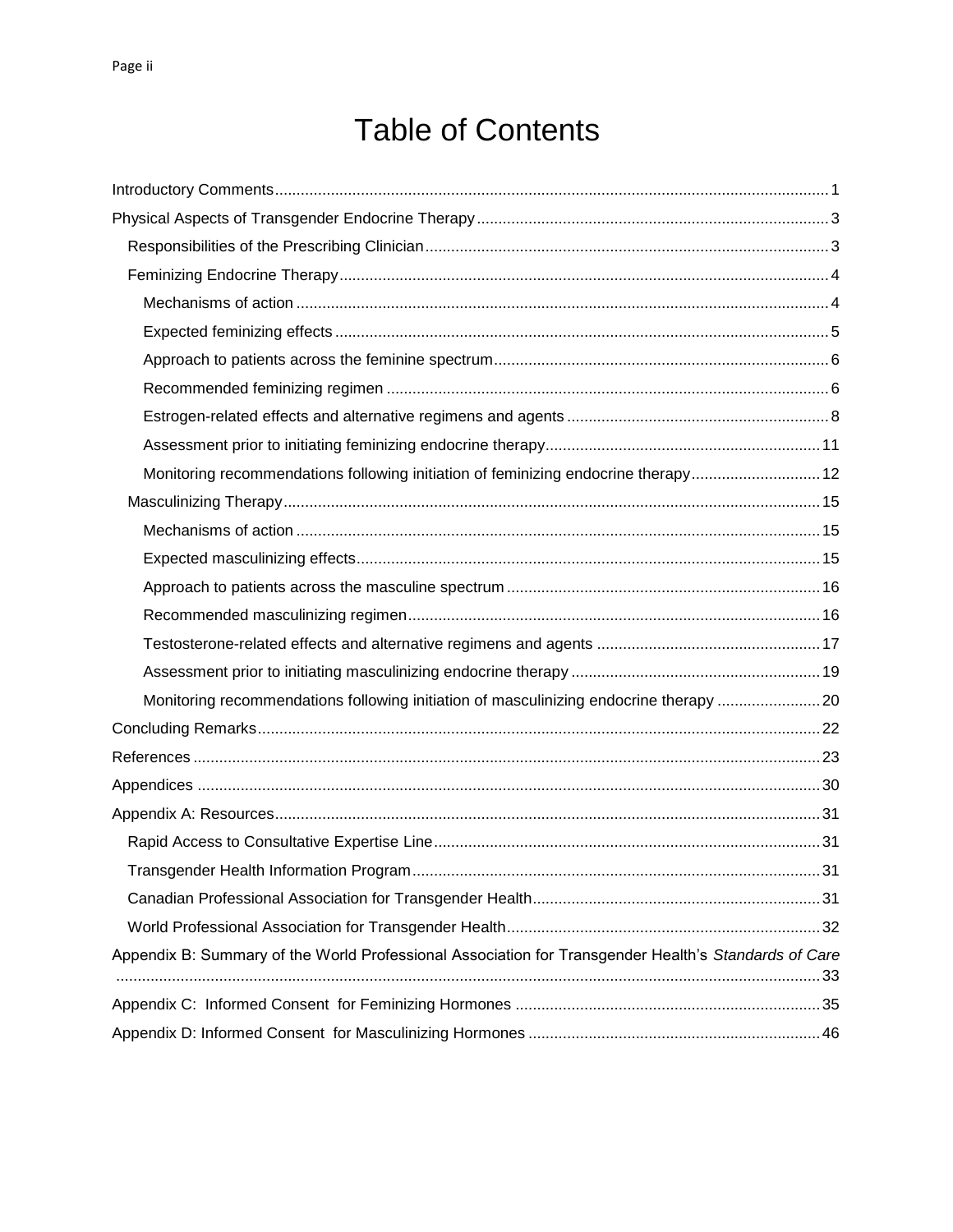# **Introductory Comments**

<span id="page-3-0"></span>Endocrine therapy is a strongly desired medical intervention for many transgender\* individuals. The goal of transgender endocrine therapy is to change secondary sex characteristics to reduce gender dysphoria and/or facilitate gender presentation that is consistent with the felt sense of self. While there are risks associated with taking feminizing/masculinizing medications, when appropriately prescribed they can greatly improve mental health and quality of life for transgender people.<sup>1,2</sup> In addition to inducing physical changes, the act of using hormones is itself an affirmation of gender identity.<sup>3,4</sup>

In British Columbia, the care of transgender individuals is provided through a decentralized community-based model of care. $<sup>2</sup>$  Clinicians with varying degrees of</sup> transgender training and experience are responsible for this care. This document provides updated protocols for the prescribing clinician relating to physical assessment, prescription planning, initiation of endocrine therapy, and ongoing maintenance. It is intended to assist endocrinologists, family physicians, and nurse practitioners whose patients may ask for feminizing/masculinizing medication. It is written for professionals who are already familiar with basic terms and concepts in transgender care and are seeking more advanced clinical guidance in work with transgender adults. Endocrine treatment of transgender adolescents is not discussed in this document.

Family physicians and nurse practitioners with training and experience in behavioural health, gender identity concerns, and sexual issues may choose to have sole responsibility for all aspects of transgender endocrine care, including assessment of eligibility and readiness. Alternatively, the primary psychological assessment may be performed by a mental health clinician, with the prescribing physician providing a briefer corroborating evaluation.

As discussed in the World Professional Association for Transgender Health (WPATH) Standards of Care, (Version 7),<sup>5</sup> transgender endocrine therapy is best undertaken in the context of a complete approach to health that includes comprehensive primary care and a coordinated approach to psychosocial issues. While the WPATH *Standards of Care, (Version 7,)<sup>5</sup>* do not require psychotherapy prior to initiation of endocrine therapy, ideally a trans-experienced therapist will be available as needed to assist the patient in adjusting to the profound physical and psychosocial changes involved in endocrine therapy. Advocacy may also be required to assist with changes to legal name or identification. 6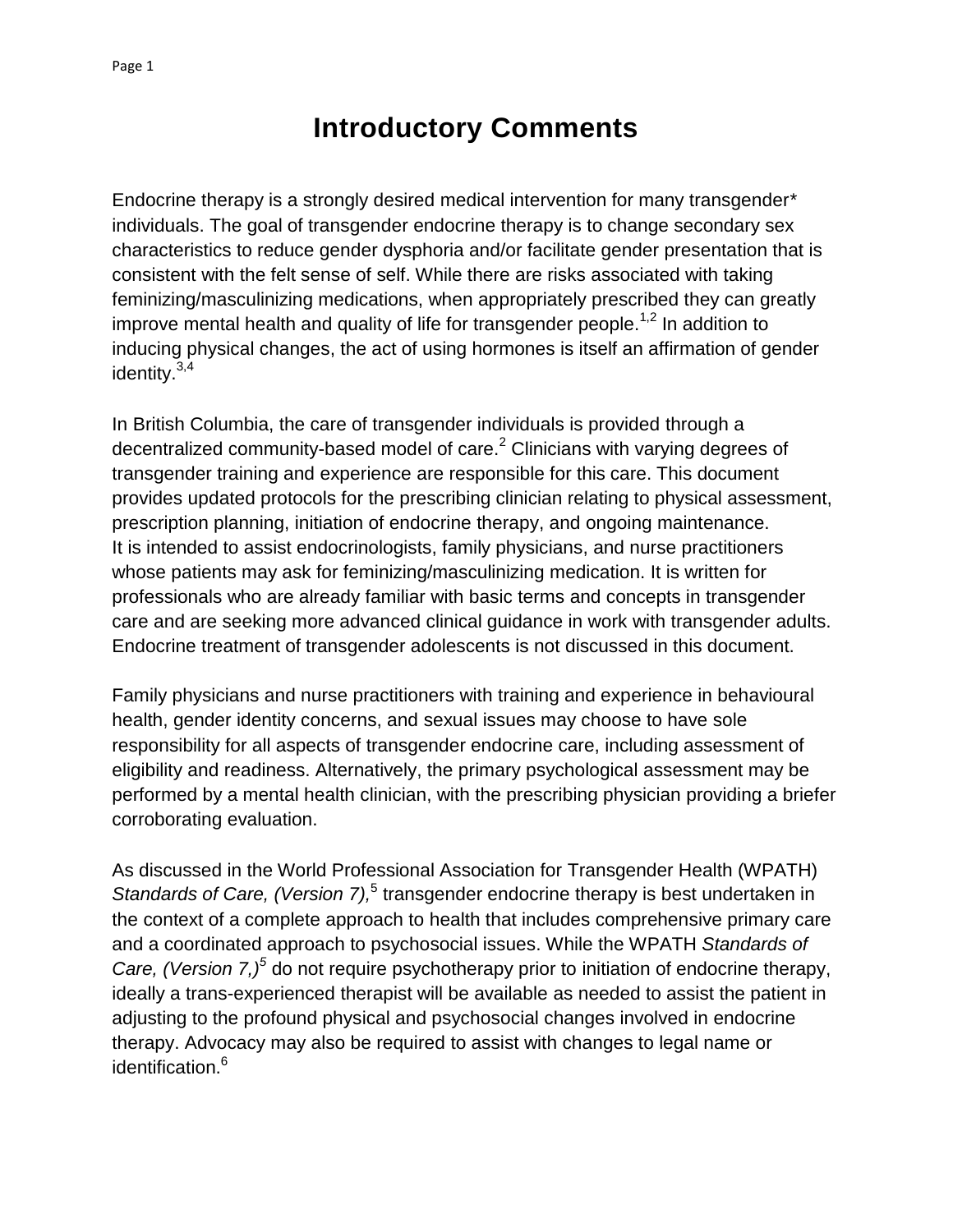Page 2

*WPATH Standards of Care (Version 7)<sup>5</sup>* are intended as a flexible framework to guide the treatment of transgender people. Likewise, the recommendations made in this document should not be perceived as a rigid set of guidelines. In any clinical practice it is paramount that protocols be tailored to the specific needs of each patient, and clinicians are encouraged to adapt and modify our suggested protocols to address changing conditions and emerging issues. Research in transgender health is still in its early days, and there are widely diverging clinical (and consumer) opinions about "best" practice. In this document we offer suggestions based on an in-depth review of transgender health research, a review of protocols used in 16 clinics, interviews with expert clinicians, and the authors' clinical experience. The updates are based in the new WPATH standards of care, guidelines from the European Endocrine Society, and a review of recent research. Ongoing research and collegial meetings are needed to further develop practice protocols.

<sup>\*</sup> In this document, *transgender* includes any person who (a) has a gender identity that is different from their natal sex, and/or (b) who expresses their gender in ways that cross or transcend societal expectations of the range of possibilities for men and women. This umbrella term includes individuals who identify in many ways, including androgyne, agender, bigender, butch, cross-dresser, drag king, drag queen, femme, FTM, gender creative, gender fluid, gender non-conforming, genderqueer, gender variant, MTF, pangender, questioning, trans, trans man, trans woman, transfeminine, transgender, transmasucline, transsexual, and two-spirit.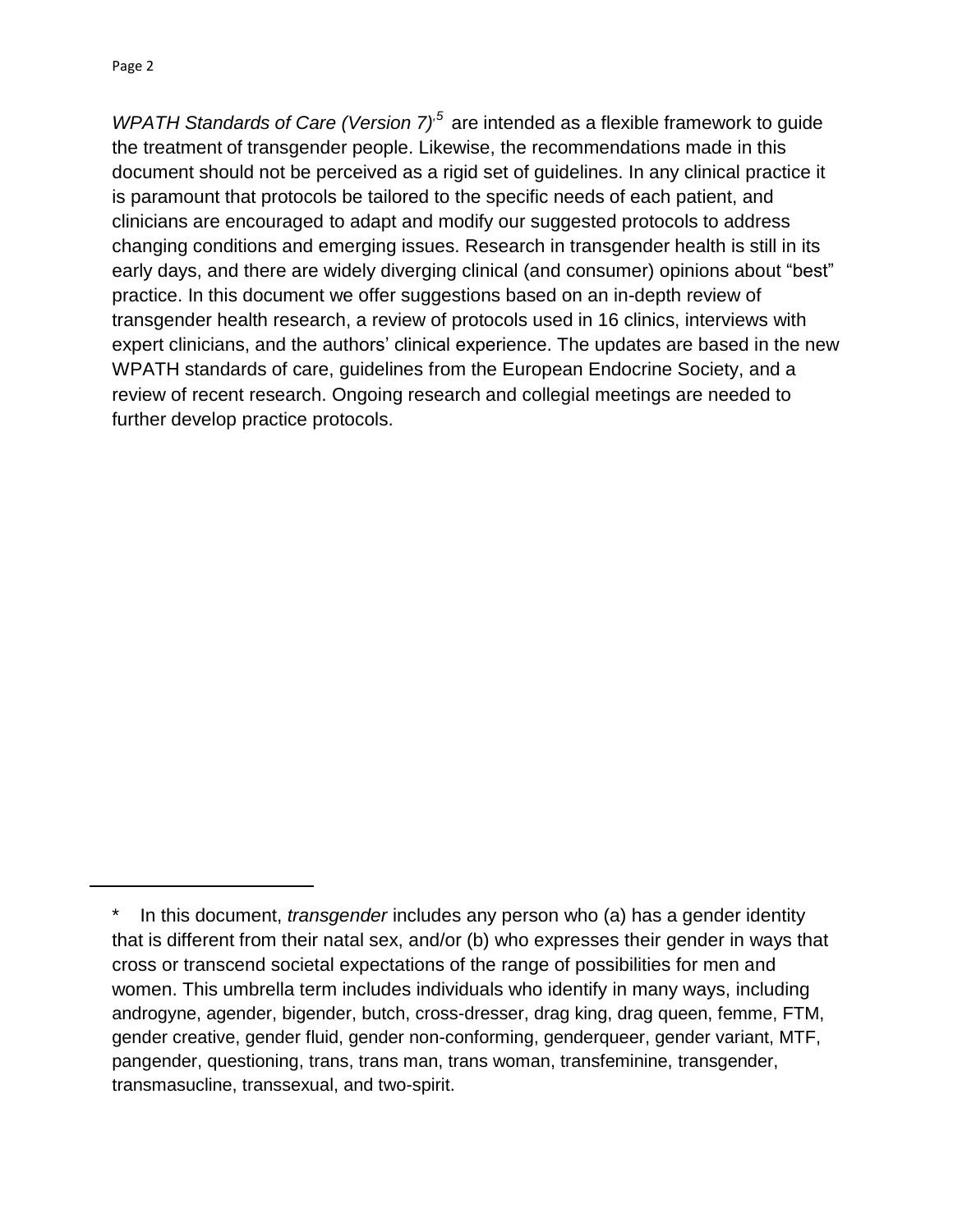$\overline{a}$ 

# **Physical Aspects of Transgender Endocrine Therapy**

#### <span id="page-5-0"></span>**Marshall Dahl, Jamie L. Feldman, Joshua Goldberg, & Afshin Jaberi**

#### **Updated January 2015**

There is great variation in the extent to which hormonal changes are undertaken or desired. Some individuals seek maximum feminization/masculinization, while others experience relief with an androgynous presentation. Endocrine therapy must be individualized based on the patient's goals, the risk/benefit ratio of medications, the presence of other medical conditions, and consideration of social and economic issues.

Most of the medications listed in this guide are considered eligible prescription drugs under the BC Fair PharmaCare program and other such formularies (although a Special Authority application may be needed in some instances). However, economic factors may still be a barrier for patients seeking medications. Approximate cost is included in our discussion of recommended regimens.

## <span id="page-5-1"></span>**Responsibilities of the Prescribing Clinician**

In British Columbia, feminizing/masculinizing medication is typically prescribed by a family physician, endocrinologist, or nurse practitioner.<sup>\*</sup> With appropriate transgender health training, endocrinologic manipulation of secondary sex characteristics can usually be managed by the primary care provider. Medical visits relating to hormone maintenance provide an opportunity for broader care to a population that is often medically underserved, and many of the screening tasks involved in long-term hormone maintenance fall within the scope of primary care rather than specialist care . For this reason we suggest that if hormones are prescribed by an endocrinologist, rather than the primary care provider, there be close communication between the two clinicians to ensure adequate care. A trans-experienced endocrinologist should be involved if the primary care provider has no experience with transgender health, or if the patient has a pre-existing metabolic or endocrine disorder that may be affected by endocrine therapy.

 $^*$  In BC nurse practitioners can prescribe anti-androgens, estrogen, and progestins, but not testosterone.<sup>7</sup>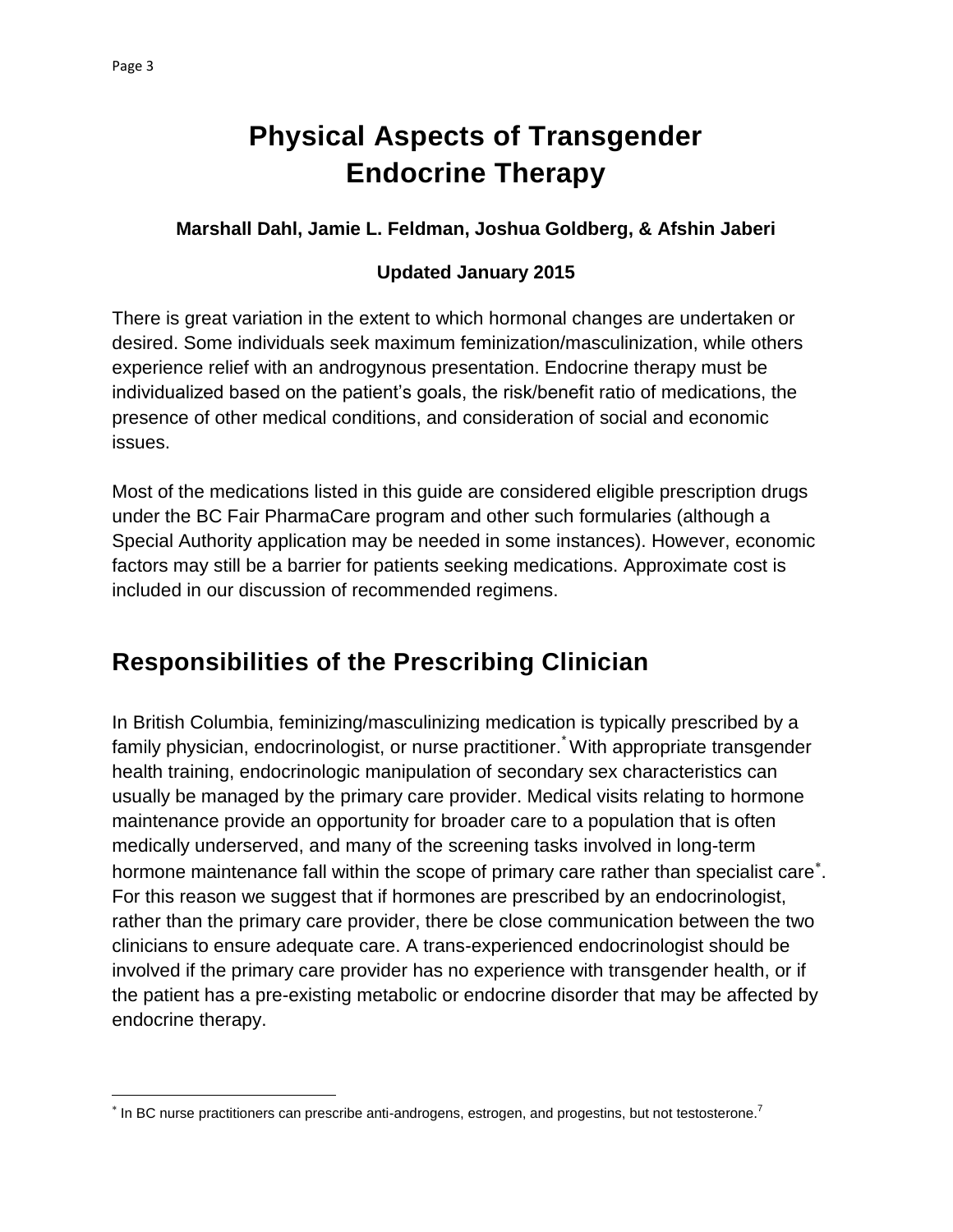The World Professional Association for Transgender Health (WPATH) *Standards of*  Care *(Version 7)*<sup>5</sup> state that the prescribing clinician should:

- 1. Perform an initial evaluation that includes discussion of the patient's physical transition goals, health history, physical examination, risk assessment, and relevant laboratory tests.
- 2. Discuss with the patient the expected effects of feminizing/masculinizing medications and the possible adverse health effects. These effects can include a reduction in fertility. Therefore, reproductive options should be discussed with the patient before starting hormone therapy.
- 3. Confirm that the patient has the capacity to understand the risks and benefits of treatment and is capable of making an informed decision about medical care.
- 4. Provide ongoing medical monitoring, including regular physical and laboratory examination to monitor hormone effectiveness and side effects.
- 5. Communicate as needed with the patient's primary care provider, mental health professional, and surgeon.
- 6. If needed, provide the patient with a brief written statement indicating that they are under medical supervision and care that includes feminizing/masculinizing hormone therapy. Particularly during the early phases of hormone treatment, the patient may wish to carry this statement at all times to help prevent difficulties with the police and other authorities.

# <span id="page-6-0"></span>**Feminizing Endocrine Therapy**

### <span id="page-6-1"></span>**Mechanisms of action**

Endocrinologic feminization of patients on the Male-to-Female (MTF) spectrum is achieved by (a) direct or indirect suppression of the effects of androgens, and (b) induction of female physical characteristics. $8,9,10$  Androgen suppression can be achieved by:

- Suppressing the production of gonadotropin-releasing hormone (GnRH): e.g. GnRH analogues such as leuprolide acetate
- Suppressing the production of luteinizing hormone: e.g. progestational agents, cyproterone acetate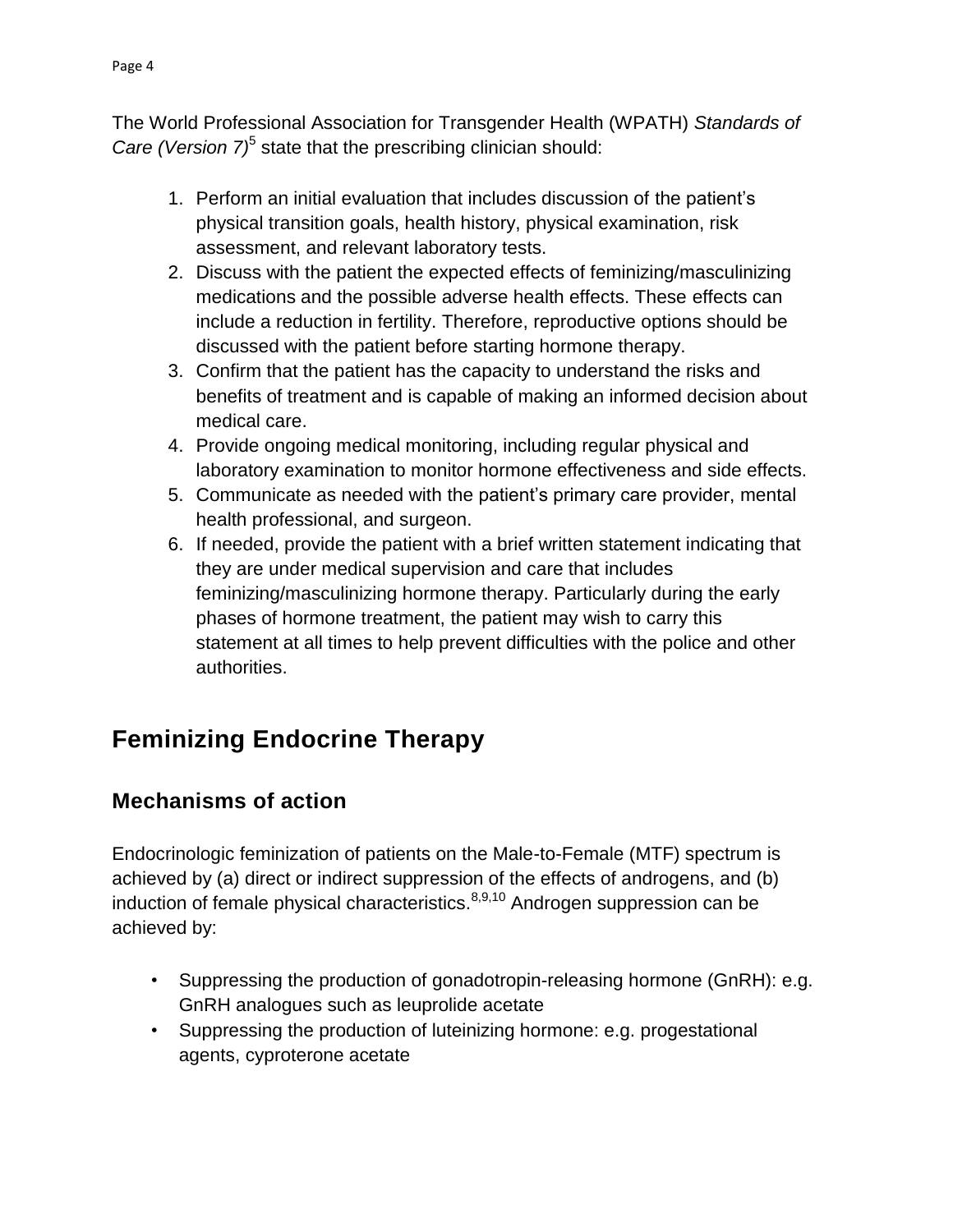- Interfering with the production of testosterone or metabolism of testosterone to dihydrotestosterone (DHT): e.g. spironolactone, finasteride, cyproterone acetate
- Interfering with the binding of androgens to receptors in target tissues: e.g. spironolactone, cyproterone acetate, flutamide

Estrogen is the principal agent used to induce female characteristics, and works primarily by direct stimulation of estrogen receptors in target tissues.<sup>11</sup> Although estrogen also suppresses luteinizing hormone (LH), the estrogen dose required for effective LH suppression is high and may be associated with undesirable sideeffects.<sup>10</sup>

### <span id="page-7-0"></span>**Expected feminizing effects**

Rapidity and degree of change from feminizing endocrine therapy depends on the agents used, dosage, and the patient's responsiveness to endocrine therapy. Typically, within the first 1–6 months there is gradual redistribution of body fat to more closely approximate a female body habitus, decreased muscle mass and decreased upper body strength. These changes can be affected by diet, as well as the type and amount of physical activity.<sup>8</sup> Patients also experience softening of skin, decreased libido and possible difficulty reaching orgasm, reduction of ejaculate, and decreased spontaneous/morning erections.<sup>5,8–14</sup> Testicular volume is reduced by up to 25% within the first year,  $8,9$ , with gradual reduction up to 50% of the original volume over a long period of time.<sup>15</sup> The shrinkage of testes may make them feel softer on palpation.<sup>8</sup> Testicular atrophy impacts sperm maturation and motility, and may be permanent.<sup>9</sup> However, the patient may still be fertile and should be counselled accordingly.

Tender breast buds may start to form within 3–6 months, with gradual breast growth (highly variable) and nipple development taking two or more years.  $8,9,13,14,16$  Typically breast growth is not as pronounced in people on the MTF spectrum as in nontransgender women, and it is rare for MTF-spectrum breasts to reach Tanner Stage 5 appearance.17,18 The greatest proportion of breast growth occurs within 18–24 months of feminizing endocrine therapy<sup>19</sup>. If by this time, breast growth is not sufficient for comfort, patients often consider surgical augmentation. In those patients utilizing feminizing hormones, WPATH recommends a minimum of a 12-months of hormone therapy before considering augmentation surgery<sup>5</sup> Weight increase may help promote breast development in thin MTF-spectrum patients.

Over a period of several years, body and facial hair becomes finer and growth is slowed,  $5,8,9,10,12,20$  but typically cannot be eliminated by hormones alone. Electrolysis,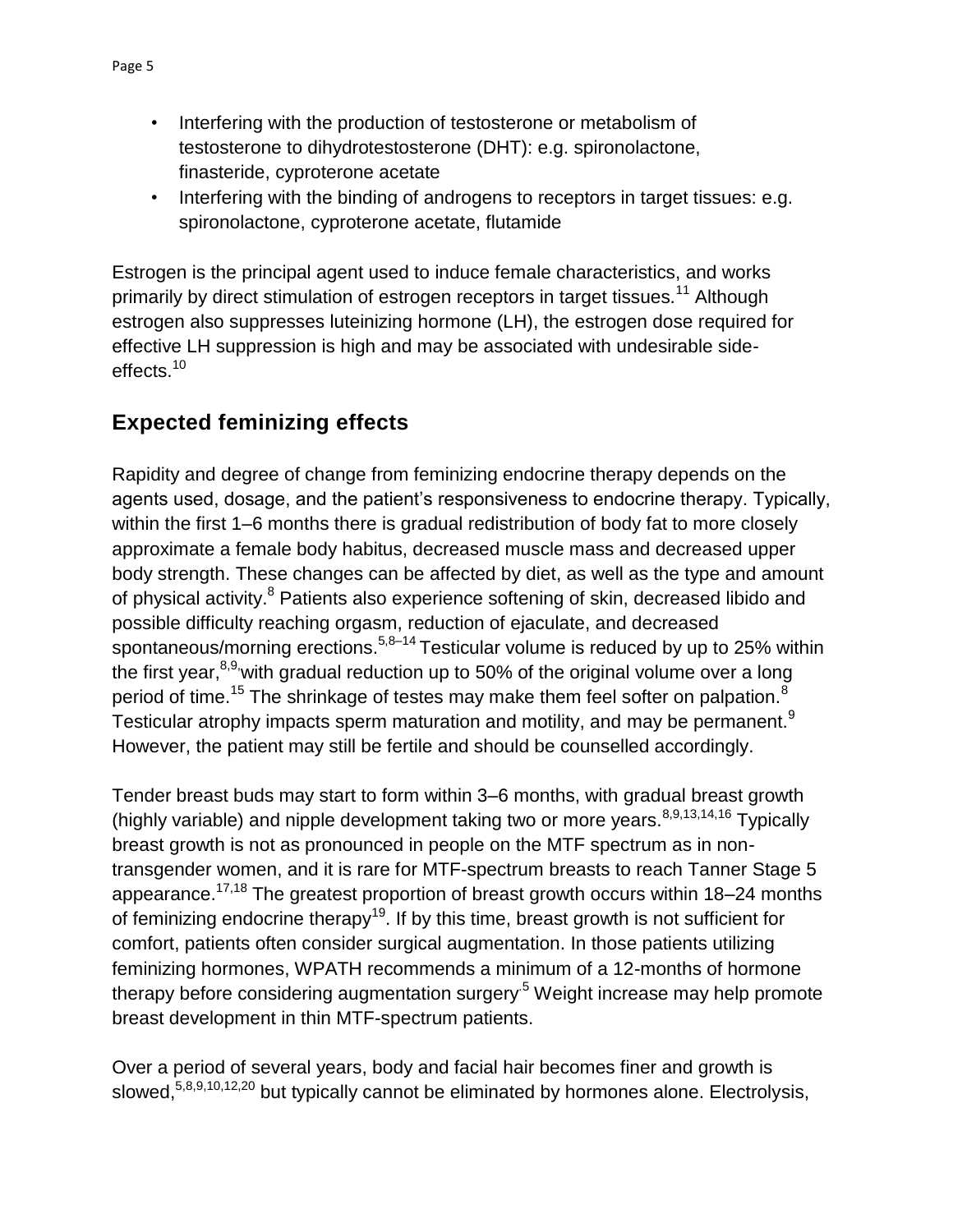laser treatment, or other forms of hair removal may be desired.<sup>5,9,21-23</sup> While feminizing endocrine therapy may gradually slow or stop the progression of male-pattern baldness, scalp hair does not completely re-grow in bald areas.<sup>5,8,9,12,24</sup>

Most of these changes are reversible if treatment is discontinued. Breast growth and development of the nipple–areolar complex are permanent. It is not known if changes to fertility are completely reversible, and options for sperm banking should be discussed prior to initiation of endocrine therapy.<sup>5,25</sup>

Research evidence to date does not demonstrate that any particular medically approved type or method of administering hormones is more effective than another in producing desired physical changes.<sup>5</sup> Response to hormone therapy cannot be reliably predicted based on the patient's age, body habitus, family appearance, or ethnicity.

### <span id="page-8-0"></span>**Approach to patients across the feminine spectrum**

Not every person on the MTF spectrum patient desires to maximally feminize their body, whether related to their gender expression or due to current life circumstances. Some patients may begin hormone therapy seeking minimal changes, and later pursue a full physical transition. The provider and patient need to establish which feminine and masculine characteristics (including fertility and sexual function) are important for the patient, and if that combination is medically achievable with hormone therapy. Antiandrogen therapy alone, low-dose estrogen, or even surgical intervention, with or without low doses of hormones, may be needed to achieve the patient's goals.

### <span id="page-8-1"></span>**Recommended feminizing regimen**

Table 1 below summarizes our recommendations for a basic regimen for the MTFspectrum patient who desires maximum feminization. A combination of estrogen + spironolactone (an androgen antagonist) is recommended, as spironolactone has a direct effect of reducing male-pattern hair growth and also minimizes the dosage of estrogen needed to suppress testosterone (thereby reducing risks associated with highdose exogenous estrogen).5,8 Finasteride may be added to slow male-pattern balding.

Androgen antagonists (aka "anti-androgens") may be prescribed alone for patients who wish to reduce masculine characteristics for a more androgynous appearance. As spironolactone can induce irreversible gynecomastia, 5α-reductase inhibitors are preferred for those who do not want visible breast development.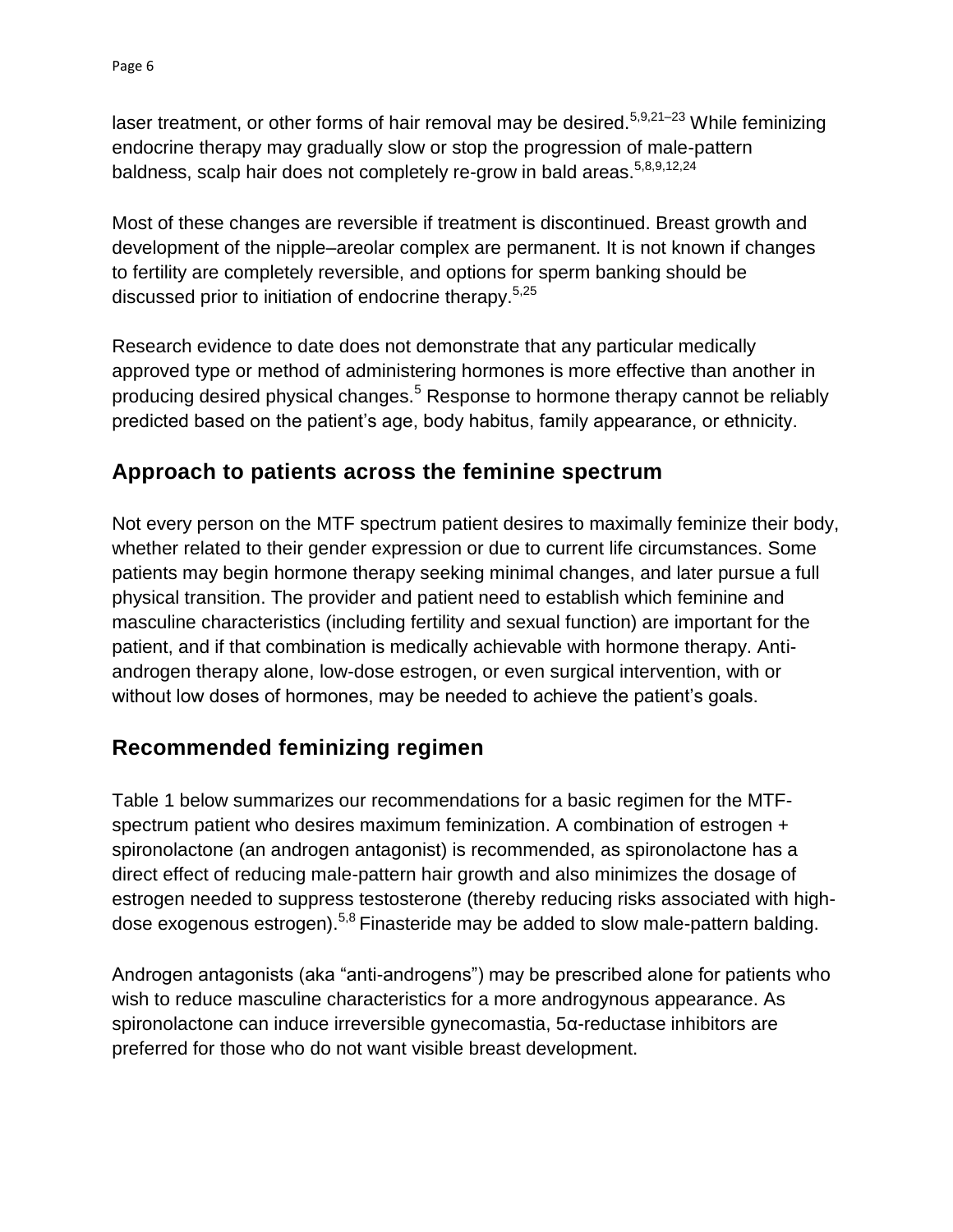With both estrogen and androgen antagonists, the starting dose for patients who are at low risk for adverse effects can be gradually increased to the recommended maximum if needed to achieve the desired changes and to bring bioavailable testosterone to the lower half of the female range. Following orchiectomy, the dosage should be adjusted as endogenous androgen production is significantly reduced. To preserve bone density following orchiectomy, estrogen supplementation should be maintained throughout life as long as the benefits outweigh the risks, given an individual's health status and life expectancy. Very low doses of estrogen are likely adequate for this purpose.<sup>26-28</sup>.

|                                                                                                                                                                                                                                                                                                                                                                    | <b>Estrogen</b>                                                                                                                                                                                          |    |                                                                                                                                          | Androgen antagonist                                                                                                                                                                        |            |                                                                                                                              |            |  |                              |
|--------------------------------------------------------------------------------------------------------------------------------------------------------------------------------------------------------------------------------------------------------------------------------------------------------------------------------------------------------------------|----------------------------------------------------------------------------------------------------------------------------------------------------------------------------------------------------------|----|------------------------------------------------------------------------------------------------------------------------------------------|--------------------------------------------------------------------------------------------------------------------------------------------------------------------------------------------|------------|------------------------------------------------------------------------------------------------------------------------------|------------|--|------------------------------|
| Agent                                                                                                                                                                                                                                                                                                                                                              | 17β-estradiol                                                                                                                                                                                            |    |                                                                                                                                          | spironolactone                                                                                                                                                                             | and/<br>or | finasteride                                                                                                                  | and/<br>or |  | Cyproterone<br>acetate       |
| Administration                                                                                                                                                                                                                                                                                                                                                     | Transdermal                                                                                                                                                                                              | or | oral                                                                                                                                     | oral                                                                                                                                                                                       |            | oral                                                                                                                         |            |  | oral                         |
| <b>Brand name</b>                                                                                                                                                                                                                                                                                                                                                  | Estradot <sup>®</sup> ,<br>Estraderm <sup>®</sup> ,<br><b>Oesclim®</b>                                                                                                                                   |    | <b>Estrace®</b>                                                                                                                          | Aldactone®                                                                                                                                                                                 |            | Proscar®                                                                                                                     |            |  | Androcur®                    |
| Pre-<br>orchiectomy                                                                                                                                                                                                                                                                                                                                                | Use<br>transdermal if<br>>40 yrs or at<br>risk for DVT<br>start at 0.1 mg/24<br>hrs, applied twice<br>per week:<br>gradually increase<br>up to maximum of<br>0.4 mg/24 hrs,<br>applied twice per<br>week |    | Oral is an<br>option if <40<br>yrs and low<br>risk for DVT<br>start with 1-2 mg<br>qd; gradually<br>increase up to<br>maximum 6 mg<br>qd | start with 50-<br>100 mg qd;<br>increase by<br>50-100 mg<br>each month up<br>to average<br>200-300 mg qd<br>(maximum 500<br>mg qd)<br>modify if risks of<br>adverse effects:<br>see below§ |            | 2.5-5.0 mg qd for<br>systemic anti-<br>androgen effect;<br>2.5 mg every other<br>day if solely for<br>androgenic<br>alopecia |            |  | 25-50 mg qd                  |
| Post-<br>orchiectomy                                                                                                                                                                                                                                                                                                                                               | $0.025 - 0.1$ mg/24<br>hrs, applied twice<br>per week                                                                                                                                                    |    | $1-2$ mg qd                                                                                                                              | 25-50 mg gd                                                                                                                                                                                |            | $2.5$ mg qd                                                                                                                  |            |  | $0mg$ ad                     |
| <b>Monthly cost</b>                                                                                                                                                                                                                                                                                                                                                | 0.1 mg/24 hours,<br>applied twice per<br>week:<br>$~525/month*$                                                                                                                                          |    | 2 mg qd:<br>$~514/m$ onth*                                                                                                               | 300 mg qd:<br>$~522/month*$                                                                                                                                                                |            | 5.0 mg qd:<br>$~558/month*$                                                                                                  |            |  | 50 mg qd<br>$~550.00/m$ onth |
| § If taking ACE-inhibitors or other potassium-sparing medication, spironolactone should not go above 25 mg qd, and<br>serum potassium should be closely monitored. If the patient has low blood pressure or renal insufficiency, start at 50 mg<br>and increase by up to 50 mg per week to a maximum of 300 mg gd, with a renal function test 1–2 weeks after each |                                                                                                                                                                                                          |    |                                                                                                                                          |                                                                                                                                                                                            |            |                                                                                                                              |            |  |                              |

#### **Table 1: Basic feminizing regimen**

and increase by up to 50 mg per week to a maximum of 300 mg qd, with a renal function test 1–2 weeks after each increase.

\* Plus the dispensing fee set by each pharmacy and billed each time a prescription is refilled. In BC the average fee in 2013 was \$10.43, although compounding pharmacies may charge significantly more.

#### *Spironolactone*

In the mid-1980s, clinicians at the Vancouver Gender Dysphoria Program began using spironolactone as part of the feminizing regimen for people on the MTF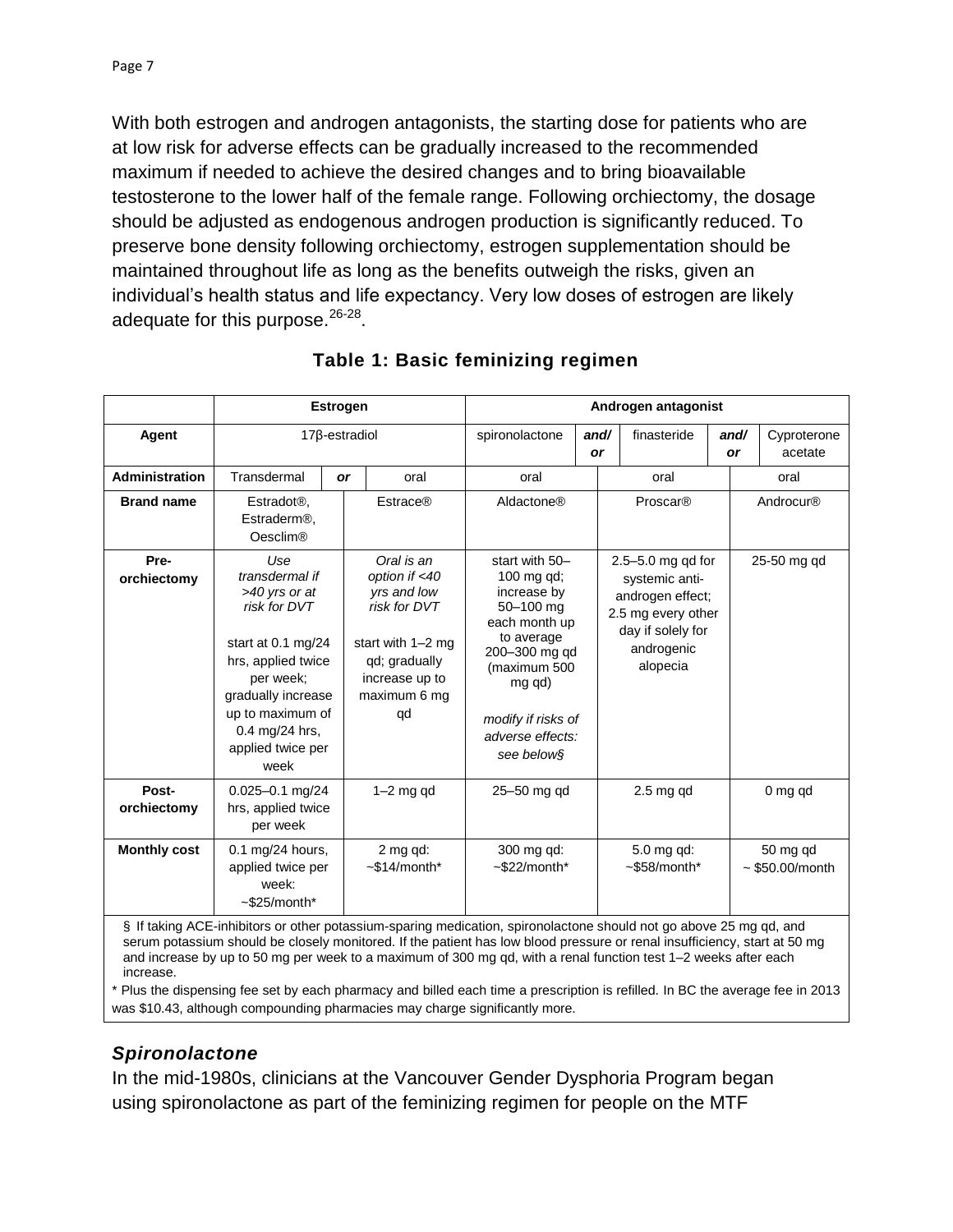spectrum, based on its anti-androgenic properties and its use for treatment of hirsutism in non-transgender women.<sup>10,29,30</sup> It has since been adopted for use by many other transgender centres.<sup>13,16,20,24,31,32</sup> Possible adverse effects of spironolactone include hyperkalemia (particularly in conjunction with ACE-inhibitors, angiotensin receptor blockers, and Type IV renal tubular acidosis – found in some patients with diabetes), renal insufficiency, hypotension, and rash.<sup>5,8,33</sup>

### <span id="page-10-0"></span>**Estrogen-related effects and alternative regimens and agents**

### *Estrogen*

There is evidence that people on the MTF spectrum who take estrogen are at increased risk for venous thrombosis, pulmonary embolism, and stroke. $8,34-36$  These risks may be mitigated by the type of endocrine agent chosen, the route of administration (transdermal vs. oral), dosage, and by other factors (e.g. smoking cessation). Some centres taper or temporarily discontinue estrogen 2–4 weeks before any major surgery (including genital surgery) to minimize thrombosis risk, restarting after the patient has recovered sufficiently to be significantly mobile.  $8,13,16,24,37$ 

In the absence of empirical evidence that one type of estrogen (esterified vs. conjugated vs. estradiol) is a more effective feminizing agent than another, our recommendation to use 17β-estradiol is based on concerns about thromboembolic risk. Evidence suggests the lowest thromboembolic risk with transdermal estradiol.<sup>35,37-39</sup> This is particularly important for those with vascular or thrombotic risks (including smokers and people age 40+) and for people with co-morbid conditions. If an oral agent is desired, oral 17β-estradiol is recommended rather than oral ethinyl estradiol or conjugated estrogens (e.g. Premarin®), since some studies suggest higher risks of blood clots with the latter forms.  $36,37,44,41$ 

Retrospective studies of long-term use of feminizing hormones suggest a possible increase in cardiovascular risk over time. MTF-spectrum patients in general had trends resembling worsening of metabolic syndrome with weight gain, increased body mass index, visceral fat and a slight decrease in insulin sensitivity, but no hyperglycemia. Lipid effects showed increased HDL and triglycerides, unchanged total cholesterol and decreased LDL cholesterol, albeit with smaller particle size. Studies have been mixed in terms of detecting any elevations in cardiovascular morbidity or mortality.8,42

Other risks that have been associated with estrogen use include: cholelithiasis, hyperprolactinemia, hypertriglyceridemia, and abnormal liver enzymes. While cases of breast cancer have occurred, evidence regarding an increased risk is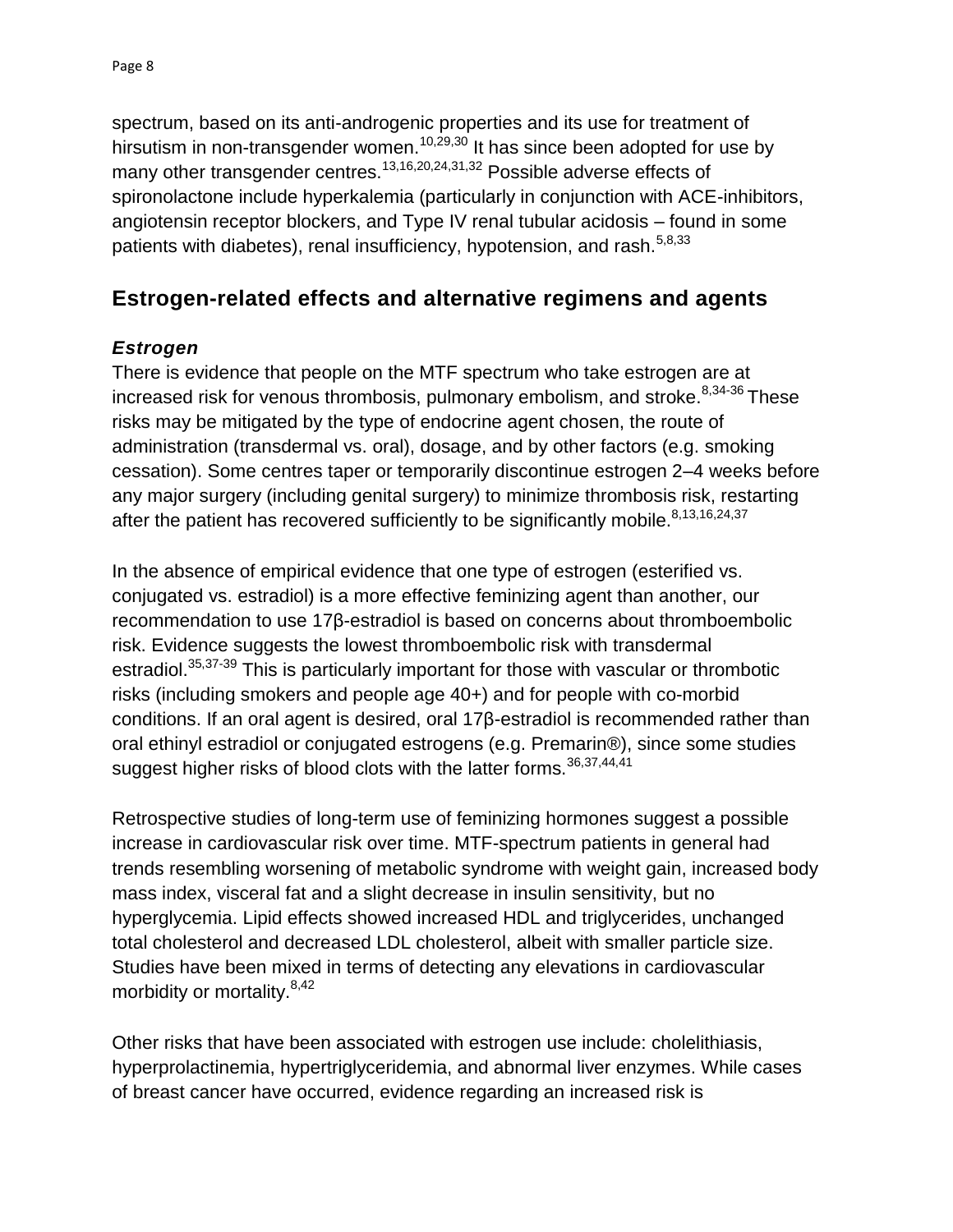inconclusive<sup>11</sup>, and recent studies do not indicate an increase in cancer prevalence among patients taking feminizing hormones.<sup>43,44</sup> Short and medium term studies indicate feminizing hormone therapy is acceptably safe, however large-scale, longterm data are not yet available.<sup>45</sup>

The Drug and Poison Information Centre of BC's *Drug Information Reference* lists three clinically significant interactions between estrogen and other medications: anticonvulsants (decreased estrogen effect), rifampin (decreased estrogen effect), and corticosteroids (increased corticosteroid effect).

### *Progestins*

The inclusion of progestins in feminizing therapy is controversial.<sup>8,33</sup> Some clinicians believe progestins are necessary for full nipple development.<sup>8</sup> However, a clinical comparison of feminization regimens with and without progestins found that the addition of progestins neither enhanced breast growth nor lowered serum levels of free testosterone.<sup>8</sup> There are concerns regarding potential adverse effects of progestins (including weak androgen receptor stimulation, depression, weight gain, and lipid changes),  $8,16,31$  As well, the findings of a Women's Health Initiative study (increased risk of coronary heart disease, stroke, pulmonary embolism, and invasive breast cancer in postmenopausal women taking combined estrogen and progestin HRT) are noteworthy.<sup>46</sup> Many of the clinical protocols reviewed for this quideline did not include progestins, and some clinicians explicitly recommended against their use.<sup>5,8,11,16,31,47</sup> Others have included medroxyprogesterone acetate as part of their basic feminizing regimen.10,8,20

We do not recommend progestin unless further androgen suppression effects are required after substantial estrogen doses have been used, or if the patient cannot tolerate an estrogen-based regimen.<sup>28</sup> Table 2 summarizes our recommended doses for progestin use in these circumstances.

|                                                                                                                                                                                                              | <b>Progestin Options</b>                                                                                  | Cost per month             |  |  |  |  |
|--------------------------------------------------------------------------------------------------------------------------------------------------------------------------------------------------------------|-----------------------------------------------------------------------------------------------------------|----------------------------|--|--|--|--|
| Oral                                                                                                                                                                                                         | Micronized progesterone (Prometrium <sup>®</sup> ):<br>100-400 mg gd                                      | 300 mg qd: ~\$87/month*    |  |  |  |  |
|                                                                                                                                                                                                              | Medroxyprogesterone acetate (Provera®): 5-30 mg po qd<br>(in divided doses at higher range)               | 30 mg qd: ~\$33/month*     |  |  |  |  |
| Transdermal<br>single patch                                                                                                                                                                                  | 140 µg or 250 µg norethindrone acetate (progestin) with<br>50 μg 17β-estradiols twice per week (Estalis®) | 140/50 patch: ~\$26/month* |  |  |  |  |
| § If also taking estradiol alone, adjust the dosage of estradiol accordingly.                                                                                                                                |                                                                                                           |                            |  |  |  |  |
| * Plus the dispensing fee set by each pharmacy and billed each time a prescription is refilled. In BC the average fee in<br>2013 was \$10.43, although compounding pharmacies may charge significantly more. |                                                                                                           |                            |  |  |  |  |

**Table 2: Progestin options in a feminizing regimen**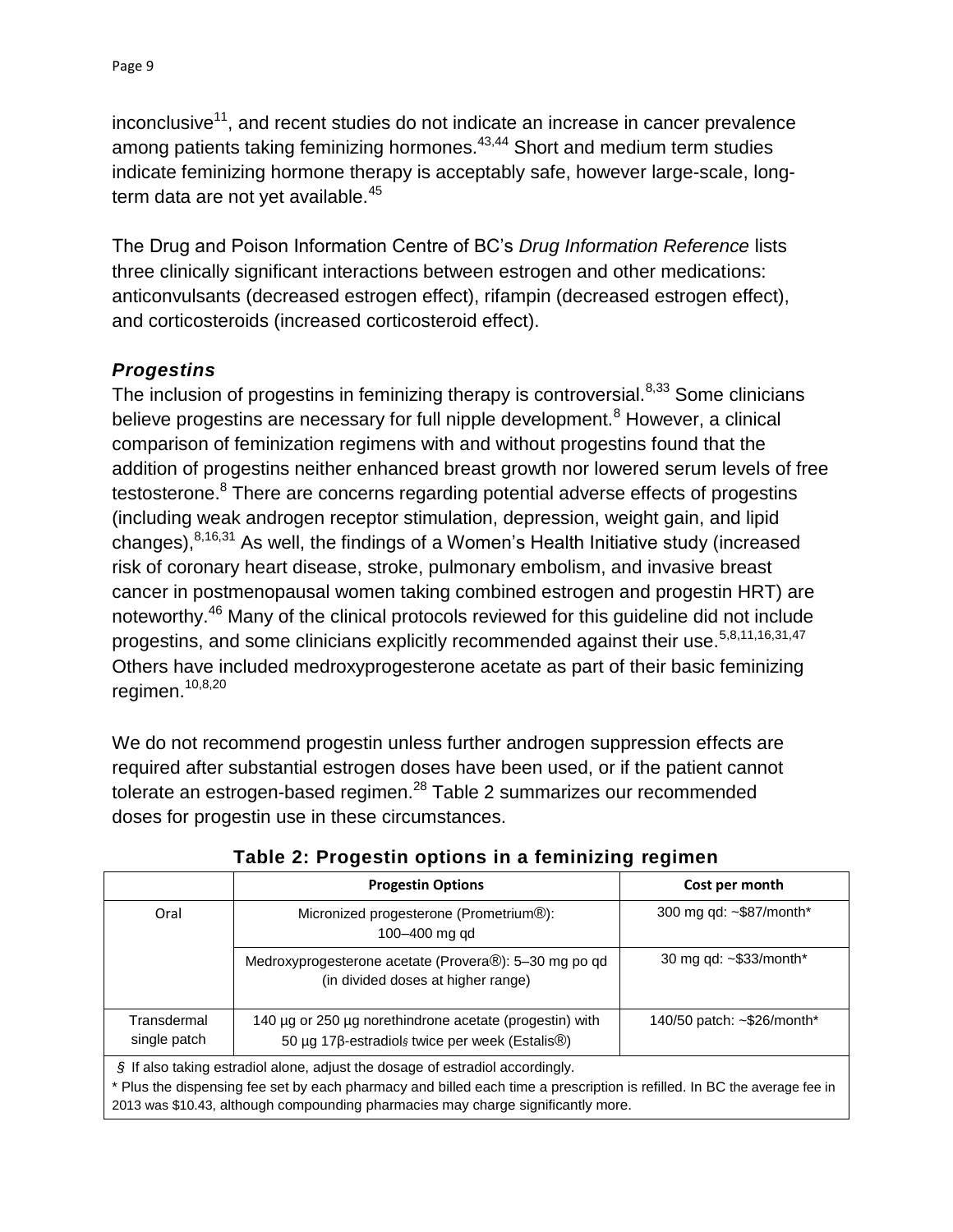### *Alternative forms of estrogen*

There is no empirical evidence that one form of estrogen brings about greater feminization than other forms of estrogen. However, it has been observed that IM estrogen tends to give slightly faster results compared to oral/transdermal estrogen, and patients may therefore request it. IM estrogen is typically not a first choice, as IM administration results in larger fluctuations in blood levels than transdermal/oral administration (with according greater risks of adverse effects and mood lability). We recommend that IM injection only be used if the clinician has high confidence in patient compliance and if the patient is at low risk for DVT.

If in the first two years of treatment there is minimal breast development or an early plateau in growth (no change in three months despite being on the maximum dose), some clinicians switch to IM estradiol valerate (Delestrogen®: 20–40 mg IM q 2 weeks) for 3–6 months to see if it is possible to boost breast development. Clinicianadministered IM estrogen may be a safer or more convenient alternative for patients in supervised living arrangements (incarceration, group homes) and homeless individuals, or in conditions where the patient may be pressured to share or sell oral or transdermal medication. Delestrogen® and other commercial brands of injectable estrogen are not currently available in Canada; however, injectable forms of estrogen can be prepared by compounding pharmacies.

Transdermal gel (Estragel®) is a possible alternative to the transdermal patch for those who experience a skin reaction from the patch. Two pumps of gel applied daily is roughly equivalent to Estradot 50®. The amount of skin needed for absorption of this amount of gel is quite large (both legs) so Estragel® is not a first choice for most patients.

As IM and transdermal (patch and gel) estrogen both bypass first-pass hepatic metabolism, there is decreased risk of drug interactions in patients on multiple medications with hepatic metabolism. In addition, these preparations may be more effective in patients that do not absorb estrogen well through the GI tract.

There is no evidence that custom compounded bioidentical hormones are safer or more effective than government agency–approved bioidentical hormones.<sup>48</sup> Unless there are no other options, we do not support the use of compounded estrogens of any form, due to lack of evidence and lack of consistency of products.

### *Alternative androgen antagonists*

Cyproterone acetate (Androcur®) is used by some transgender clinics as an alternative to spironolactone.5,8,9,27,35,49,50 Cyproterone acetate inhibits the production of luteinizing hormone, is a 5α-reductase inhibitor, and interferes with the binding of testosterone at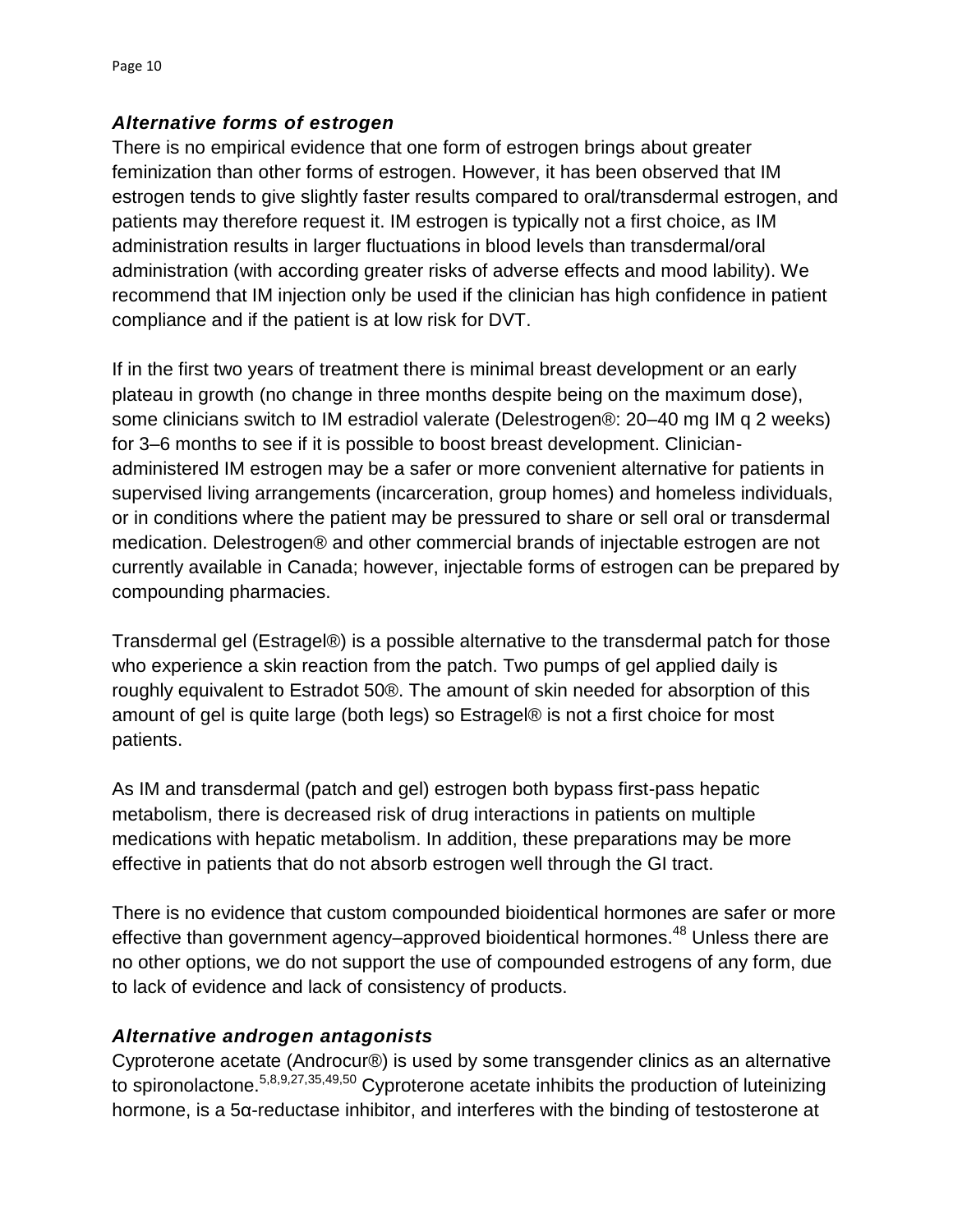receptor sites. Possible adverse effects include liver enzyme elevation and depression,5,8,9,12 and for this reason we do not recommend it unless spironolactone cannot be tolerated.

Flutamide (Euflex®) use was reported by two transgender clinics surveyed (750 mg po qd).<sup>13,20</sup> Hepatotoxicity has been reported in non-transgender men receiving comparable doses of flutamide for treatment of prostate cancer,<sup>51</sup> and for this reason we do not recommend flutamide as part of feminizing endocrine therapy. A clinical trial of flutamide, finasteride, and spironolactone in the treatment of hirsute non-transgender women found all agents equally effective in reducing facial hair.<sup>52</sup>

### <span id="page-13-0"></span>**Assessment prior to initiating feminizing endocrine therapy**

### *1. Comprehensive primary care evaluation*

A full primary care evaluation should be completed, with particular attention to risks/history of venous thrombosis, atherosclerotic vascular disease, cholelithiasis, glucose intolerance, dyslipidemia, estrogen-dependent cancer, migraine, and hepatic disease. If there are additional primary care concerns, these should be appropriately investigated. When possible, efforts should be made to stabilize and control co-morbid conditions (with medication, lifestyle changes, or other suitable interventions) prior to initiating hormones.

Cigarette smoking is associated with increased risk for venous thrombosis. We recommend a harm-reduction approach that strongly encourages patients to reduce or stop smoking along with a clear recommendation that their estrogen dosage must be kept low as long as they are smoking.

### *2. Baseline evaluation*

 $\overline{a}$ 

To assist in monitoring of adverse effects, baseline values should be recorded for lipid profile, fasting blood glucose (and A1C if diabetes or suspected glucose intolerance), liver enzymes, electrolytes, and creatinine. If there are clinical concerns. there may be indications for additional tests, including complete blood count, creatinine/eGFR, and coagulation profile.

To assess feminizing effects, laboratory investigation should include baseline total testosterone<sup>\*</sup> and baseline measurements of the breasts and hips should be recorded. Measure breasts in a standing position (a) vertically from the mid-clavicular line to the

There are varying clinical opinions on the accuracy and reliability of testosterone assays. Total testosterone is now the standard available method of measurement in British Columbia after a laboratory assessment process deemphasized the use of free and bioavailable testosterone except in the case of borderline total testosterone values.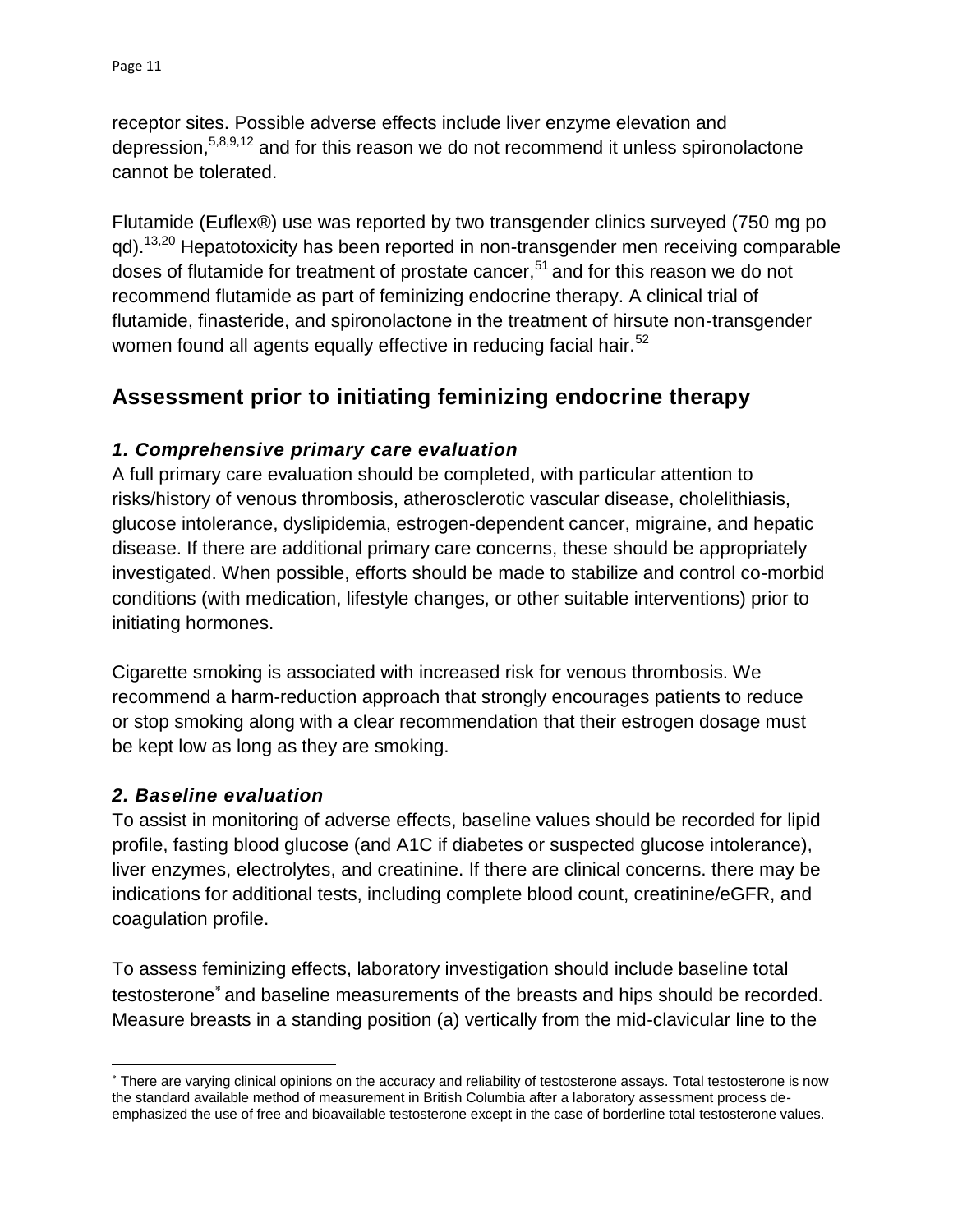infra-mammary fold, across the largest portion of the breast, and (b) from the anterior axillary line to the mid-sternum, across the largest portion of the breast.

### *3. Written informed consent document*

The WPATH *Standards of Care (Version 7)*<sup>5</sup> note that providers should document in the medical record that comprehensive information has been provided and understood about all relevant aspects of the hormone therapy, including both possible benefits and risks. Sample informed consent forms for feminizing endocrine therapy are included as Appendix C.

### <span id="page-14-0"></span>**Monitoring recommendations following initiation of feminizing endocrine therapy**

At minimum patients should be seen every 1–3 months after initiating treatment or while adjusting medication dosages, then every 3–6 months for the first year, then every 6 months thereafter. The primary focus of monitoring feminizing endocrine therapy use is to assess the degree of feminization and the possible presence of adverse effects of medication. However, as with monitoring of any long-term medication, monitoring should take place in the context of comprehensive care of all health concerns.

### *1. Evaluation of feminization*

Feminization takes place gradually over a period of years. Observed changes to malepattern hair growth, breast/nipple development, and testicular volume should be noted; breast and hip measurements recorded; and the patient asked about changes to malepattern hair quality and growth (e.g., mechanical hair-removal frequency), mood changes, libido, and sexual function. Other changes should also be noted. Breast budding should be discussed in advance to reassure the patient that it is not a malignant process.

Testosterone level should be checked every 3–6 months until stable in the female range of <1.5 nmol/L. Total testosterone, followed by bioavailable testosterone levels, can be used if lab and clinical results do not correspond (i.e. total testosterone is suppressed, with an inadequate physical response).

Estradiol levels should be checked if the patient is not feminizing as expected, or if there are concerns about excessive estrogen levels.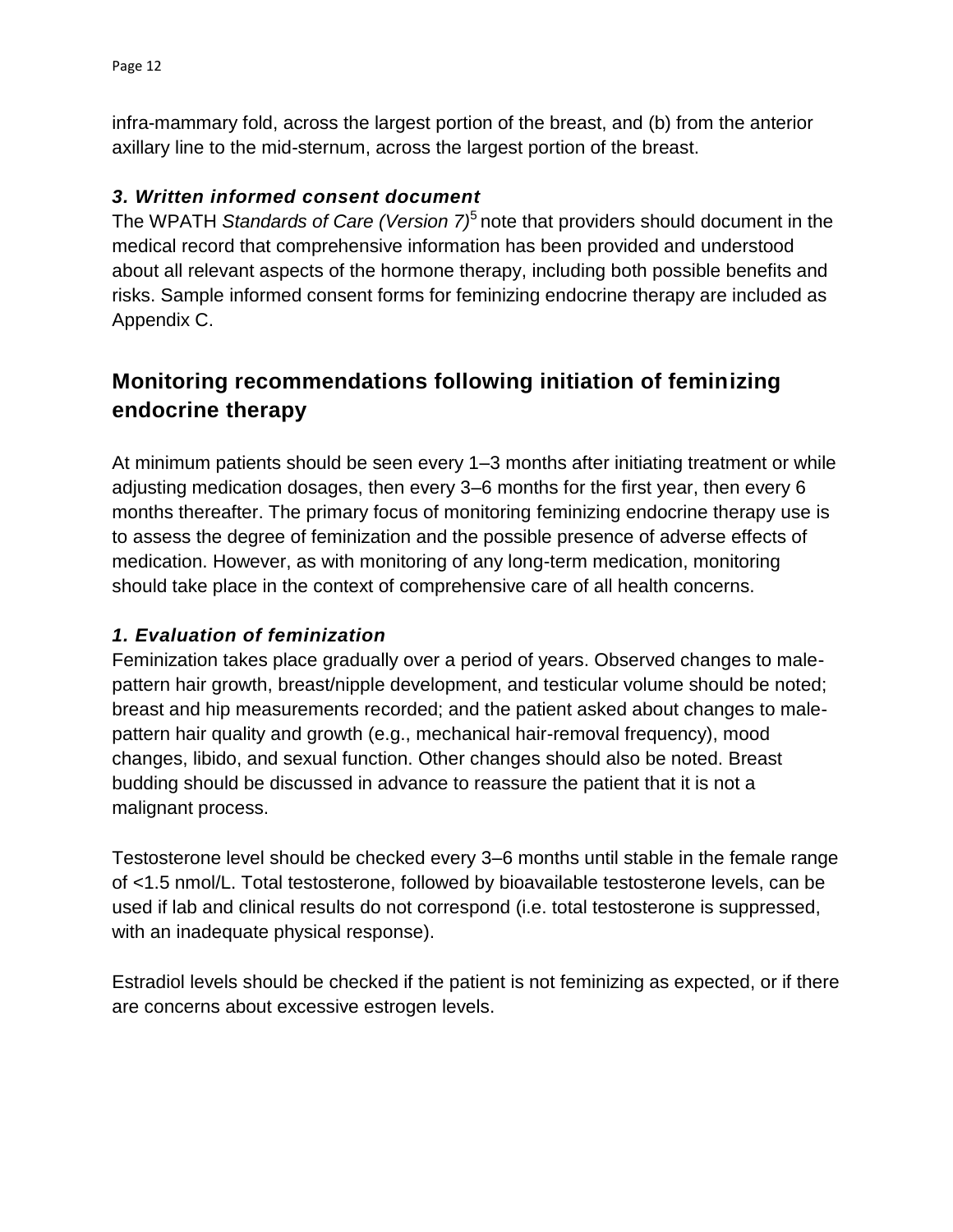### *2. Monitoring of adverse effects*

All exams should include careful assessment of cardiovascular and thrombosis risk, including measurement of blood pressure and weight, lung exam, and examination of the extremities for peripheral edema, localized swelling, or pain.

At minimum, laboratory tests should include (see Table 3 for summary):

- Liver enzymes: 1–3 months after starting estrogen or changing dose, 3 months thereafter, and every 6 months once estrogen dose is stable. Investigate rises with abdominal ultrasound and hepatitis serology and/or consultation as indicated; discuss alcohol use.
- Lipid profile: 1–3 months after starting estrogen or changing dose, and every 6– 12 months once estrogen dose is stable, unless concerned about triglycerides at baseline.
- Fasting glucose: 1–3 months after starting estrogen or changing dose, 3–6 months thereafter, and then every 6 months once estrogen dose is stable. Monitor more frequently and include evaluation of A1C if significant weight gain, increase in fasting glucose levels, or family history of diabetes mellitus.
- Prolactin: 3 months, 6 months, then annually to 3 years; stop if stable at that point. Mild hyperprolactinemia may be seen with estrogen administration and is typically reversible if estrogen is reduced or temporarily discontinued. Hyperprolactinemia may also result from antidepressants or other medication, antipsychotics, antidopaminergic gastrointestinal prokinetics, marked hypothyroidism, unrecognized supplementation with additional estrogen, or prolactin-secreting pituitary adenoma. Further investigation may be warranted if prolactin levels are unusually high or do not reverse with reduction of estrogen dosage.
- If taking spironolactone: monitor serum potassium and creatinine 1 month after starting spironolactone or changing dose, or after 1 week if there are risks factors for hyperkalemia (see above). Subsequently, monitor every 3 months in the first year, and every 6 months thereafter.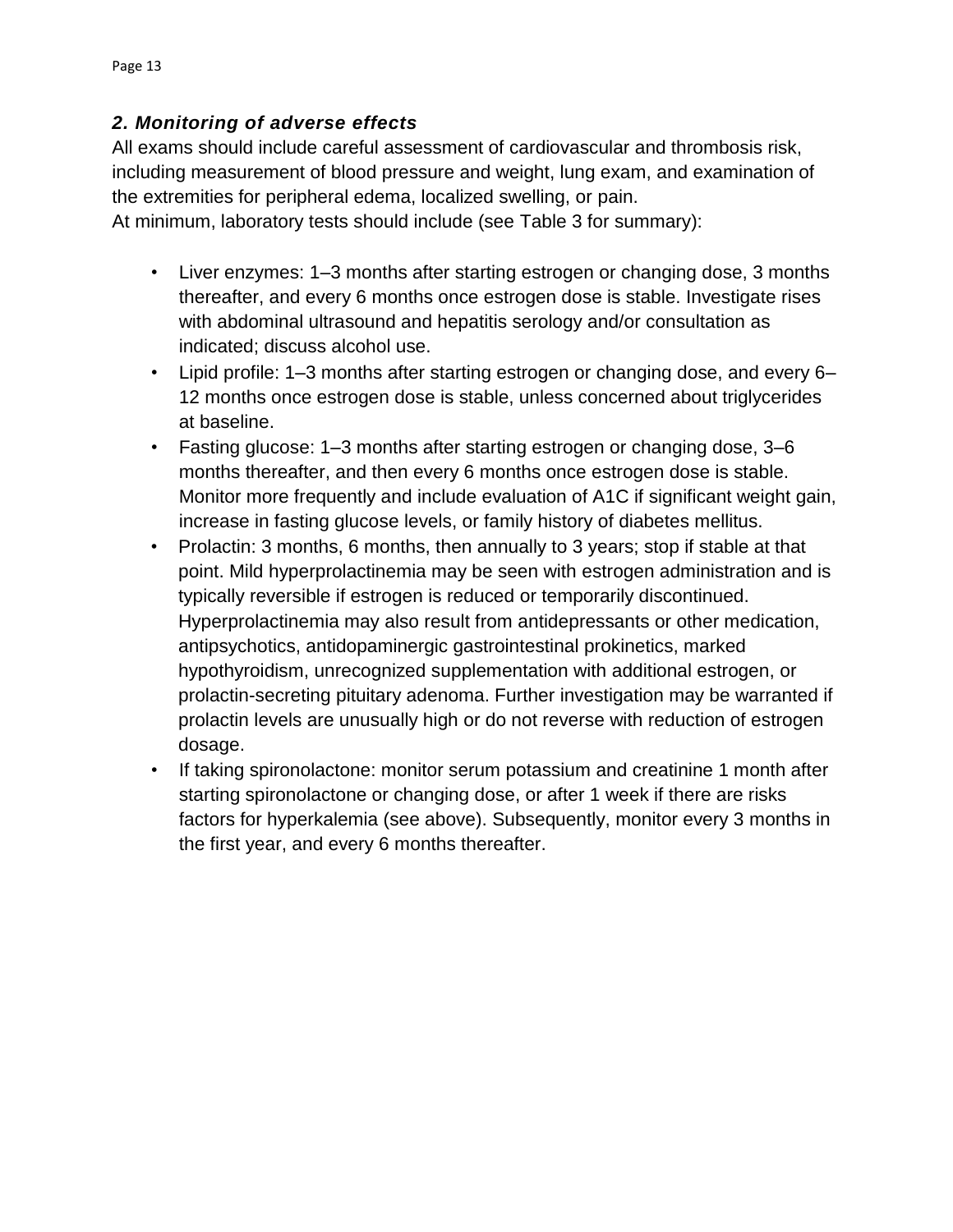### **Table 3: Feminizing regime laboratory summary**

Table 3 represents minimum timelines. Closer monitoring should be done for patients at risk for or with co-existing cardiovascular disease, diabetes, hepatic disease, etc.

| <b>Timeline for Laboratory Tests</b>                                                                          |                            |                                                                                                                                                                                                                                                           |                                                                                                                                                                                                                                                                           |                            |  |
|---------------------------------------------------------------------------------------------------------------|----------------------------|-----------------------------------------------------------------------------------------------------------------------------------------------------------------------------------------------------------------------------------------------------------|---------------------------------------------------------------------------------------------------------------------------------------------------------------------------------------------------------------------------------------------------------------------------|----------------------------|--|
| Baseline (before starting feminizing<br>endocrine therapy)                                                    |                            | • Total testosterone, lipid profile, fasting blood glucose (and A1C if<br>diabetes or suspected glucose intolerance), liver enzymes,<br>electrolytes, creatinine<br>Additional tests as clinically indicated (e.g. CBC, coagulation profile)<br>$\bullet$ |                                                                                                                                                                                                                                                                           |                            |  |
| 1 week after starting spironolactone (if<br>$\bullet$<br>risk factors for hyperkalemia)                       |                            | Serum potassium, creatinine                                                                                                                                                                                                                               |                                                                                                                                                                                                                                                                           |                            |  |
| 1 month after starting/changing dose of<br>spironolactone                                                     |                            | Serum potassium, creatinine<br>$\bullet$                                                                                                                                                                                                                  |                                                                                                                                                                                                                                                                           |                            |  |
| 1 month after starting/changing dose of<br>estrogen                                                           |                            | Liver enzymes, lipid profile, fasting glucose<br>٠<br>If taking spironolactone: serum potassium, creatinine                                                                                                                                               |                                                                                                                                                                                                                                                                           |                            |  |
| 3 months after starting estrogen<br>٠                                                                         |                            | • Testosterone: repeat every 3 months until testosterone is in target<br>range of <1.5 nmol/L<br>Liver enzymes, lipid profile, fasting glucose, prolactin<br>If taking spironolactone: serum potassium, creatinine                                        |                                                                                                                                                                                                                                                                           |                            |  |
| ٠<br>6 months after starting estrogen and<br>every 6 months thereafter if dose is<br>٠<br>stable<br>$\bullet$ |                            |                                                                                                                                                                                                                                                           | Liver enzymes, fasting glucose<br>If taking spironolactone: serum potassium, creatinine<br>Add lipid profile every 6-12 months (once estrogen dose is stable)<br>Add prolactin at 6 months, 12 months, 24 months, and 36 months;<br>cease prolactin thereafter if stable. |                            |  |
| <b>Testosterone Reference Ranges</b><br>(goal: reduce to female range)                                        |                            |                                                                                                                                                                                                                                                           |                                                                                                                                                                                                                                                                           |                            |  |
|                                                                                                               | <b>BC Bio Medical Labs</b> |                                                                                                                                                                                                                                                           | Life Labs                                                                                                                                                                                                                                                                 | Vancouver Hospital         |  |
| Total testosterone:                                                                                           | F >17 yrs: 0.5-2.6 nmol/L  |                                                                                                                                                                                                                                                           | $F: < 1.5$ nmol/L                                                                                                                                                                                                                                                         | F >11 yrs: <0.5-2.4 nmol/L |  |

### *3. Ongoing comprehensive primary care*

Cardiovascular risk factors should be aggressively screened for and treated, osteoporosis assessment should be considered for MTF-spectrum patients who are at risk (e.g. thin and age 50+, particularly those who have taken hormones intermittently or have had orchiectomy), and breast cancer screening should be implemented as breast tissue develops. Primary care of the MTF-spectrum patient includes screening for other types of cancer (e.g. colorectal, anal) and regular prostate evaluation as for nontransgender males, as well as periodic screening for concerns relating to sexual health, mental health, and substance use.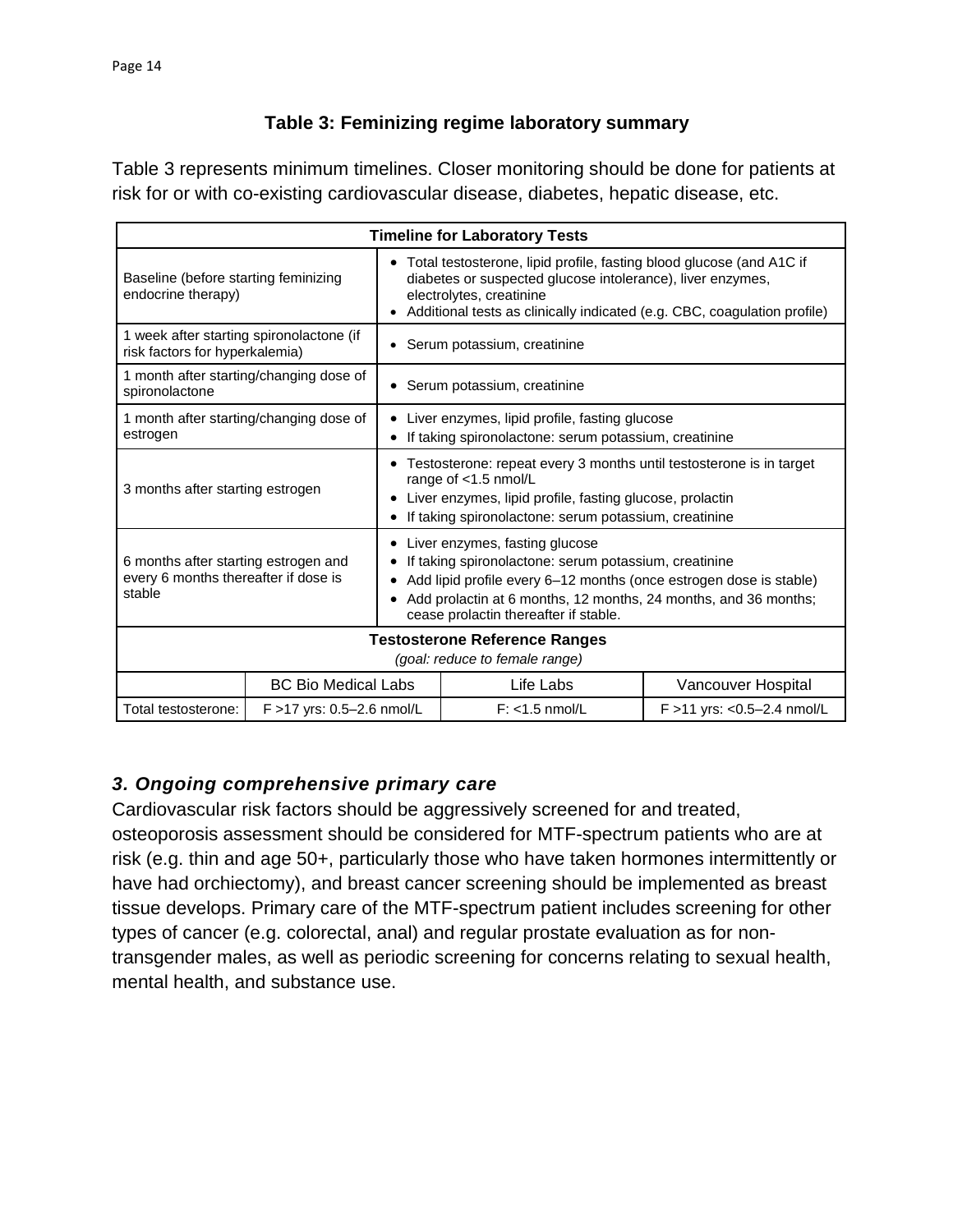# <span id="page-17-0"></span>**Masculinizing Therapy**

### <span id="page-17-1"></span>**Mechanisms of action**

Endocrinologic masculinization of patients on the Female-to-Male (FTM) spectrum is achieved by the use of testosterone to induce male physical characteristics. Testosterone works primarily by direct stimulation of androgen receptors in target tissues; clinical effects correlate to elevation of serum testosterone level to a male reference range, rather than a decrease in serum estradiol.<sup>11</sup> Testosterone also inhibits gonadotropin-c secretion in high doses.<sup>8</sup>

## <span id="page-17-2"></span>**Expected masculinizing effects**

Rapidity and degree of change from masculinizing endocrine therapy depends on the agents used, dosage, and the patient's responsiveness to endocrine therapy. Typically, within the first 1–3 months patients experience oilier skin/acne, increased muscle mass and upper body strength, and redistribution of fat to a more masculine pattern (shifting from the hips and buttocks to the abdomen).  $5,8,9,16,24,53-55$  There are case reports of tendon rupture in both FTM-spectrum patients on testosterone and non-transgender men taking anabolic steroids,<sup>55,56</sup> and FTM-spectrum people who are involved in strength training should be cautioned to increase weight load gradually, with an emphasis on repetitions rather than weight. Testosterone therapy tends to increase both sexual desire and arousal.<sup>57</sup> The voice often starts to crack and deepen within the first 3–6 months, but it can take a year or more for the voice pitch to fully drop.<sup>5,8,9</sup> In 75% of FTM-spectrum people, testosterone will cause voice pitch to drop to a level sufficient for them to be understood to be male even on the telephone. $58$ 

Clitoral growth begins within the first few months of testosterone initiation and typically plateaus within the first year. $8,9$  The degree of enlargement is variable, with studies reporting a range of 3.5–6 cm maximal stretched length. $8,9$  Clitoral growth does not appear to be enhanced by topical application of testosterone to the clitoris. Long-term testosterone use causes vaginal and cervical atrophy, $8,50$  with decreased vaginal secretions and difficult penetration reported by some patients.<sup>55</sup>

In most cases, menses stop within  $1-6$  months.<sup>5,8,9,13,16,24,55</sup> If after 3 months menses have not stopped, the dosage of testosterone may be increased (to the maximum recommended dose) until serum testosterone is within the upper quartile of the normal male range or menses stop. Despite endometrial atrophy, cessation of menses, and reduced fertility, there is evidence of ovulation even after several years of testosterone administration,<sup>50</sup> and testosterone should not be relied upon as a failsafe contraceptive.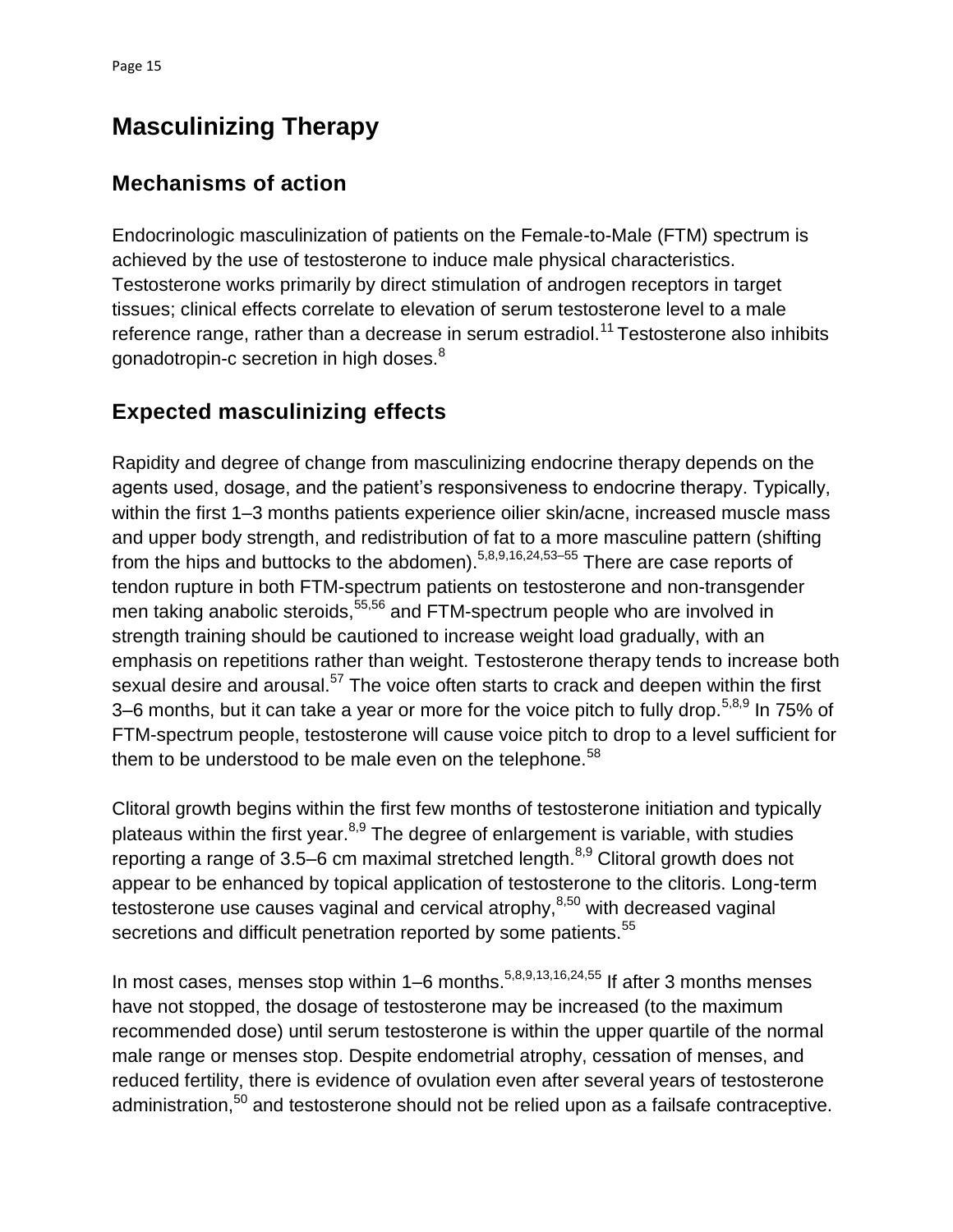There is gradual increased growth, coarseness, and thickness of hairs on the torso and extremities in the first year.  $5,8,9,16$  Facial hair increases more slowly, typically taking 3–5 years to reach full growth.<sup>5</sup> Some patients experience male-pattern baldness during this later stage of masculinization.<sup>5,8,9,16,24,32,54</sup>

Most of these changes are reversible if treatment is discontinued. Voice changes and male-pattern baldness are not reversible. Growth of facial and body hair can be reversed through the use of electrolysis, laser treatment, or similar treatments. It is not known if changes to fertility and to clitoral growth are reversible. Reproductive counselling, including options for banking reproductive tissue, may be advised, particularly for young patients.<sup>9</sup>

### <span id="page-18-0"></span>**Approach to patients across the masculine spectrum**

Not every patient desires to maximally masculinize their body, whether as part of their gender expression or due to current life circumstances. Some patients may begin hormone therapy seeking minimal changes, and later pursue a full physical transition. The provider and patient need to establish which feminine and masculine characteristics (including fertility and sexual function) are important for the patient, and if that combination is medically achievable with hormone therapy. Interventions to stop menstruation, such as depot medroxyprogesterone or a progesterone-containing IUD with or without low doses of testosterone, may be needed to achieve the patient's goals.

### <span id="page-18-1"></span>**Recommended masculinizing regimen**

Table 4 below summarizes our recommendations for a basic regimen for the FTMspectrum patient who desires maximum masculinization. The starting dose for patients who are at low risk for adverse effects can be gradually increased to the recommended maximum if needed to achieve the desired changes and to bring testosterone within the male range (Table 5). Once maximum masculinization has been reached (typically changes plateau after 2 years, although there may still be facial hair growth/male pattern baldness after that time), the dosage can often be reduced while maintaining amenorrhea and adequate masculinization (Table 5) even prior to oophorectomy. To preserve bone density following oophorectomy, testosterone supplementation should be maintained throughout life as long as the benefits outweigh the risks, given an individual's health status and life expectancy, and calcium/Vitamin D supplementation is recommended.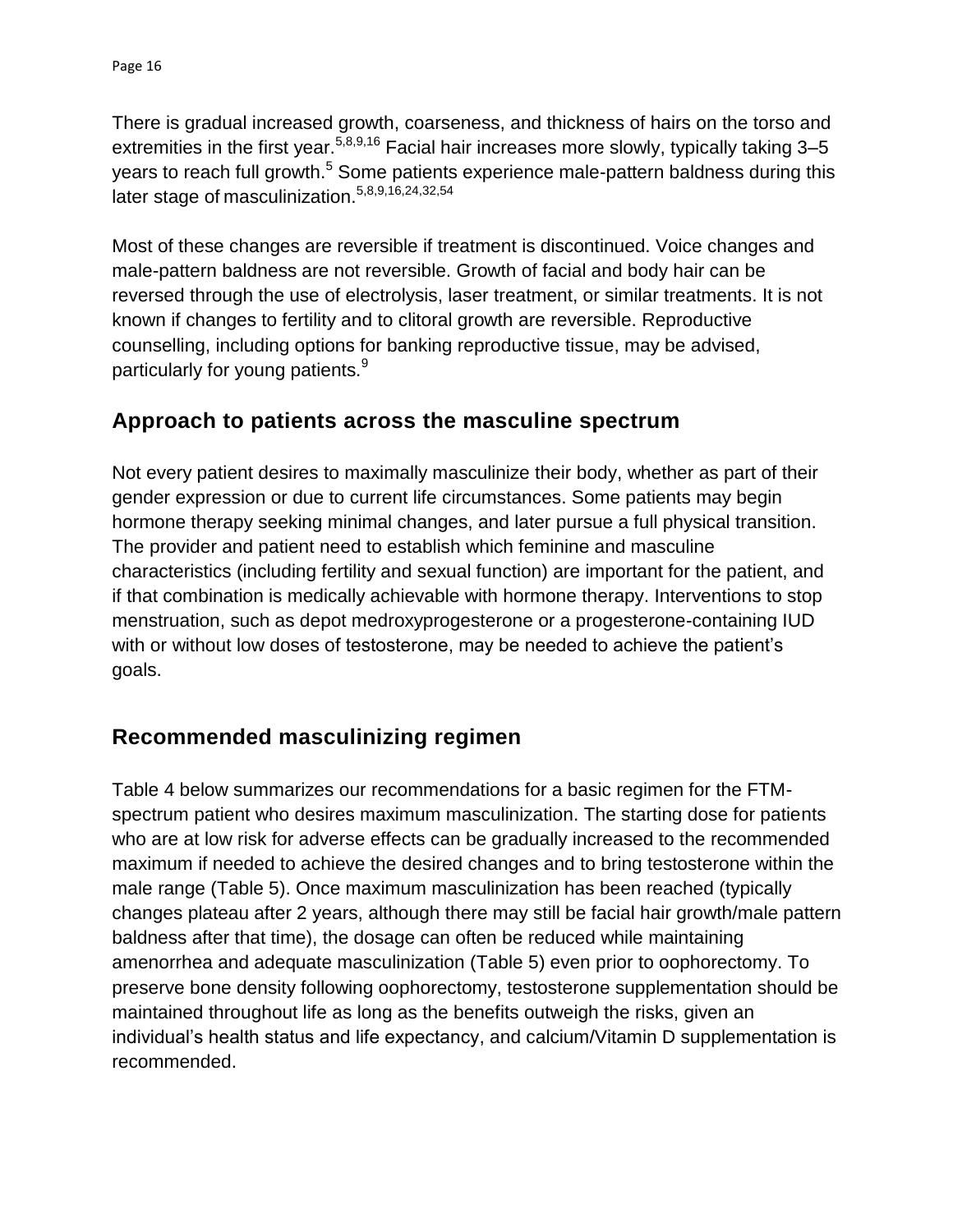|                                                                                                                                                                                                                                                                                                                            | Intramuscular injection                                                                                                                                                                                                                                                              | (esterified testosterone)                                                                                                                                                                                                 | <b>Transdermal gel</b>                                                                                                                           | <b>Transdermal</b><br>patch                                                                                                                                                   |  |
|----------------------------------------------------------------------------------------------------------------------------------------------------------------------------------------------------------------------------------------------------------------------------------------------------------------------------|--------------------------------------------------------------------------------------------------------------------------------------------------------------------------------------------------------------------------------------------------------------------------------------|---------------------------------------------------------------------------------------------------------------------------------------------------------------------------------------------------------------------------|--------------------------------------------------------------------------------------------------------------------------------------------------|-------------------------------------------------------------------------------------------------------------------------------------------------------------------------------|--|
| Agent                                                                                                                                                                                                                                                                                                                      | Testosterone<br>Testosterone<br>enanthate<br>cypionate                                                                                                                                                                                                                               |                                                                                                                                                                                                                           | Testosterone crystals dissolved in gel                                                                                                           |                                                                                                                                                                               |  |
| <b>Brand name</b>                                                                                                                                                                                                                                                                                                          | Depo-Testosterone <sup>®</sup>                                                                                                                                                                                                                                                       | Delatestryl <sup>®</sup>                                                                                                                                                                                                  | AndroGel®                                                                                                                                        | Androderm®                                                                                                                                                                    |  |
| Pre-<br>oophorectomy                                                                                                                                                                                                                                                                                                       | 40-50 mg every week; adjust after one<br>middle of the normal male range. Thereafter,<br>adjust as needed to suppress menses and<br>acheive visible secondary masculine<br>characteristics (voice change, and<br>body/facial hair, upper body muscle mass).<br>200 mg every 2 weeks) | month to ensure blood testosterone is in the<br>(typically 50–100 mg every week, or 100–<br>ensure patient knows how much to inject - there<br>are 100 mg/mL (cypionate) and 200 mg/mL<br><i>(enanthate)</i> preparations | 5-10 g qd; start with<br>2.5 g qd if there are<br>comorbid conditions<br>that may be<br>exacerbated by<br>testosterone (see<br>discussion below) | 5-10 mg/24 hours,<br>applied daily; start<br>with 2.5 mg patch if<br>there are comorbid<br>conditions that may<br>be exacerbated by<br>testosterone (see<br>discussion below) |  |
| <b>Maintenance</b><br>(after 2 years)                                                                                                                                                                                                                                                                                      | Reduce to level needed to keep serum testosterone within the male reference interval<br>(page 14). Monitor risk of osteoporosis.                                                                                                                                                     |                                                                                                                                                                                                                           |                                                                                                                                                  |                                                                                                                                                                               |  |
| <b>Monthly cost</b>                                                                                                                                                                                                                                                                                                        |                                                                                                                                                                                                                                                                                      | 150 mg every two weeks: ~\$10/month*                                                                                                                                                                                      | 5 g qd: $\sim$ \$130/month*                                                                                                                      | 5 mg qd:<br>$~5130/m$ onth*                                                                                                                                                   |  |
| * Plus the dispensing fee set by each pharmacy and billed each time a prescription is refilled. In BC the average<br>fee in 2013 was \$10.43, although compounding pharmacies may charge significantly more.<br>** Compounded testosterone creams and gels may be significantly less expensive than Androgel or Androderm. |                                                                                                                                                                                                                                                                                      |                                                                                                                                                                                                                           |                                                                                                                                                  |                                                                                                                                                                               |  |

### **Table 4: Basic masculinizing regimen**

### <span id="page-19-0"></span>**Testosterone-related effects and alternative regimens and agents**

### *Testosterone*

Increases in some cardiovascular risk factors have been observed in one long-term clinic experience, and several smaller studies. Weight gain and visceral fat were increased. A small decrease in insulin sensitivity occurred, and small increases in HDL cholesterol (0.1–0.3 mmol/L) and triglycerides (0–0.7 mmol/L) were noted. There is no reported increase in cardiovascular morbidity or mortality.<sup>8,42</sup>

The largest transgender hormone studies done to date have found no increased mortality in androgen treatment for FTM-spectrum individuals; however, most patients started hormones at a younger age and thus were not followed into higher risk age groups.<sup>8</sup> Most studies indicate that androgen use may worsen lipid abnormalities, obstructive sleep apnea, obesity, and acne.  $8,24,35,32,59$  Erythrocytosis is also a concern with testosterone therapy, with an increased risk of thromboembolic events, aggravation of vascular disease, and clinical manifestation of hemochromatosis in at-risk patients.<sup>9</sup> Overall, recent studies indicate that testosterone in relatively safe with regards to short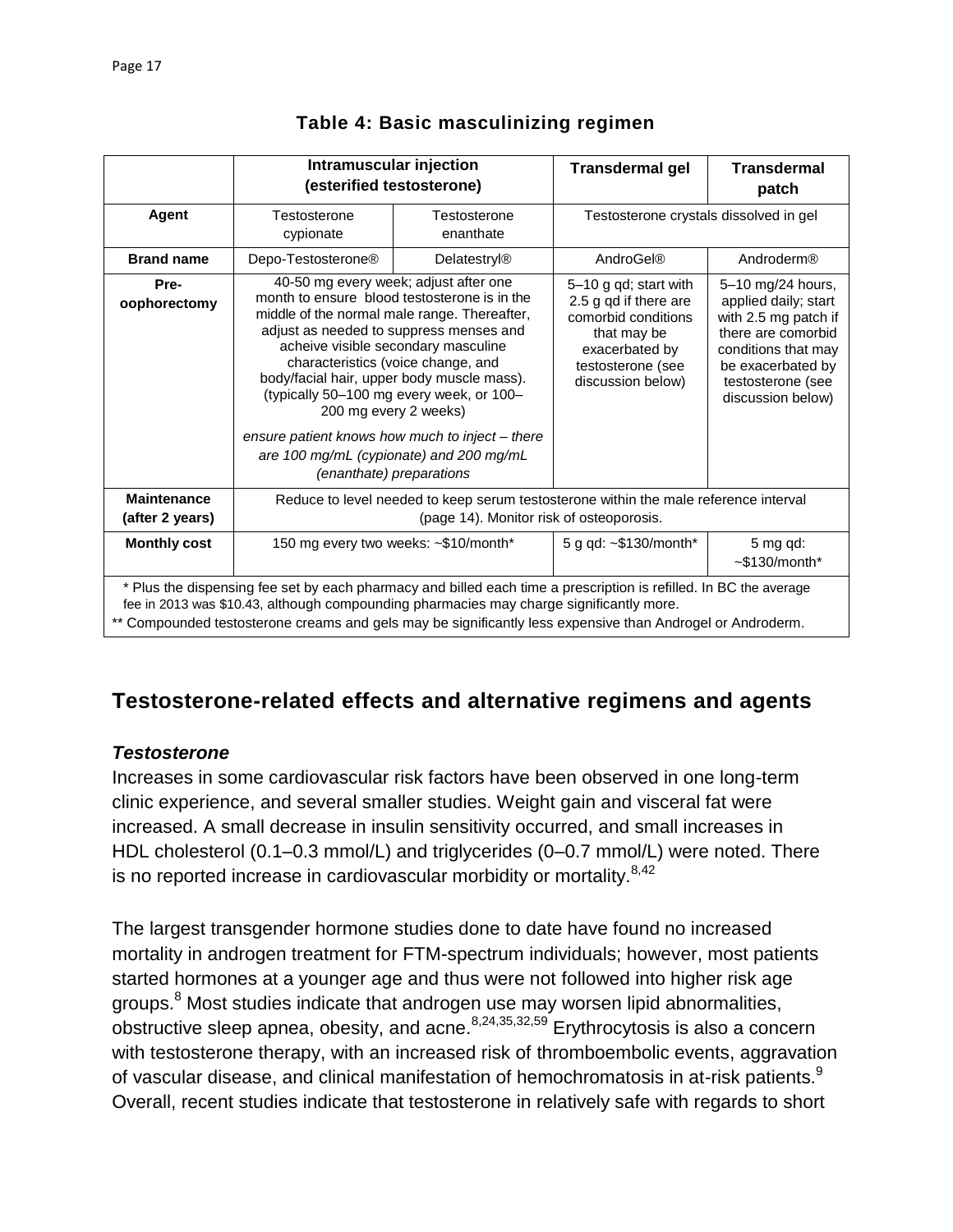and medium term cardiovascular health (5-10 years average follow-up) with similar morbidity rates for individuals receiving masculinizing endocrine therapy and controls.43,44

Increased visceral fat depot, particularly pronounced in FTM-spectrum individuals who gained weight after starting testosterone, $^8$  is a concern as this is associated with increased risk for cardiovascular disease and non-insulin-dependent diabetes mellitus. The aromatization of testosterone to estrogen may increase risk of malignancy in patients with a strong family history of estrogen-dependent cancers.<sup>11,13,60</sup> However, large cohort studies (*n*=50 and *n*=138) failed to document any increased cancer risk for FTM-spectrum patients (7.4 and 5 years average follow-up).  $43,44$ 

Parenteral androgen preparations (intramuscular and transdermal) minimize hepatic exposure to androgens so have the potential to reduce adverse hepatic effects. Because intramuscular androgen preparations are administered intermittently, some people may notice cyclic variation in effects (e.g. fatigue and irritability at the end of the injection cycle, aggression or expansive mood at the beginning of the injection cycle). This may be mitigated by using a more frequent dosage schedule (weekly rather than every two weeks) or by using a transdermal or oral preparation. Transdermal testosterone may be preferred by patients who have difficulty self-injecting, have significant adverse effects related to the injection cycle, or need a slow, even titration.<sup>5</sup> Androgel®, Androderm®, and Axiron®, are forms of commercially prepared transdermal testosterone available in Canada; Androgel® may be applied to the upper arms, Androderm® is a patch applied to the torso and Axiron® is applied to the axillae. Unintentional transfer to others can be minimized by covering or washing the area before skin-to-skin contact.

Testosterone increases serum levels of anticoagulants and sulfonylureas, and may interact with corticosteroids.

### *Alternative forms of testosterone*

Testosterone undecanoate (Andriol®) does not have the hepatotoxicity associated with older 17-alkylated forms of oral testosterone (e.g. methyltestosterone) and is considered safe for FTM-spectrum masculinization (160–240 mg po qd).<sup>8</sup> It is generally not preferred, as it is less effective than IM or transdermal testosterone in suppressing menstruation, with only 50% of patients experiencing menstrual cessation after 6 months of taking oral testosterone. $8,9,61$  It is also much more expensive than testosterone esters (160 mg po qd: ~\$130/month + pharmacy fee).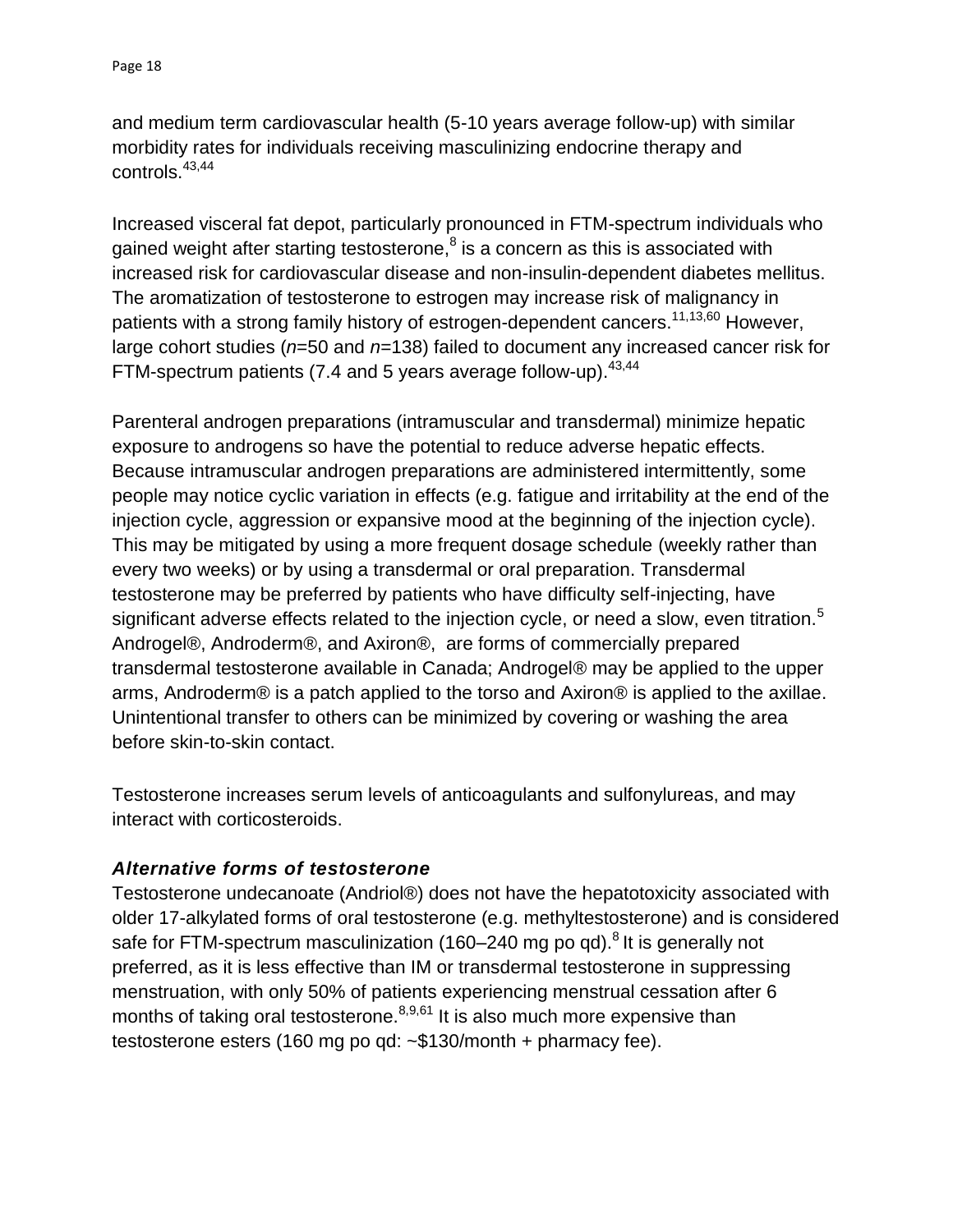#### *Progestins*

Progestins can be used in hormone therapy for people on the FTM spectrum, to assist with menstrual cessation and to provide contraception if needed. Depo-Provera<sup>®</sup> can be given by IM injection (150 mg every 3 months) to stop menses either before or concurrent with starting testosterone, stopping the injections after 3–6 months on testosterone.<sup>8,9</sup> The Mirena IUD can serve this function as well.

#### *Gonadotropin-releasing hormone (GnRH) analogues*

GnRH analogues (e.g., leuprolide acetate, Lupron Depot®) have a longer half-life than natural GnRH and after a period of brief overstimulation down-regulate the pituitary, with consequent reduction of follicle-stimulating hormone and luteinizing hormone. This causes a decrease in estrogen levels similar to postmenopausal levels. GnRH analogues are often used with strongly dysphoric young adolescents to delay puberty, but are not commonly used in the treatment of transgender adults. They are expensive and tend to have stronger adverse effects than testosterone. However, they may be used if testosterone or progestins are not tolerated.<sup>8</sup>

### <span id="page-21-0"></span>**Assessment prior to initiating masculinizing endocrine therapy**

#### *1. Comprehensive primary care evaluation*

A full primary care evaluation should be completed, with particular attention to weight and risks/history of cardiovascular disease, diabetes/glucose intolerance, dyslipidemia, estrogen-dependent cancer, gynecologic disease (including polycystic ovarian disease), and hepatic disease. If there are additional primary care concerns these should be appropriately investigated (e.g. consider stress testing for patients at high risk for cardiovascular disease or with any cardiovascular symptoms). When possible, efforts should be made to stabilize and control co-morbid conditions (with medication, lifestyle changes, or other suitable interventions) prior to initiating hormones. Pregnancy and unstable coronary artery disease are absolute contraindications to androgen use. Patients at risk of becoming pregnant require adequate contraception.

Cigarette smoking is associated with increased risk for cardiovascular disease. We recommend a harm-reduction approach that strongly encourages patients to reduce or stop smoking, along with a clear recommendation that their testosterone dosage must be kept low as long as they are smoking.

#### *2. Baseline evaluation*

To assist in monitoring of adverse effects, baseline values should be recorded for lipid profile, fasting glucose (and A1C if high risk for diabetes/glucose intolerance), hemolobin and/or hematocrit, and liver enzymes. Serum testosterone may be evaluated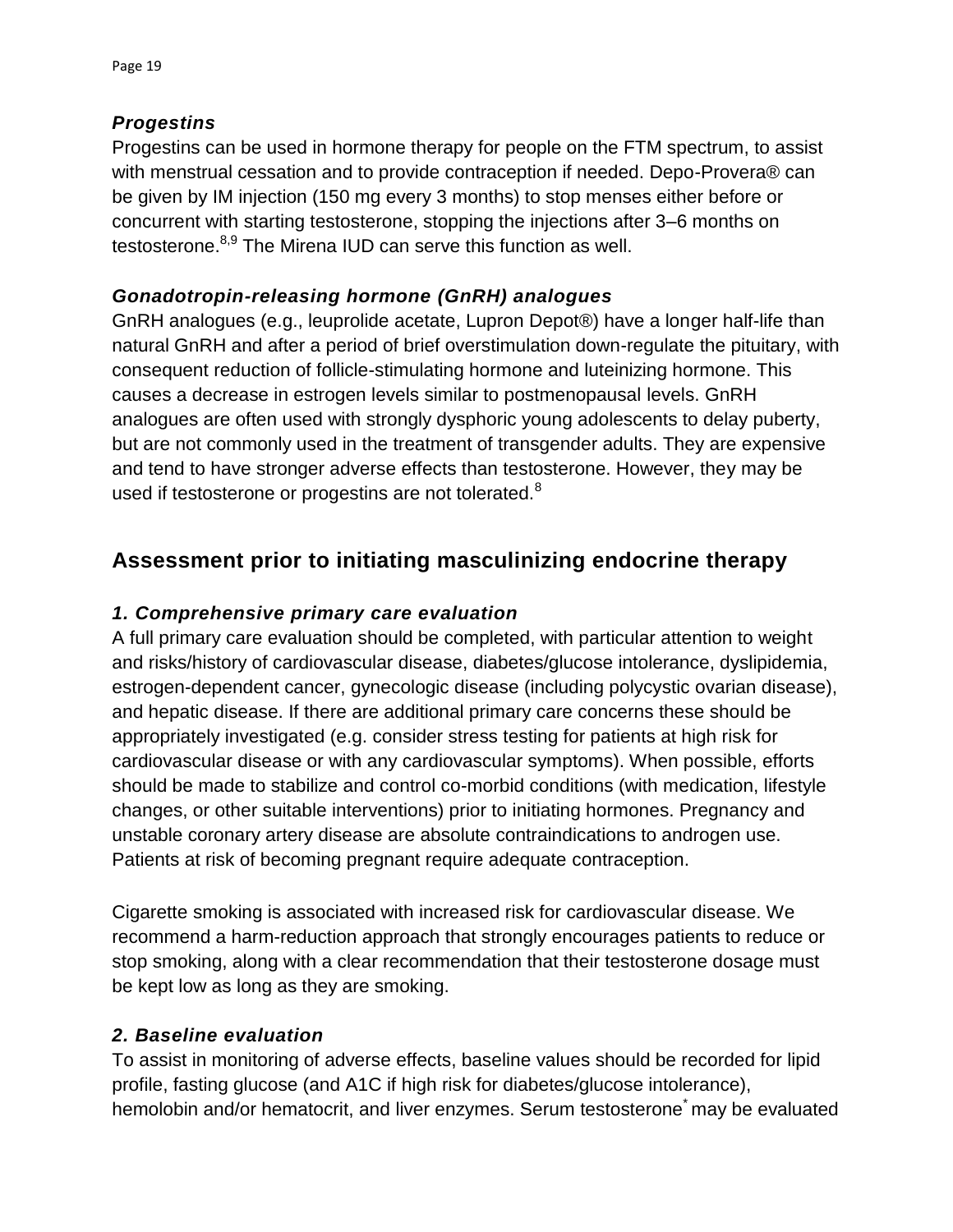if there is clinical suspicion of hyperandrogenism or if the patient wants to be informed of changes to serum testosterone levels with androgen therapy.

### *3. Written informed consent document*

The WPATH SOC 7 notes that providers should document in the medical record that comprehensive information has been provided and understood about all relevant aspects of the hormone therapy, including both possible benefits and risks. Sample informed consent forms for masculinizing endocrine therapy are included as Appendix D.

## <span id="page-22-0"></span>**Monitoring recommendations following initiation of masculinizing endocrine therapy**

At a minimum, patients should be seen every 1–3 months after initiating treatment or while adjusting medication dosages, then every 3–6 months for the first year, then every 6 months thereafter. The primary focus of monitoring masculinizing endocrine therapy is to assess the degree of masculinization and the possible presence of adverse effects of medication. However, as with monitoring of any long- term medication, monitoring should take place in the context of comprehensive care of all health concerns.

### *1. Evaluation of masculinization*

Masculinization takes place gradually over a period of years. Observed changes to male-pattern hair growth and voice should be noted, and the patient should be asked about changes to menstrual pattern, mood, clitoral growth, libido, and sexual function. Other changes should also be noted.

To avoid a supraphysiological dose of testosterone, serum total testosterone should be checked 1–3 months after starting testosterone, or after a dose adjustment, and every 6-12 months thereafter.<sup>\*</sup> The biochemical goal is to achieve levels within the male reference interval (Table 5). The Endocrine Society Guidelines<sup>9</sup> suggest monitoring midcycle levels, although clinical practices differ in this regard. If the patient is using transdermal testosterone gel on the arms, the area near the blood draw should be washed prior to the draw, to prevent falsely elevated levels.

### *2. Monitoring of adverse effects*

 $\overline{a}$ 

All exams should include assessment of weight, cardiovascular risk, diabetes risk, and blood pressure, as well as unexplained uterine bleeding. There are case reports of

<sup>×</sup> There are varying clinical opinions on the accuracy and reliability of testosterone assays. Total testosterone is now the standard available method of measurement in British Columbia after a laboratory assessment process deemphasized the use of free and bioavailable testosterone, except in the case of borderline total testosterone values.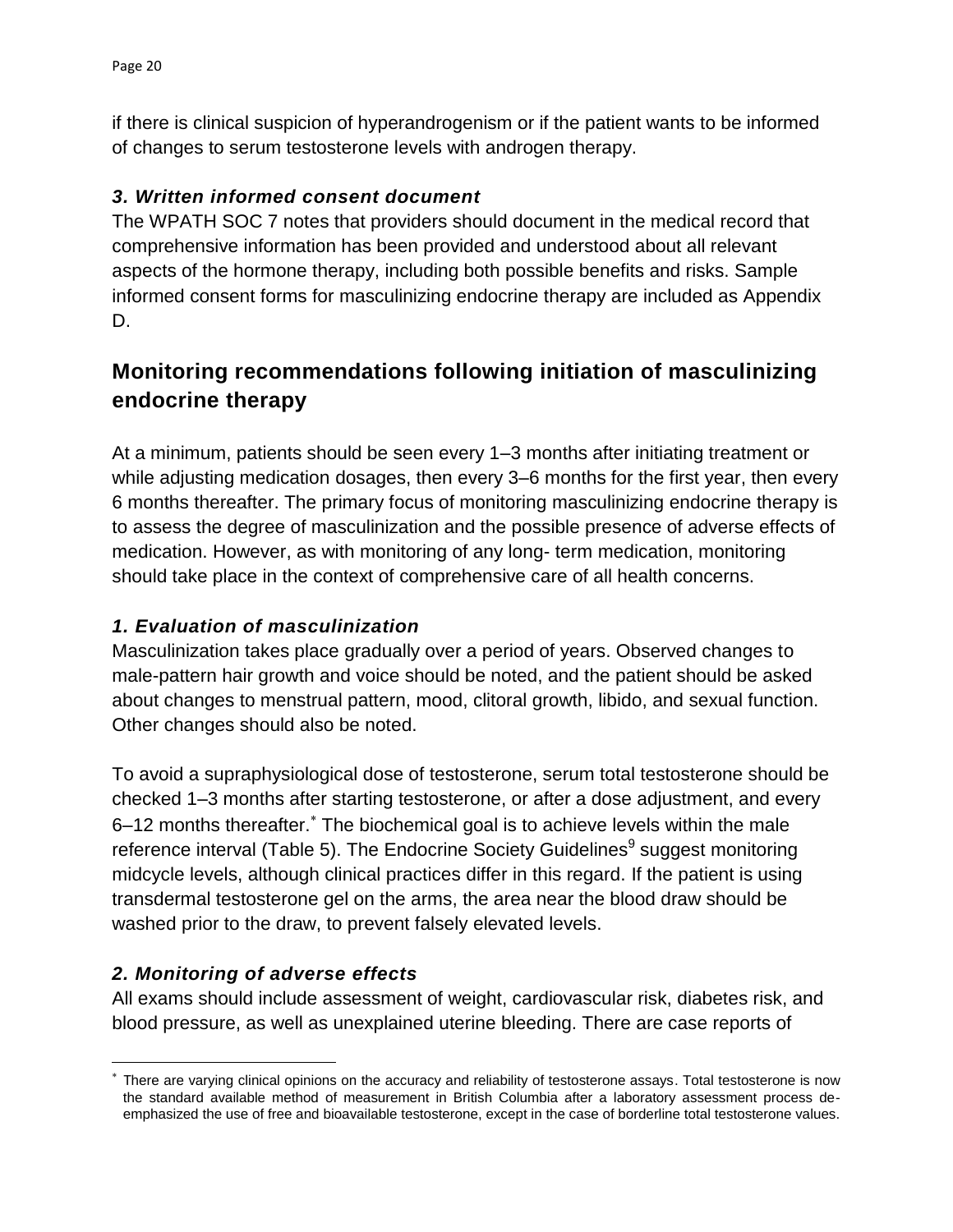destabilization of bipolar disorder, schizophrenia, and schizoaffective disorder in nontransgender men with the use of testosterone, and clinicians have also found this in people on the FTM spectrum.<sup>61</sup> Mental health should be monitored carefully in FTMspectrum patients with these conditions for the duration of testosterone therapy.

At minimum, laboratory tests should include (see Table 5 for summary):

- Fasting blood glucose: 3 and 6 months after starting testosterone or after a dose adjustment, then annually. Increase frequency and monitor A1C if elevated lipids, significant weight gain, elevated fasting glucose levels, personal history of glucose intolerance, or family history of diabetes.
- Hemoglobin and/or hematocrit: 3 and 6 months after starting testosterone or after a dose adjustment, then annually.
- Lipid profile: 3 and 6 months after starting testosterone or after a dose adjustment, then annually; increase frequency if pre-existing high lipid levels or an increase in lipid levels, significant weight gain, personal history of glucose intolerance, or family history of diabetes
- Liver enzymes: 3 and 6 months after starting testosterone or after dose increase, then annually.

### **Table 5: Female-to-Male (FTM) laboratory summary**

Table 5 represents minimum timelines. Closer monitoring should be done for patients at risk for or with co-existing cardiovascular disease, diabetes, hepatic disease, etc.

| <b>Timeline for Laboratory Tests</b>                                                |  |                                                                                                                                                                                                                                                          |                    |                           |  |  |
|-------------------------------------------------------------------------------------|--|----------------------------------------------------------------------------------------------------------------------------------------------------------------------------------------------------------------------------------------------------------|--------------------|---------------------------|--|--|
| Baseline (before starting<br>masculinizing endocrine therapy)                       |  | Lipid profile, fasting glucose (and A1C if high risk for diabetes/glucose<br>intolerance), Hct or Hgb and liver enzymes<br>Testosterone if clinical suspicion of hyperandrogenism, or if patient<br>wants to know of changes after starting testosterone |                    |                           |  |  |
| 4–6 weeks after starting/changing<br>dose                                           |  | Testosterone (trough or midcycle if IM)                                                                                                                                                                                                                  |                    |                           |  |  |
| 3 months after starting testosterone                                                |  | Hgb and/or Hct, fasting blood glucose, lipid profile, liver enzymes                                                                                                                                                                                      |                    |                           |  |  |
| 6 months after starting testosterone                                                |  | Hgb and/or Hct, fasting blood glucose, lipid profile, liver enzymes<br>Testosterone (trough or midcycle if IM)                                                                                                                                           |                    |                           |  |  |
| 12 months after starting testosterone<br>and annually thereafter                    |  | Hgb and/or Hct, fasting blood glucose, lipid profile, liver enzymes<br>Testosterone (trough or midcycle if IM)                                                                                                                                           |                    |                           |  |  |
| <b>Testosterone Reference Ranges</b><br>(goal: elevate to within normal male range) |  |                                                                                                                                                                                                                                                          |                    |                           |  |  |
|                                                                                     |  | <b>BC Bio Medical Labs</b>                                                                                                                                                                                                                               | Life Labs          | <b>Vancouver Hospital</b> |  |  |
| Total testosterone:                                                                 |  | M >17 yrs: 8.4–28.8 nmol/L                                                                                                                                                                                                                               | M: 8.4-28.8 nmol/L | M > 15 yrs: 10-38 nmol/L  |  |  |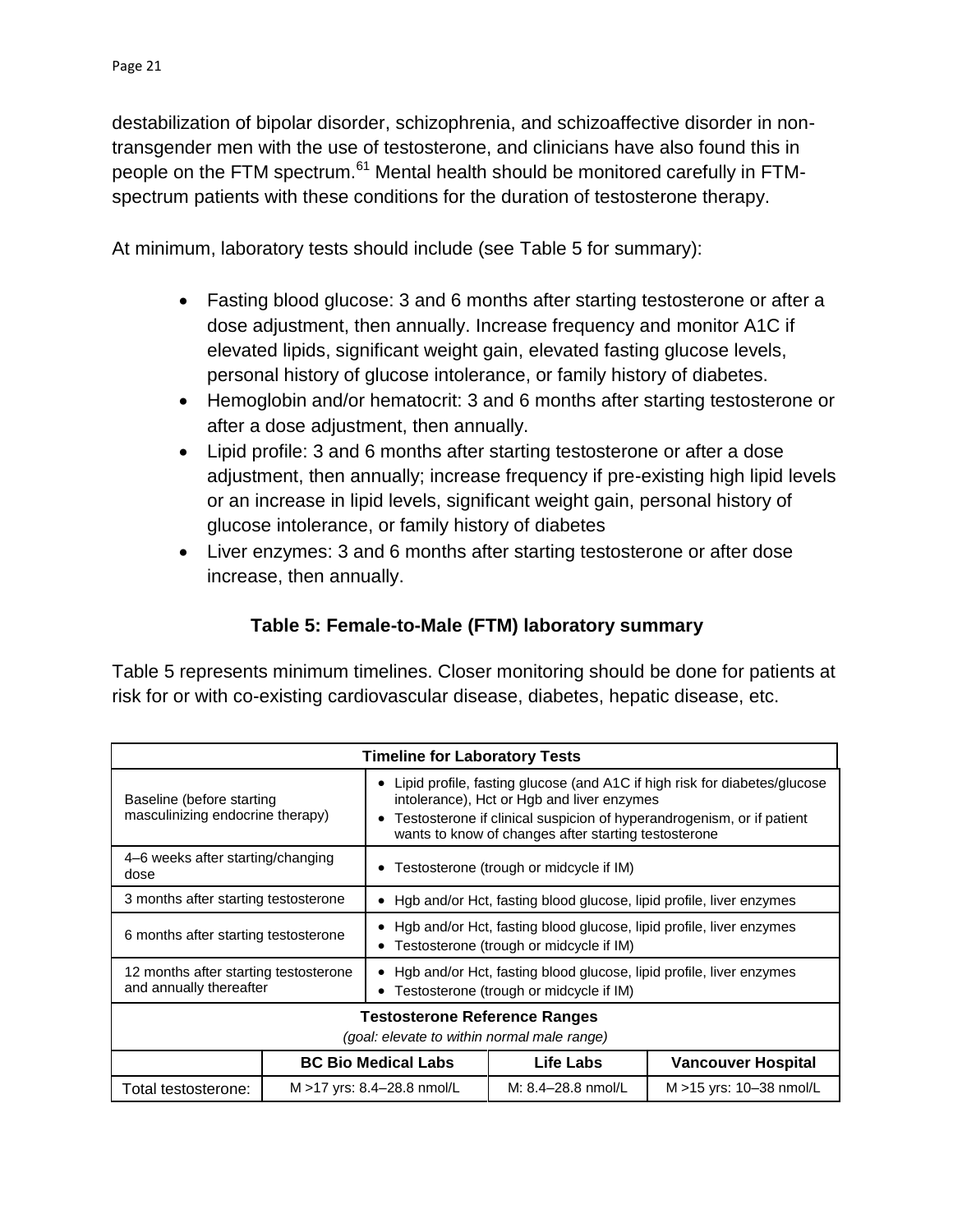### *3. Ongoing comprehensive primary care*

Cardiovascular risk factors should be screened for and treated, and osteoporosis assessment should be considered for FTM-spectrum patients who are at risk (e.g. family history of osteoporosis, additional risk factors, oophorectomy with intermittent or inadequate doses of testosterone replacement). Primary care of the FTM-spectrum patient includes screening for all other types of cancer (e.g. colorectal, anal) as for nontrangender females, as well as periodic screening for concerns relating to sexual health, mental health, and substance use.

FTM-spectrum patients should receive regular monitoring by a primary care provider for breast cancer. If the patient undergoes chest surgery, monitoring should continue after surgery, as chest reconstruction typically does not involve the removal of all breast tissue. If the uterus and cervix are present, regular gynecologic screening is also recommended as part of basic primary care. After androgen-induced cessation of menses, vaginal bleeding should be evaluated as for post-menopausal women.

# **Concluding Remarks**

Individual tailoring of endocrine regimens to fit the transgender patient's history, risk factors, desired outcomes, and administration preferences holds promise both for maximization of desired effects and minimization of adverse effects. We hope that the recommendations in this document help family physicians, endocrinologists, and nurse practitioners in BC feel more confident to determine when endocrine therapy may be appropriate, and to care for patients who are undergoing endocrinologic feminization/masculinization.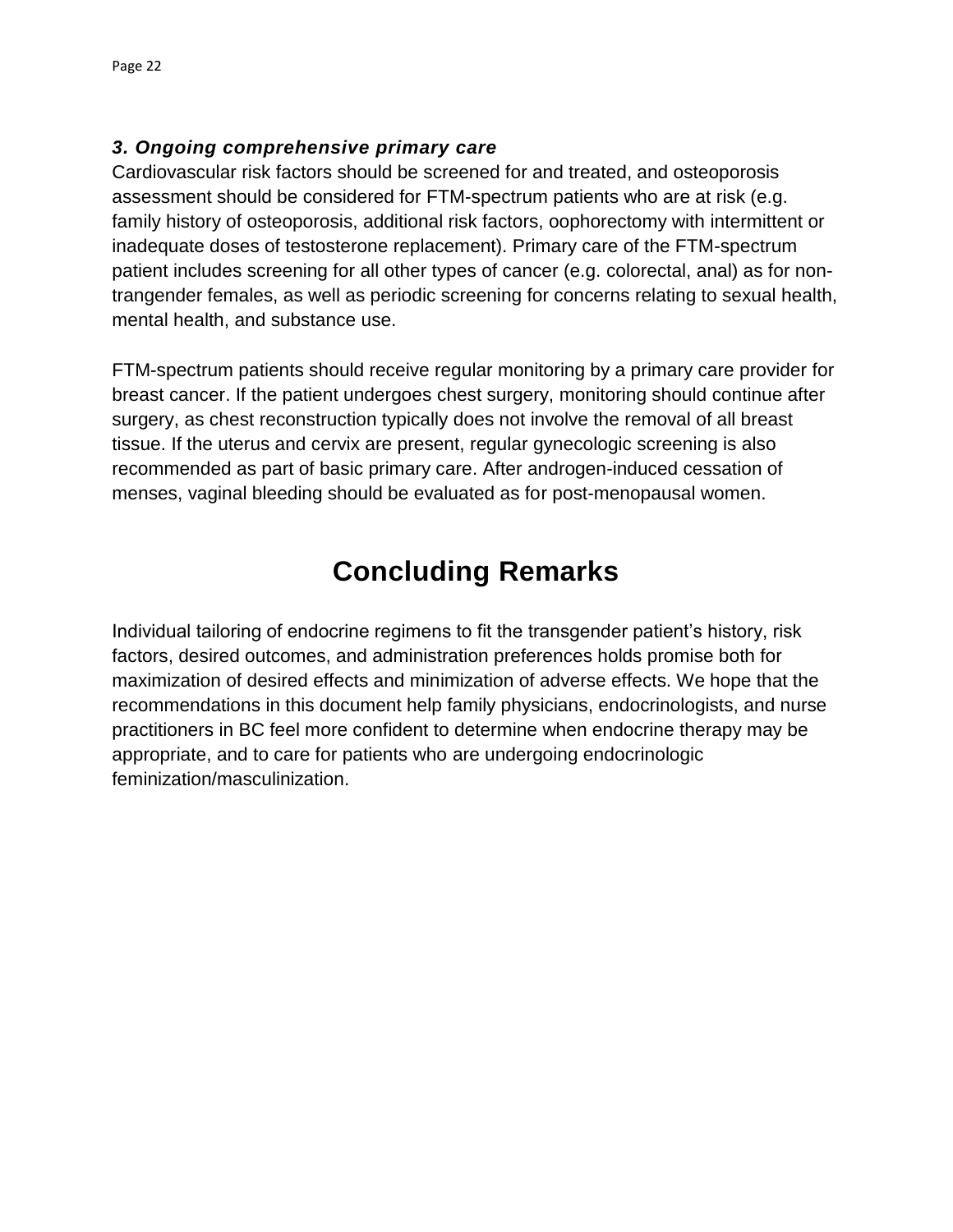## **References**

- <span id="page-25-0"></span>(1) Gay and Lesbian Medical Association (2001). *Healthy People 2010 companion document for lesbian, gay, bisexual, and transgender (LGBT) health*. San Francisco, CA: Gay and Lesbian Medical Association. Retrieved from https://www.nalgap.org/PDF/Resources/HP2010CDLGBTHealth.pdf
- (2) Kopala, L. (2003). Recommendations for a transgender health program. Vancouver, BC: Vancouver Coastal Health Authority.
- (3) de Vries, A. L. C., Cohen-Kettenis, P. T., Delemarre-van de Waal, H., White Holman, C., & Goldberg, J. M. (2006). *Caring for transgender adolescents in British Columbia: Suggested guidelines*. Vancouver, BC: Vancouver Coastal Health Authority.
- (4) Bockting, W. O., Knudson, G., & Goldberg, J. M. (2006). *Counselling and mental health care of transgender adults and loved ones*. Vancouver, BC: Vancouver Coastal Health Authority.
- (5) Coleman, E., Bockting, W., Botzer, M., Cohen-Kettenis, P., DeCuypere, G., Feldman, J., … Zucker, K. (2012). Standards of Care for the Health of Transsexual, Transgender, and Gender-Nonconforming People, Version 7. *International Journal of Transgenderism*, *13*(4), 165–232. doi:10.1080/15532739.2011.700873
- (6) White Holman, C., & Goldberg, J. M. (2006). *Social and medical advocacy with transgender people and loved ones: Recommendations for BC clinicians*. Vancouver, BC: Vancouver Coastal Health Authority.
- (7) Registered Nurses Association of British Columbia/College of Registered Nurses of British Columbia (2005). *Scope of practice for nurse practitioners (family): Standards, limits and conditions* (Report No. 424) [Electronic version]. Vancouver, BC: Registered Nurses Association of British Columbia/College of Registered Nurses of British Columbia.
- (8) Feldman, J., & Safer, J. (2009). Hormone therapy in adults: Suggested revisions to the sixth version of the standards of care. *International Journal of Transgenderism*, *11*(3), 146-182. doi:10.1080/15532730903383757
- (9) Hembree, W. C., Cohen-Kettenis, P., Delemarre-van de Waal, H. A., Gooren, L. J., Meyer, W. J., Spack, N. P., ... & Montori, V. M. (2009). Endocrine treatment of transsexual persons: An Endocrine Society clinical practice guideline. *Journal of Clinical Endocrinology & Metabolism*, *94*(9), 3132-3154. doi:10.1210/jc.2009- 0345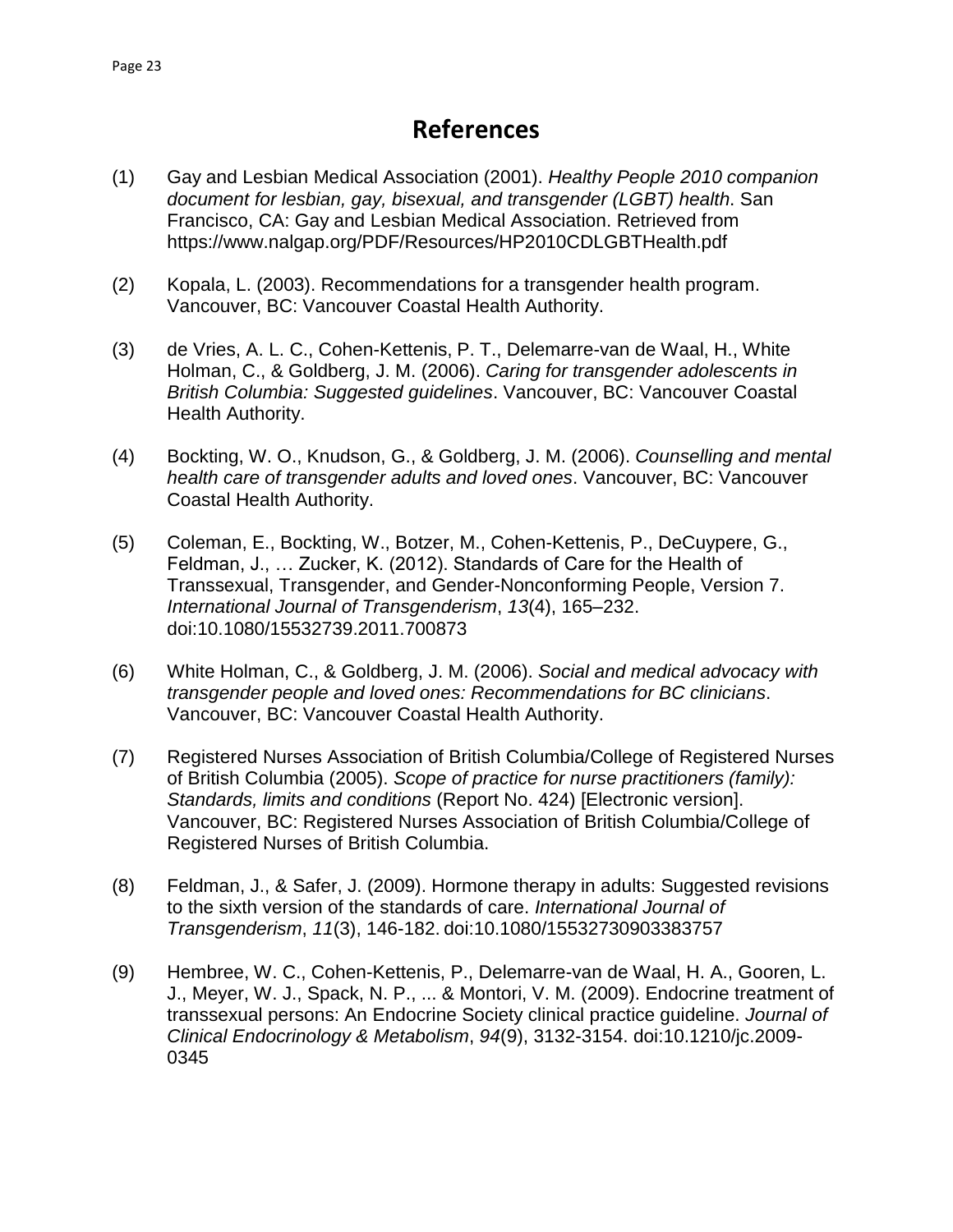- (10) Basson, R. J. (2001). Towards optimal hormonal treatment of male to female gender identity disorder. *Journal of Sexual and Reproductive Medicine, 1*(1), 45- 51.
- (11) Moore, E., Wisniewski, A., & Dobs, A. (2003). Endocrine treatment of transsexual people: a review of treatment regimens, outcomes, and adverse effects. *Journal of Clinical Endocrinology & Metabolism, 88*, 3467-3473. doi:10.1210/jc.2002- 021967
- (12) Dimensions (2003). *Informed consent for estrogen therapy for male to female transition*. San Francisco, CA: Castro-Mission Health Center, San Francisco Department of Public Health. Retrieved from http://tghealthcritiques.tripod.com/consen3.htm
- (13) Israel, G. E, & Tarver, D. E. I. (1997). *Transgender care: Recommended guidelines, practical information, and personal accounts*. Philadephia, PA: Temple University Press.
- (14) Bushong, C. W., Martin, R. A., & Westwood, K. L. (2005). Introduction to the TransGenderCare medical feminizing program. Retrieved from http://www.transgendercare.com/medical/resources/tmf\_program/
- (15) Jin, B., Turner, L., Walters, W. A. W., & Handelsman, D. J. (1996). The effects of chronic high dose androgen or estrogen treatment on the human prostate. *Journal of Clinical Endocrinology Metabolism, 81,* 4290-4295. doi:10.1007/978- 88-470-1516-6
- (16) Tangpricha, V., Ducharme, S. H., Barber, T. W., & Chipkin, S. R. (2003). Endocrinologic treatment of gender identity disorders. *Endocrine Practice, 9,* 12- 21.
- (17) Reutrakul, S., Ongphiphadhanakul, B., Piaseu, N., Krittiyawong, S., Chanprasertyothin, S., Bunnag, P., & Rajatanavin, R. (1998). The effects of oestrogen exposure on bone mass in male to female transsexuals. *Clinical Endocrinology, 49,* 811-814. doi:10.1046/j.1365-2265.1998.00614.x
- (18) Sosa, M., Jodar, E., Arbelo, E., Dominguez, C., Saavedra, P., Torres, A., Salido, E., Liminana, J. M., Gomez De Tejada, M. J., & Hernandez, D. (2004). Serum lipids and estrogen receptor gene polymorphisms in male- to-female transsexuals: Effects of estrogen treatment. *European Journal of Internal Medicine, 15,* 231-237. doi:10.1016/j.ejim.2004.04.009
- (19) Bowman, C. & Goldberg, J. M. (2006). *Care of the patient undergoing sex reassignment surgery (SRS)*. Vancouver, BC: Vancouver Coastal Health Authority.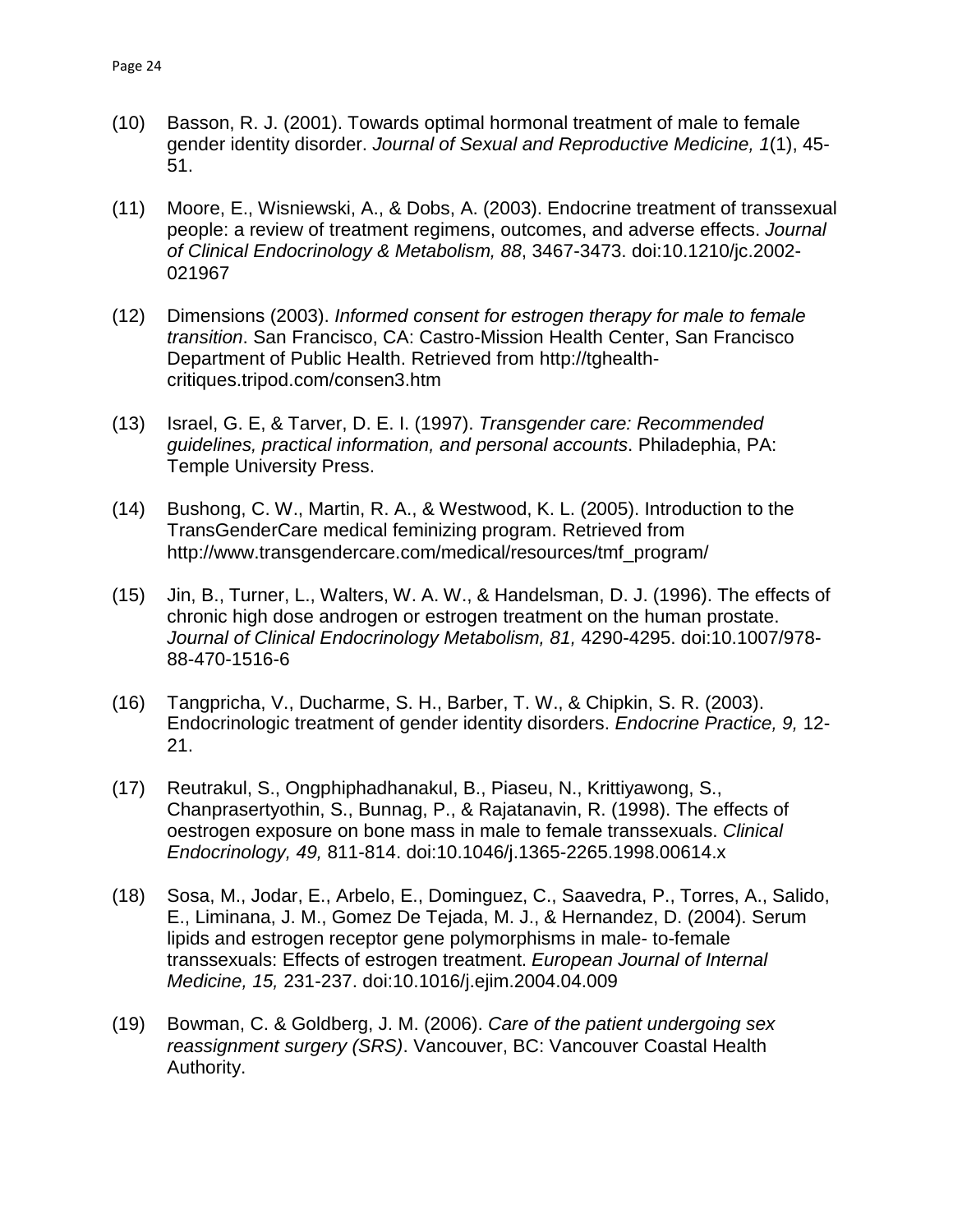- (20) Levy, A., Crown, A., & Reid, R. W. (2003). Endocrine intervention for transsexuals. *Clinical Endocrinology, 59,* 409-418. doi: 10.1046/j.1365- 2265.2003.01821.x
- (21) Schroeter, C. A., Groenewegen, J. S., Reineke, T., & Neumann, H. A. M. (2003). Ninety percent permanent hair reduction in transsexual patients. *Annals of Plastic Surgery, 51,* 243-248. doi: 10.1097/01.SAP.0000063759.59038.7E
- (22) Paquet, P., Fumal, I., Piérard-Franchimont, C., & Piérard, G. E. (2002). Longpulsed ruby laser-assisted hair removal in male-to-female transsexuals. *Journal of Cosmetic Dermatology, 1,* 8-12.
- (23) Shenenberger, D. W. & Utecht, L. M. (2002). Removal of unwanted facial hair. *American Family Physician, 66,* 1907-1911. doi:10.1046/j.1473- 2130.2001.00015.x
- (24) Davidson, A., Franicevich, J., Freeman, M., Lin, R., Martinez, L., Monihan, M., Porch, M., Samuel, L., Stukalin, R., Vormohr, J., & Zevin, B. (2013). *Protocols for hormonal reassignment of gender*. San Francisco: San Francisco Department of Public Health. Retrieved from http://www.sfdph.org/dph/comupg/oservices/medSvs/hlthCtrs/TransGendprotocol s122006.pdf
- (25) De Sutter, P. (2001). Gender reassignment and assisted reproduction: present and future reproductive options for transsexual people. *Human Reproduction, 16,* 612-614. doi:10.1093/humrep/16.4.612
- (26) Feldman, J. & Goldberg, J. M. (2006). *Transgender primary medical care: Suggested guidelines for clinicians in British Columbia.* Vancouver, BC: Vancouver Coastal Health Authority.
- (27) Gambacciani, M., Cappagli, B., Ciaponi, M., Pepe, A., Vacca, F., & Genazzani, A. R. (2008). Ultra low-dose hormone replacement therapy and bone protection in postmenopausal women. *Maturitas*, *59*(1), 2-6. doi:10.1016/j.maturitas.2007.10.007
- (28) García-Pérez, M. A., Moreno-Mercer, J., Tarín, J. J., & Cano, A. (2006). Similar efficacy of low and standard doses of transdermal estradiol in controlling bone turnover in postmenopausal women. *Gynecological endocrinology*, *22*(4), 179- 184. doi:10.1080/09513590600624291
- (29) Prior, J. C., Vigna, Y. M., & Watson, D. (1989). Spironolactone with physiological female steroids for presurgical therapy of male-to-female transsexualism. *Archives of Sexual Behavior, 18,* 49-57. doi:10.1007/BF01579291: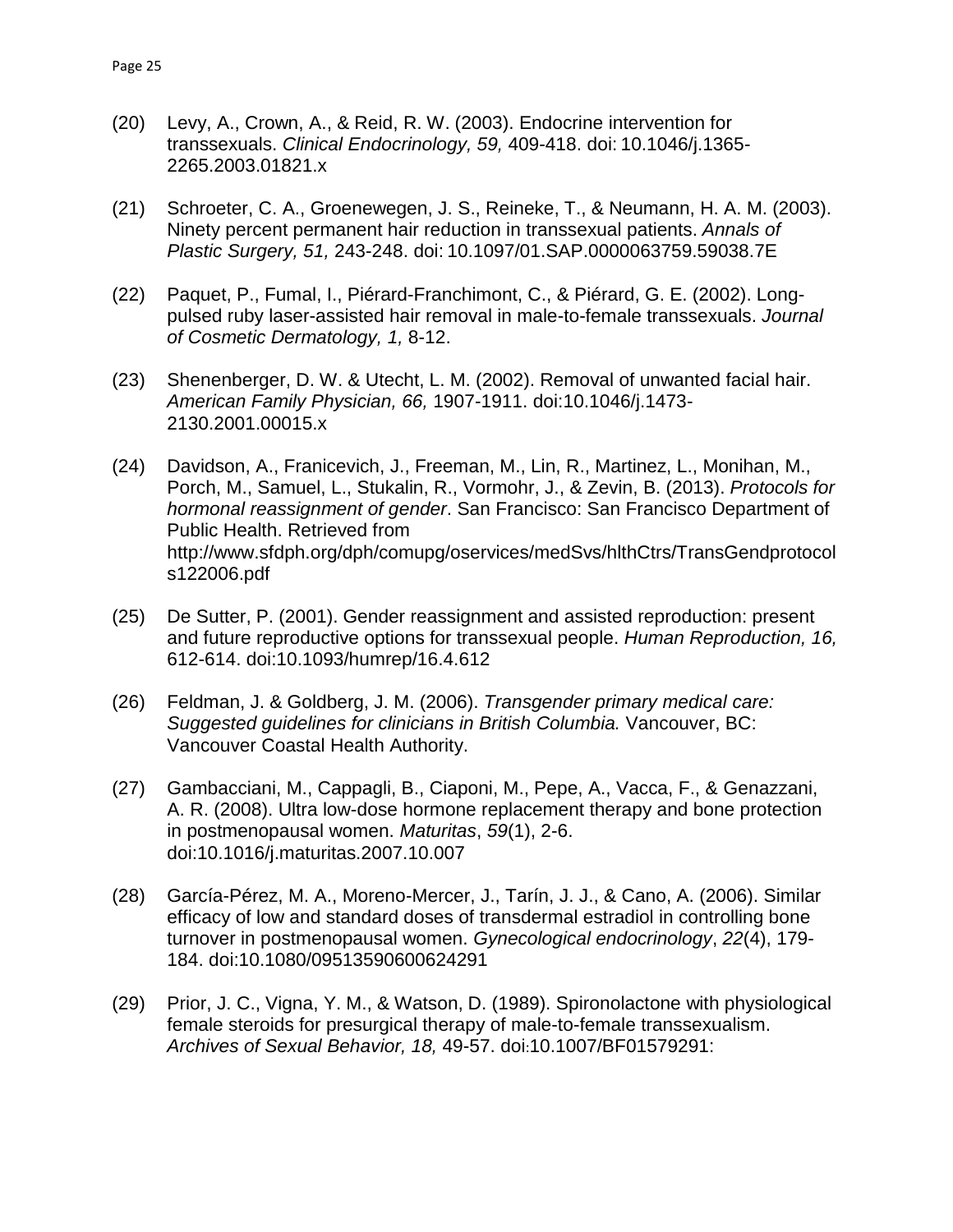- (30) Prior, J. C., Vigna, Y. M., Watson, D., Diewold, P., & Robinow, O. (1986). Spironolactone in the presurgical therapy of male to female transsexuals: Philosophy and experience of the Vancouver Gender Dysphoria Clinic. *Journal of Sex Information & Education Council of Canada, 1,* 1-7. doi:10.1007/BF01579291
- (31) Dimensions (2000). *Dimensions treatment guidelines for MTF transition*. San Francisco, CA: Castro-Mission Health Center, San Francisco Department of Public Health. Retrieved from http://tghealth-critiques.tripod.com/protoc1.htm
- (32) Feldman, J. & Bockting, W. O. (2003). Transgender health. *Minnesota Medicine, 86*(7)*,* 25-32.
- (33) Oriel, K. A. (2000). Medical care of transsexual patients. *Journal of the Gay & Lesbian Medical Association, 4,* 185-194. doi:10.1023/A:1026563806480
- (34) Asscheman, H., Giltay, E. J., Megens, J. A., de Ronde, W., van Trotsenburg, M. A., & Gooren, L. J. (2011). A long-term follow-up study of mortality in transsexuals receiving treatment with cross-sex hormones. *European Journal of Endocrinology*, *164*(4), 635-642. doi:10.1530/EJE-10-1038
- (35) van Kesteren, P. J. M., Asscheman, H., Megens, J. A. J., & Gooren, L. J. G. (1997). Mortality and morbidity in transsexual subjects treated with cross-sex hormones. *Clinical Endocrinology, 47,* 337-342. doi:10.1046/j.1365- 2265.1997.2601068.x
- (36) Asscheman, H., T'Sjoen, G., Lemaire, A., Merigiolla, M. C., Mueller, A., Buffat, J., ...Gooren, L. J. (2011). Risk of venous thromboembolism (VTE) in estrogentreated male-to-female transsexuals: a review of literature and observations from 9 European centers for gender dysphoria. *Journal of Sexual Medicine, 8,* 118. Presented at the 20<sup>th</sup> World Congress of Sexual Health.
- (37) Asscheman, H., T'Sjoen, G., Lemaire, A., Mas, M., Meriggiola, M. C., Mueller, A.,…Gooren, L. J. (2014). Venous thrombo-embolism as a complication of crosssex hormone treatment of male-to-female transsexual subjects: A review. *Andrologia, 46,* 791-795. doi:10.1111/and.12150
- (38) Scarabin, P. Y., Oger, E., & Plu-Bureau, G. (2003). Differential association of oral and transdermal oestrogen-replacement therapy with venous thromboembolism risk. *Lancet, 362,* 428-432. doi:10.1016/S0140-6736(03)14066-4
- (39) Ott, J., Kaufmann, U., Bentz, E., Huber, J. C., & Tempfer, C. B. (2010). Incidence of thrombophilia and venous thrombosis in transsexuals under cross-sex hormone therapy. *Fertility and Sterility, 93,* 1267-1272. doi:10.1016/j.fertnstert.2008.12.017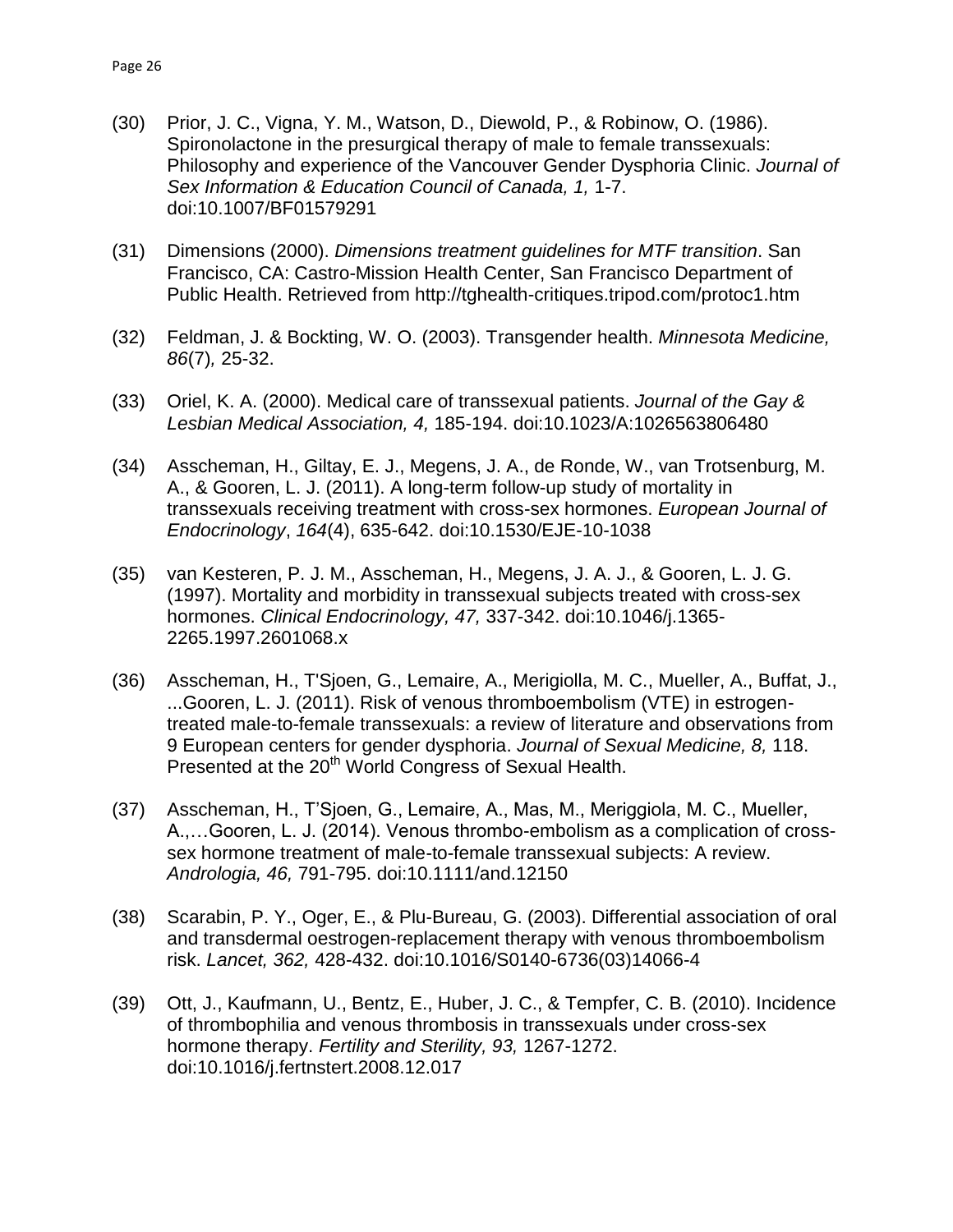- (40) Toorians, A. W., Thomassen, M. C., Zweegman, S., Magdeleyns, E. J., Tans, G., Gooren, L. J. G., & Rosing, J. (2003). Venous thrombosis and changes of hemostatic variables during cross-sex hormone treatment in transsexual people. *Journal of Clinical Endocrinology & Metabolism, 88,* 5723-5729. doi:10.1210/jc.2003-030520
- (41) Seal, L. J., Franklin, S., Richards, C., Shishkareva, A., Sinclaire, C., & Barrett, J. (2012). Predictive markers for mammoplasty and a comparison of side effect profiles in transwomen taking various hormonal regimens. *Journal of Clinical Endocrinology & Metabolism*, *97*(12), 4422-4428. doi:10.1210/jc.2012-2030
- (42) Gooren, L. J., Giltay, E. J., & Bunck, M. C. (2008). Long-term treatment of transsexuals with cross-sex hormones: Extensive personal experience. *Journal of Clinical Endocrinology & Metabolism, 93*(1): 19-25. doi:10.1210/jc.2007-1809
- (43) Wierckx, K., Mueller, S., Weyers, S., van Caenegem, E., Roef, G., Heylens, G., & T'Sjoen, G. (2012). Long-term evaluation of cross-sex hormone treatment in transsexual persons. *Journal of Sexual Medicine, 9,* 2641-2651. doi:10.111/j.1743-6109.2012.02876.x
- (44) Wierckx, K., Elaut, E., Declercq, E., Heylens, G., de Cuypere, G., Taes, Y., Kaufman, J. M., & T'Soon, G. (2013). Prevalence of cardiovascular disease and cancer during cross-sex hormone therapy in a large cohort of trans persons: A case-control study. doi:10.1530/EJE-13-0493
- (45) Jacobeit, J. W., Gooren, L. J., & Schulte, H. M. (2009). Safety aspects of 36 months of administration of long-acting intramuscular testosterone undecanoate for treatment of female-to-male transgender individuals. *European Journal of Endocrinology, 161,* 795-798. doi:10.1530/EJE-09-0412
- (46) Rossouw, J. E., Anderson, G. L., Prentice, R. L., LaCroix, A. Z., Kooperberg, C., Stefanick, M. L.,…Ockene, J. (2002). Risks and benefits of estrogen plus progestin in healthy postmenopausal women: Principal results from the Women's Health Initiative randomized controlled trial. *Journal of the American Medical Association, 288,* 321-333. doi:10.1001/jama.288.3.321
- (47) Buffat, J. (2003). Clinical observations of cross-sex hormonal substitution on behavioural and psychological changes induced in transsexuals. *Sexologies, 12*(45)*,* 53-55.
- (48) T'Sjoen, G., Rubens, R., De Sutter, P., & Gooren, L. J. G. (2004). Author's response: The endocrine care of transsexual people. *Journal of Clinical Endocrinology & Metabolism, 89,* 1014-1015.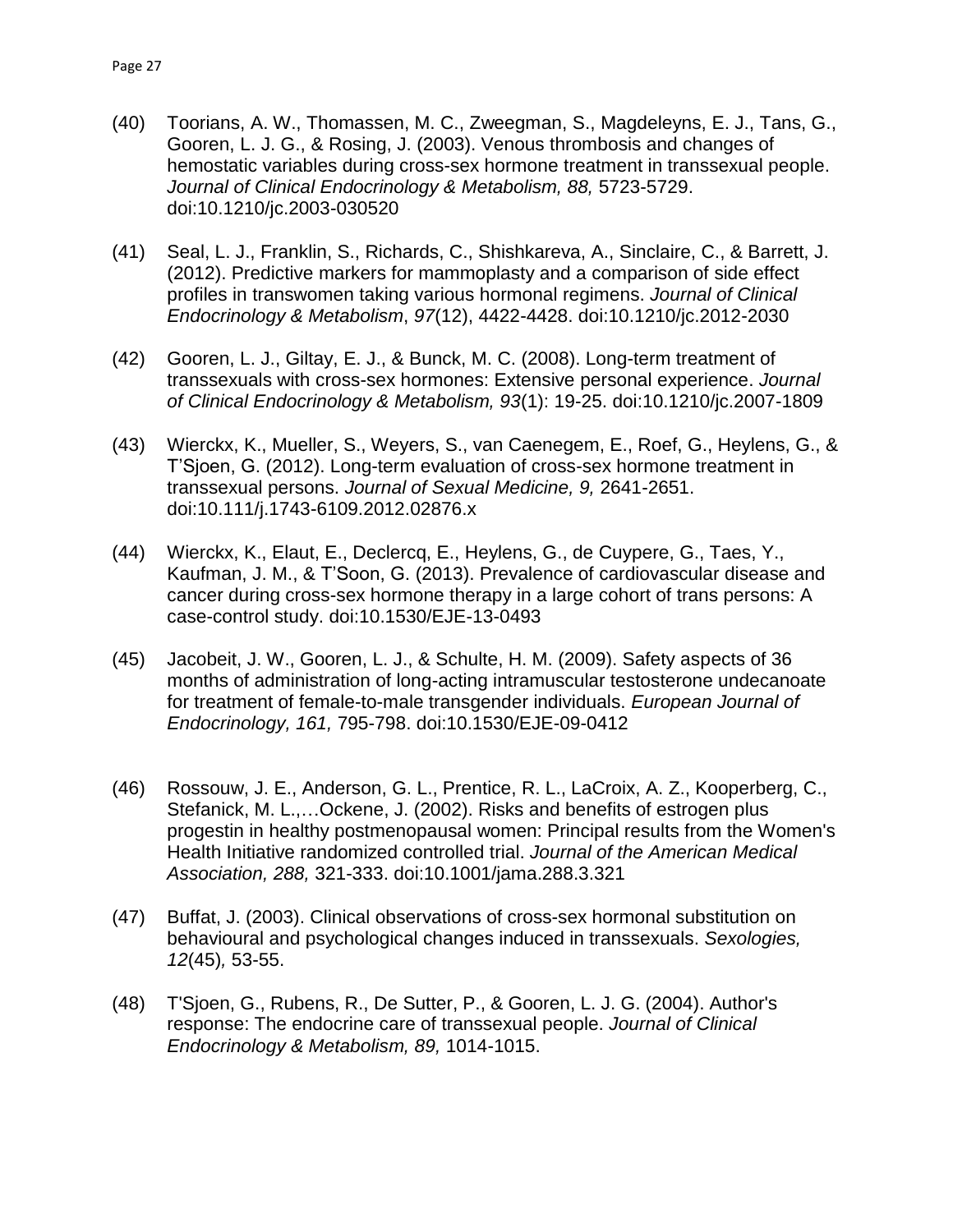- (49) Sood, R., Shuster, L., Smith, R., Vincent, A., & Jatoi, A. (2011). Counseling postmenopausal women about bioidentical hormones: Ten discussion points for practicing physicians. *The Journal of the American Board of Family Medicine*, *24*(2), 202-210. doi:10.3122/jabfm.2011.02.100194
- (50) Miller, N., Bedard, Y. C., Cooter, N. B., & Shaul, D. L. (1986). Histological changes in the genital tract in transsexual women following androgen therapy. *Histopathology, 10,* 661-669. doi:10.1111/j.1365-2559.1986.tb02520.x
- (51) Wysowski, D. K., Freiman, J. P., Tourtelot, J. B., & Horton, M. L. (1993). Fatal and nonfatal hepatotoxicity associated with flutamide. *Annals of Internal Medicine, 118,* 860-864. doi:10.1059/0003-4819-118-11-199306010-00006
- (52) Moghetti, P., Tosi, F., Tosti, A., Negri, C., Misciali, C., Perrone, F.,…Castello, R. (2000). Comparison of spironolactone, flutamide, and finasteride efficacy in the treatment of hirsutism: A randomized, double blind, placebo-controlled trial. *Journal of Clinical Endocrinology & Metabolism, 85,* 89-94. doi:10.1210/jc.85.1.89
- (53) Slabbekoorn, D., Van Goozen, S. H. M., Gooren, L. J. G., & Cohen-Kettenis, P. T. (2001). Effects of cross- sex hormone treatment on emotionality in transsexuals. *International Journal of Transgenderism, 5.* Retrieved from http://www.iiav.nl/ezines/web/ijt/97-03/numbers/symposion/ijtvo05no03\_02.htm
- (54) Dimensions (2003). Informed consent for testostorone therapy for female-to-male transition. San Francisco, CA: Castro-Mission Health Center, San Francisco Department of Public Health. Retrieved from [http://tghealth](http://tghealth-critiques.tripod.com/consen2.htm)[critiques.tripod.com/consen2.htm](http://tghealth-critiques.tripod.com/consen2.htm)
- (55) The Gender Centre Inc. (2001). Testosterone hormone information II. Sydney, Australia: The Gender Centre Inc. Retrieved from [http://www.gendercentre.org.au/testosterone\\_2.htm](http://www.gendercentre.org.au/testosterone_2.htm)
- (56) Morgenthaler, M. & Weber, M. (2005). Pathological rupture of the distal biceps tendon after long-term androgen substitution. *Zeitschrift für Orthopädie und Ihre Grenzgebiete, 137,* 368-370.
- (57) Costantino, A., Cerpolini, S., Alvisi, S., Morselli, G. P., Venturoli, S., & Meriggiola, M. C. (2013). A prospective study on sexual function and mood in female-to-male transsexuals during testosterone administration and after sex reassignment surgery. *Journal of Sex & Marital Therapy*, *39*, 321-335. doi:10.1080/0092623X.2012.736920
- (58) Van Borsel, J., De Cuypere, G., Rubens, R., & Destaerke, B. (2000). Voice problems in female-to-male transsexuals. *International Journal of Language & Communication Disorders, 35,* 427-442. doi:10.1080/136828200410672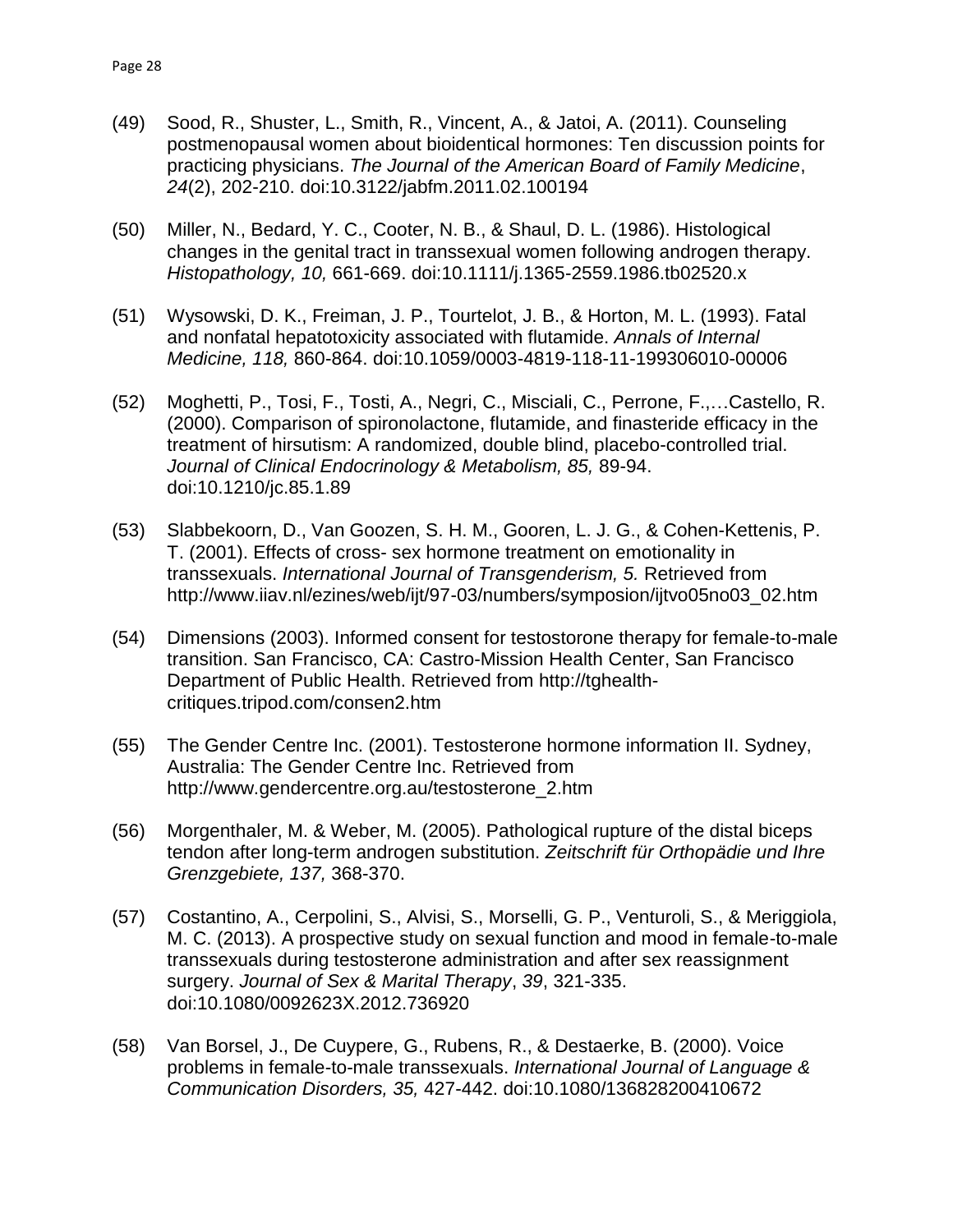- (59) Giltay, E. J. & Gooren, L. J. G. (2000). Effects of sex steroid deprivation/administration on hair growth and skin sebum production in transsexual males and females. *Journal of Clinical Endocrinology & Metabolism, 85,* 2913-2921. doi:10.1210/jc.85.8.2913
- (60) Toorians, A. W. F. T. & Gooren, L. J. G. (2001). *Effects of androgen treatment and of androgen-derived estrogens on prolactin (PRL) levels in a female-to-male transsexual with a prolactinoma*. Paper presented at the XVII Harry Benjamin International Gender Dysphoria Association Symposium, Galveston, TX.
- (61) Feldman, J. (2005). *Masculinizing hormone therapy with testosterone 1% topical gel*. Paper presented at the XIX Biennial Symposium of the Harry Benjamin International Gender Dysphoria Association, Bologna, Italy.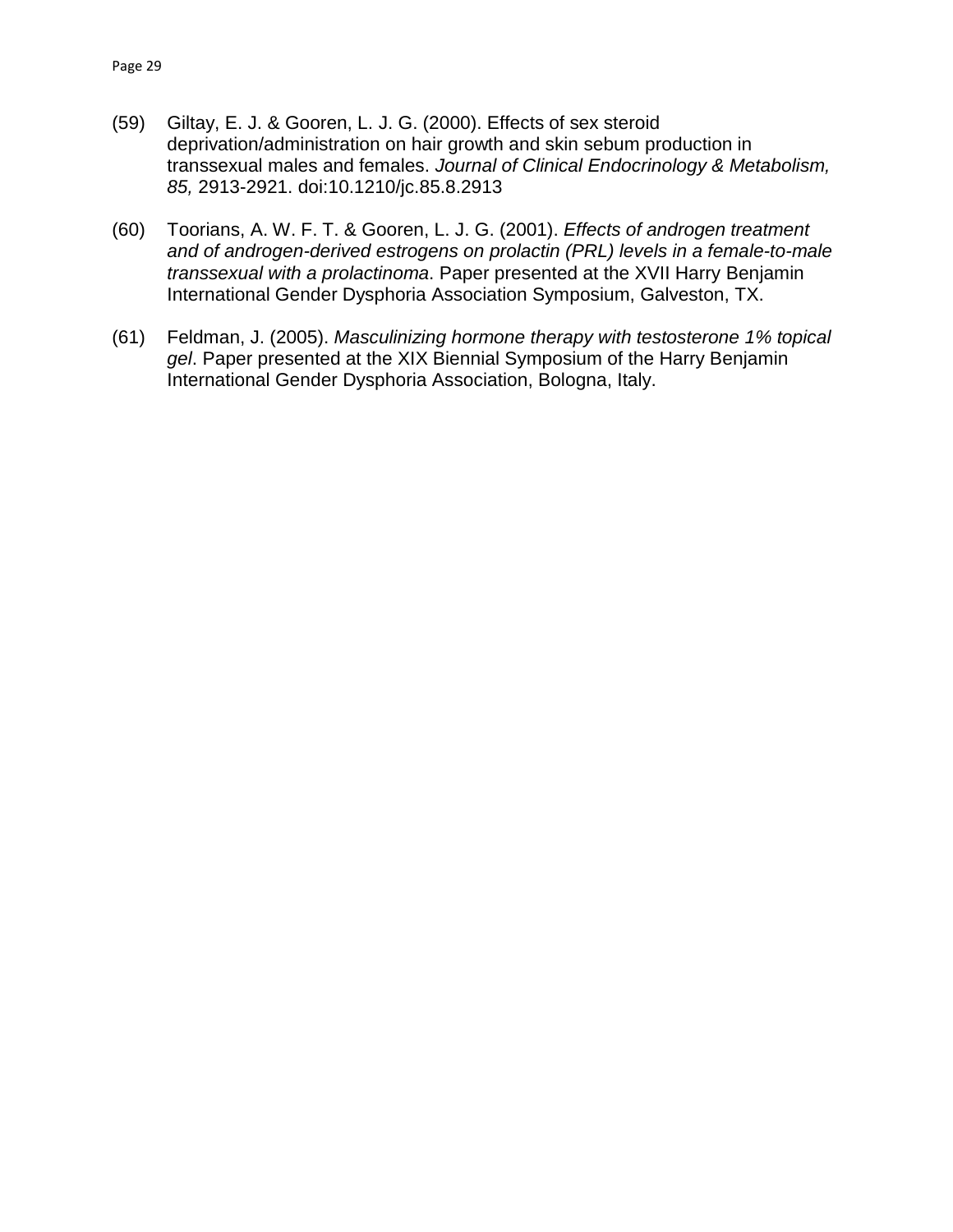# **Appendices**

- <span id="page-32-0"></span>Appendix A: Resources
- Appendix B: Summary of the World Professional Association for Transgender Health's *Standards of Care (Version 7)*
- Appendix C: Informed Consent for Feminizing Hormones
- Appendix D: Informed Consent for Masculinizing Hormones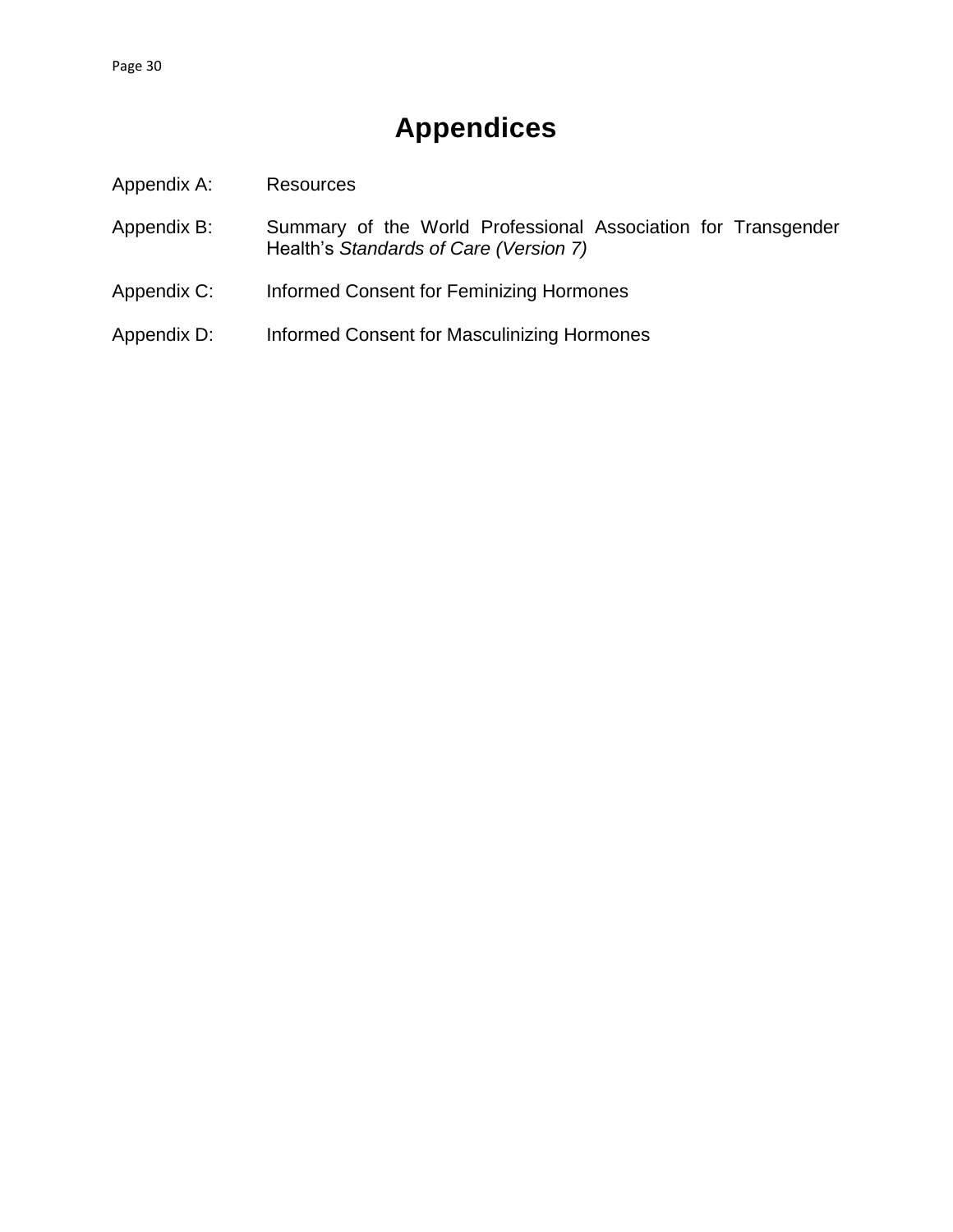# **Appendix A: Resources**

## <span id="page-33-1"></span><span id="page-33-0"></span>**Rapid Access to Consultative Expertise**

www.RACEconnect.ca

Physicians and nurse practitioners in British Columbia can access consultation on transgender care by calling the provincial R.A.C.E. (Rapid Access to Consultative Expertise) Line from Monday to Friday, 0800-1700. Calls are generally returned within 2 hours.

Phone: 1-877-696-2131

### <span id="page-33-2"></span>**Transgender Health Information Program**

http://transhealth.vch.ca

The Transgender Health Information Program – THiP – is a BC-wide information service and resource hub. At the Transgender Health Information Program we provide:

- Telephone and email support
- Referrals to gender affirming care and supports
- Web and print resources
- Health care provider consultation services
- Support and information groups

Please visit THiP's website for more information, or contact:

Phone/TTY/TDD: 604-734-1514 or Toll-free in BC: 1-866-999-1514 Email: [transhealth@vch.ca](mailto:transhealth@vch.ca)

### <span id="page-33-3"></span>**Canadian Professional Association for Transgender Health**

www.cpath.ca

CPATH is an interdisciplinary professional organization which works to improve the lives of trans and gender diverse people. It is the largest national professional organization for transgender health in the world. CPATH's vision is "A Canada without barriers to the health, well-being and self-actualization of trans and gender diverse people". CPATH seeks to be both connected with and responsive to the needs emerging from trans people and communities.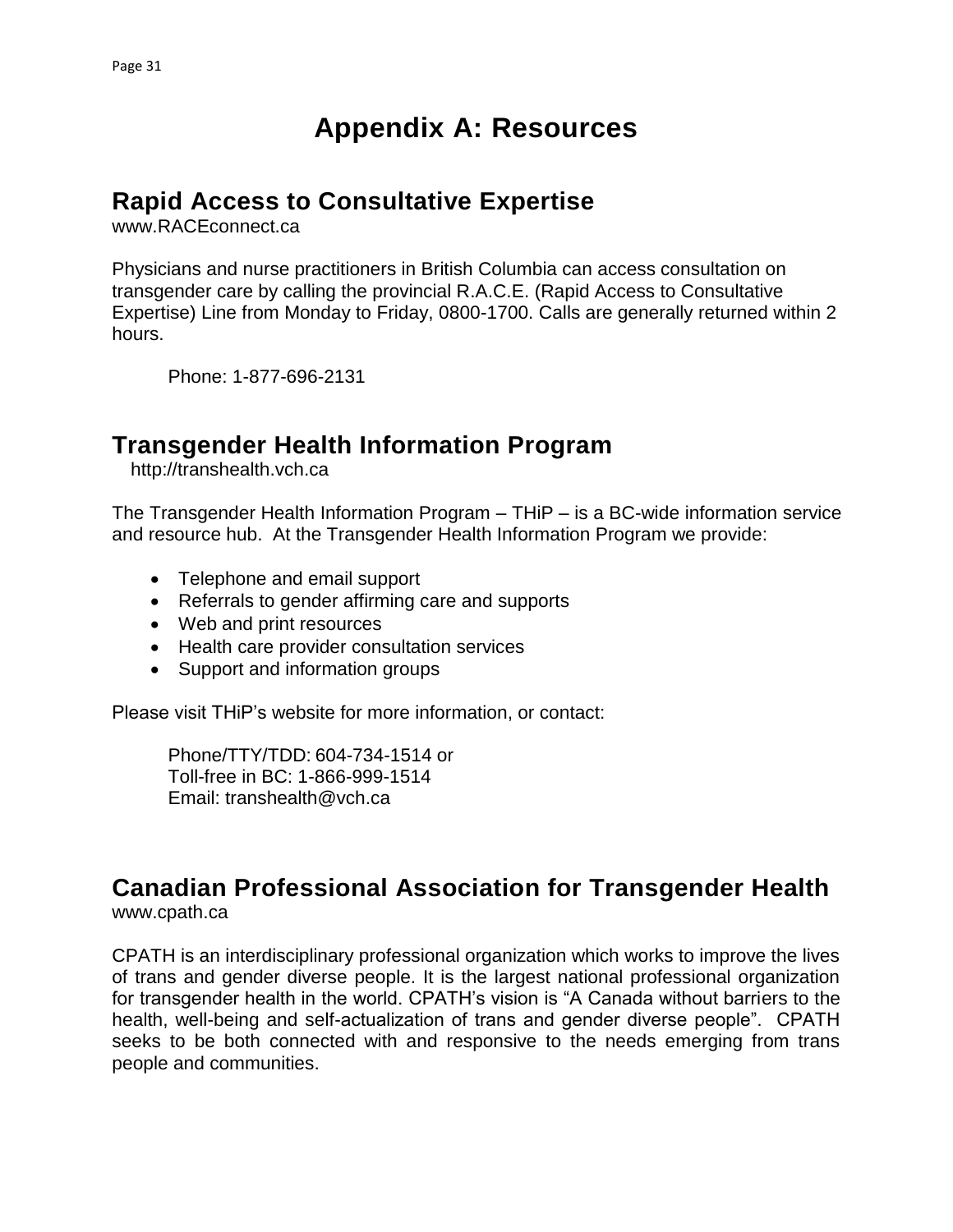# <span id="page-34-0"></span>**World Professional Association for Transgender Health**

www.wpath.org

The World Professional Association for Transgender Health (WPATH), formerly known as the (Harry Benjamin International Gender Dysphoria Association, HBIGDA), is a professional organization devoted to the understanding and treatment of gender identity disorders. As an international multidisciplinary professional Association, the mission of WPATH is to promote evidence based care, education, research, advocacy, public policy and respect in transgender health. The vision of WPATH is to bring together diverse professionals dedicated to developing best practices and supportive policies worldwide that promote health, research, education, respect, dignity, and equality for transgender, transsexual, and gender-variant people in all cultural settings.

WPATH works to further the understanding and treatment of gender identity disorders by professionals in medicine, psychology, law, social work, counseling, psychotherapy, family studies, sociology, anthropology, sexology, speech and voice therapy, and other related fields. The association provides opportunities for professionals from various subspecialties to communicate with each other in the context of research and treatment of gender identity disorder including sponsoring biennial scientific symposia.

WPATH publishes the Standards of Care and Ethical Guidelines, which articulate a professional consensus about the psychiatric, psychological, medical, and surgical management of gender identity disorders, and help professionals understand the parameters within which they may offer assistance to those with these conditions.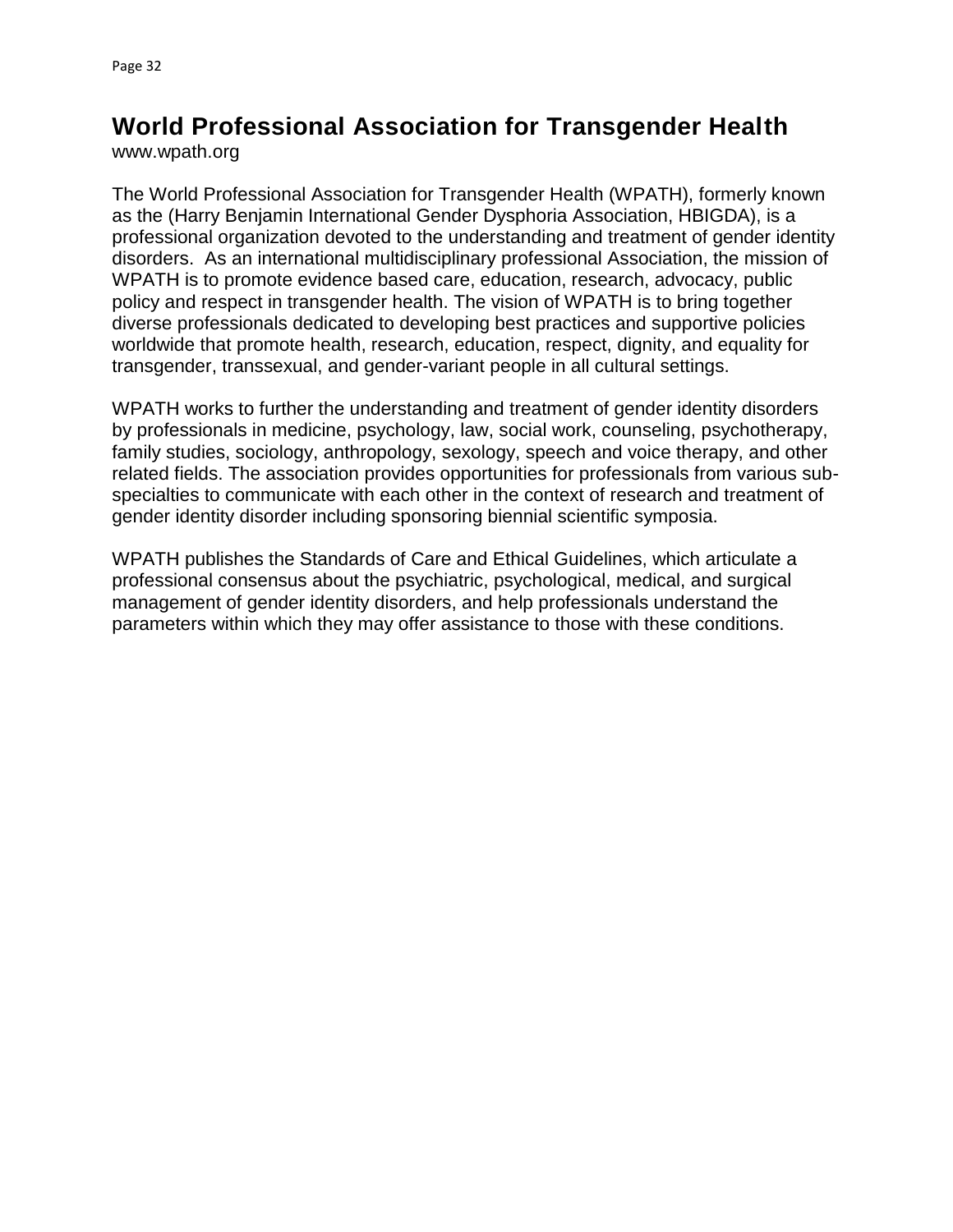# <span id="page-35-0"></span>**Appendix B: Summary of the World Professional Association for Transgender Health's** *Standards of Care (Version 7)<sup>5</sup>*

The World Professional Association for Transgender Health's (WPATH) *Standards of Care* are an evolving set of guidelines based on international consensus. The standards are designed to provide clinical guidance for health professionals to assist transsexual, transgender, and gender nonconforming people with safe and effective pathways to achieving lasting personal comfort with their gendered selves, in order to maximize their own health, psychological well-being, and self-fulfillment.

This handout summarizes standards relating to hormone care. The complete WPATH *Standards of Care (Version 7)* are available from WPATH [\(http://www.wpath.org\)](http://www.wpath.org/).

#### **Criteria for feminizing / masculinizing hormone therapy**

- Persistent, well-documented gender dysphoria
- Ability to make a fully informed decision and to consent for treatment
- Age of majority (if younger, follow guidelines for children and adolescents)
- If significant medical health concerns are present, they must be reasonably wellcontrolled

### **Psychological Assessment Prior to Prescribing Hormones**

Prior to prescribing hormones, the WPATH standards suggest assessment by a clinician who has:

- at least a master's degree in a clinical behavioural science that has a credentialing process (e.g., psychology, psychiatry, social work, counselling, nursing)
- demonstrated competence in using the *DSM-5 / ICD-10* for diagnostic purposes
- the ability to recognize and diagnose co-existing mental health concerns and to distinguish these from gender dysphoria
- documented supervised training and competence in psychotherapy or counselling
- ongoing education in transgender care: supervision, workshops, seminars, research, etc.

In some cases the prescribing clinician may have the required training and expertise in transgender medicine to be an assessor. If so, they should document each of the points below. If not, referral to a mental health professional may be necessary. The WPATH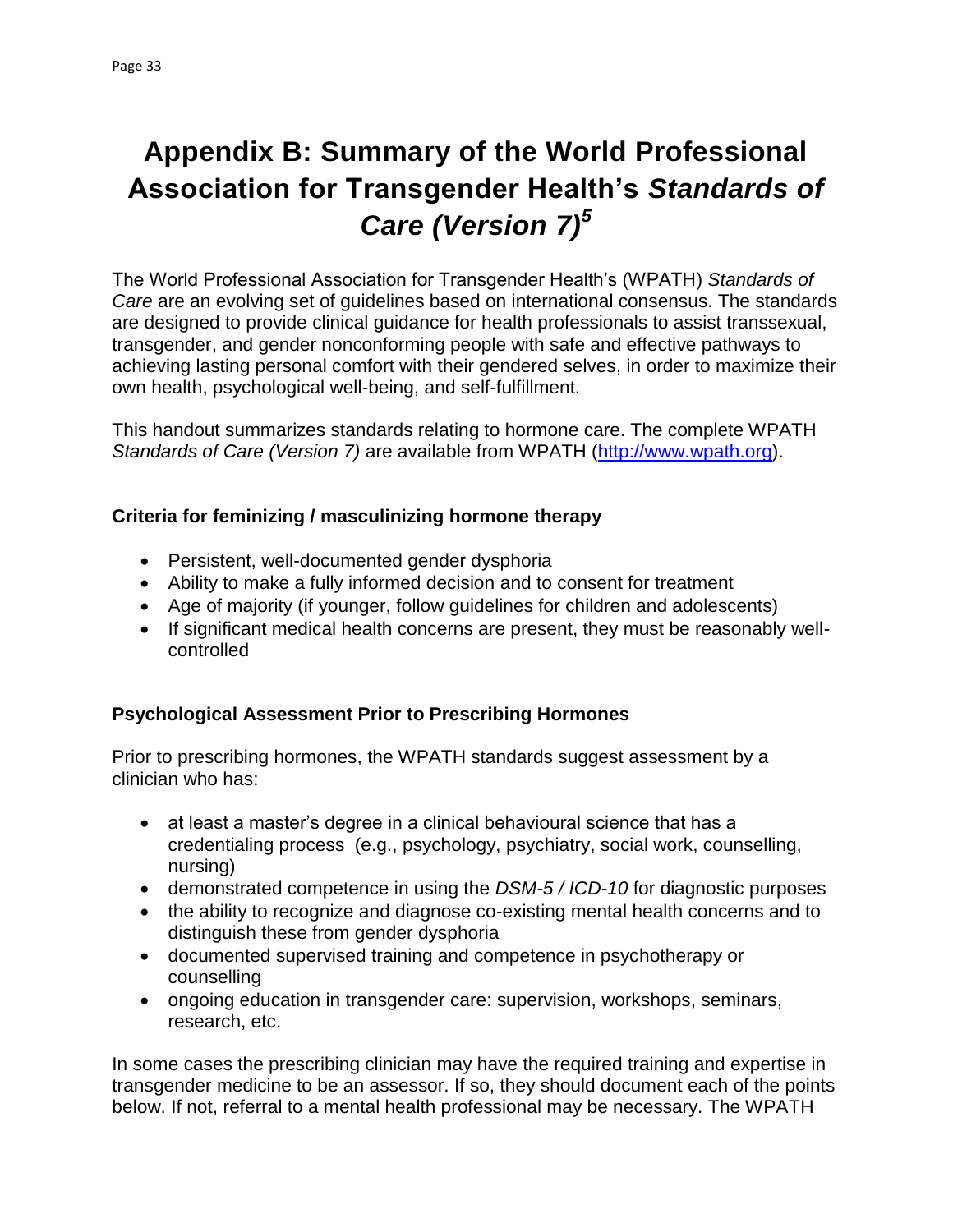standards state the assessor should write a letter to the prescribing clinician that includes:

- the patient's general identifying characteristics
- results of psychosocial assessments, including any diagnoses
- duration of professional relationship, including type of evaluation/therapy
- eligibility criteria that the patient has met
- the rationale for hormones (why it is appropriate treatment)
- a statement that the assessor is available for the coordination of care, and welcomes contact to establish this

The WPATH Standards note that where the referring clinician is working within a multidisciplinary care team, a letter may not be necessary; rather, the assessment and recommendation can be documented in the patient's chart.

The WPATH Standards also note that psychotherapy is not an absolute requirement for hormone therapy or surgery, nor do the Standards recommend a minimum number of psychotherapy sessions prior to hormone therapy.

#### **Responsibilities of the Prescribing Clinician**

In general, clinicians who prescribe hormones should engage in the following tasks:

- doing an initial evaluation (transition goals, health history, physical examination, relevant risks, bloodwork, etc.)
- explaining what hormones do and possible side effects/health risks; also discussing reduction in fertility and reproductive options
- ensuring that the patient has the capacity to understand the risks and benefits, and can give informed consent
- providing ongoing medical monitoring (regular physical exams relating to hormone effects and side effects, measurement of vital signs before and during hormone therapy, weight measurement, laboratory assessment, etc.)
- communicating as needed with a patient's primary care provider, mental health professional, and surgeon
- if needed, providing patients with a brief written statement indicating that they are under medical supervision and care that includes feminizing / masculinizing hormone therapy

Depending on the clinical context, some of these responsibilities are less relevant and should be individualized to a patient's needs.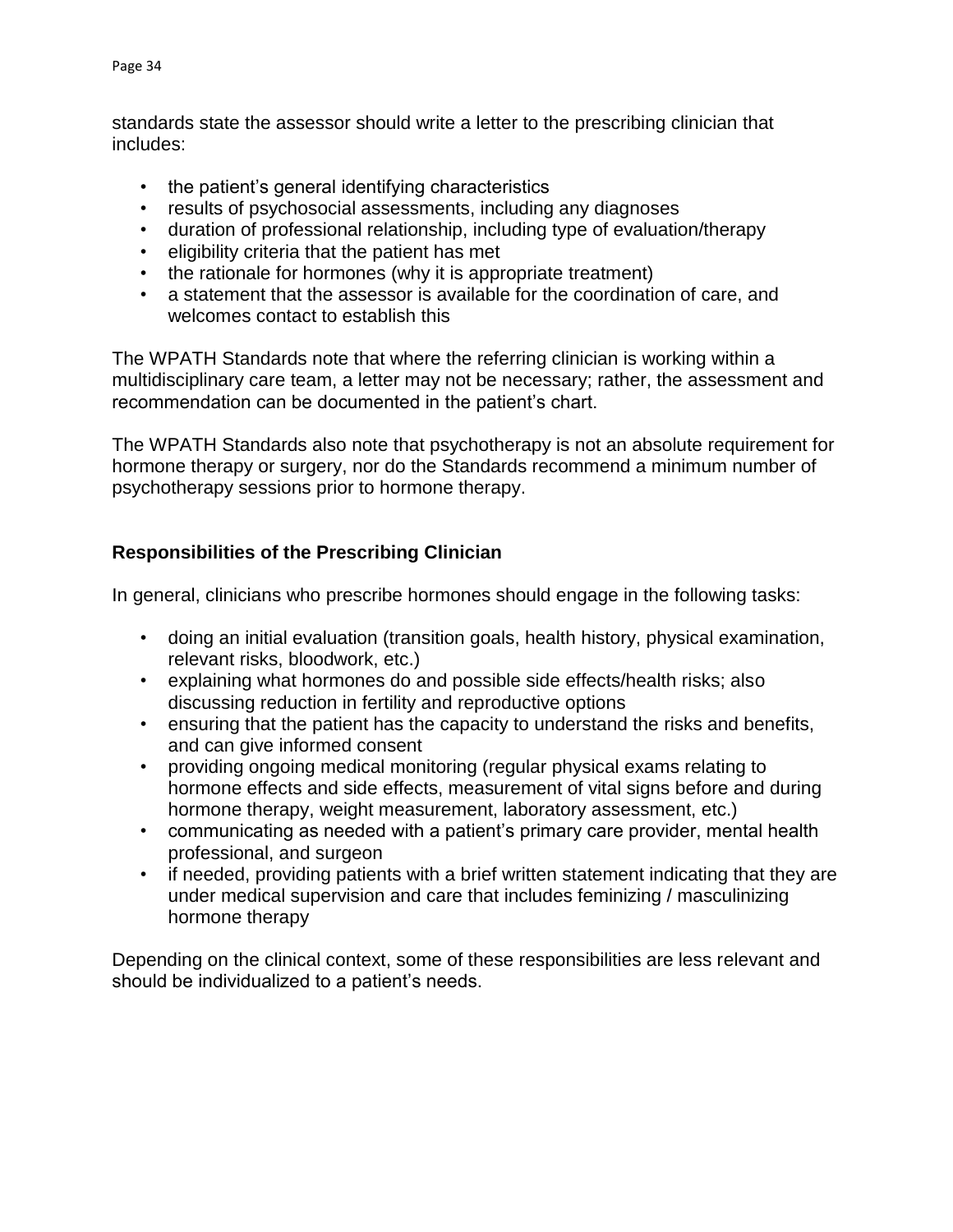# **Appendix C: Informed Consent for Feminizing Hormones**

<span id="page-37-0"></span>The following consent document is adapted from the Catherine White Holman Wellness Centre (www.cwhwc.com).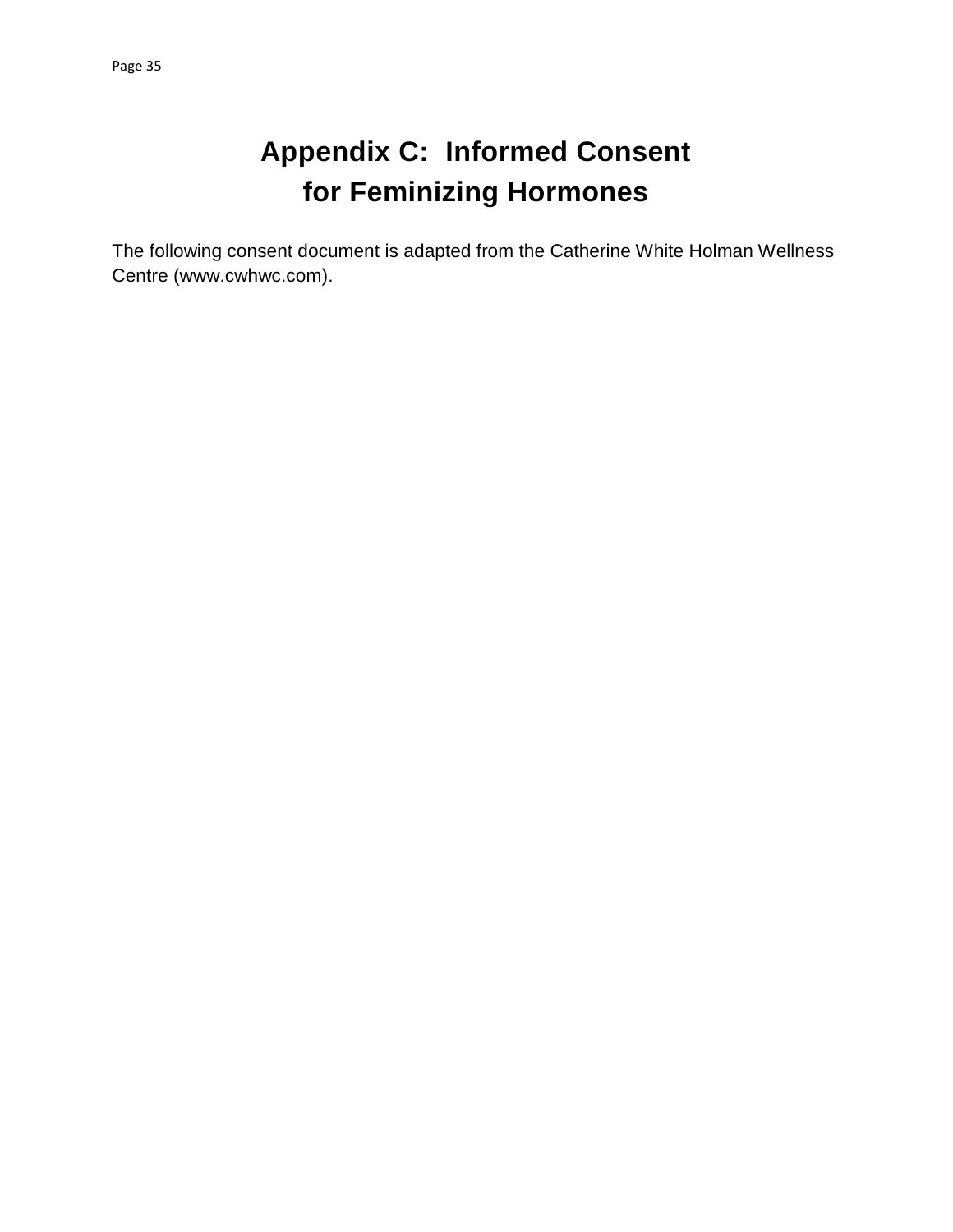# **Informed Consent**

## **Estrogens and Testosterone Blockers for Trans\* Clients**

### **What is informed consent?**

Before starting hormone treatment, it is important to understand the possible benefits, risks, warning signs, and alternatives. You and your healthcare provider will work together to make sure you have all the information you need to decide if hormone treatment is right for you. Agreeing to start hormone treatment once you know all of the benefits, risks, warning signs, and alternatives, and have had all of your questions answered, is called informed consent.

## **What are the different medications that can feminize my appearance?**

Part of transition for many trans\* people involves taking hormones. For hormone treatment to be most effective, most people who were assigned male at birth take not only estrogens (female hormones), but also androgen blockers to prevent their body from producing or utilizing testosterone (male hormones).

### **What is estrogen and how is it taken?**

Different forms of the hormone estrogen are used to change your appearance and how you feel. Estrogen can be given as an injection (weekly or every other week), as a pill (daily or twice a day), or as a patch (which is changed every three or four days).

### **What are androgen blockers and how are they taken?**

Medications that block the production or effects of testosterone are called androgen blockers. Androgen is another term for male sex hormones. Spironolactone is the androgen blocker that is most commonly used in Canada. It is a pill that you swallow once or twice a day. Other medicines are sometimes used, but because spironolactone is relatively safe, inexpensive, and effective, it is the primary androgen blocker.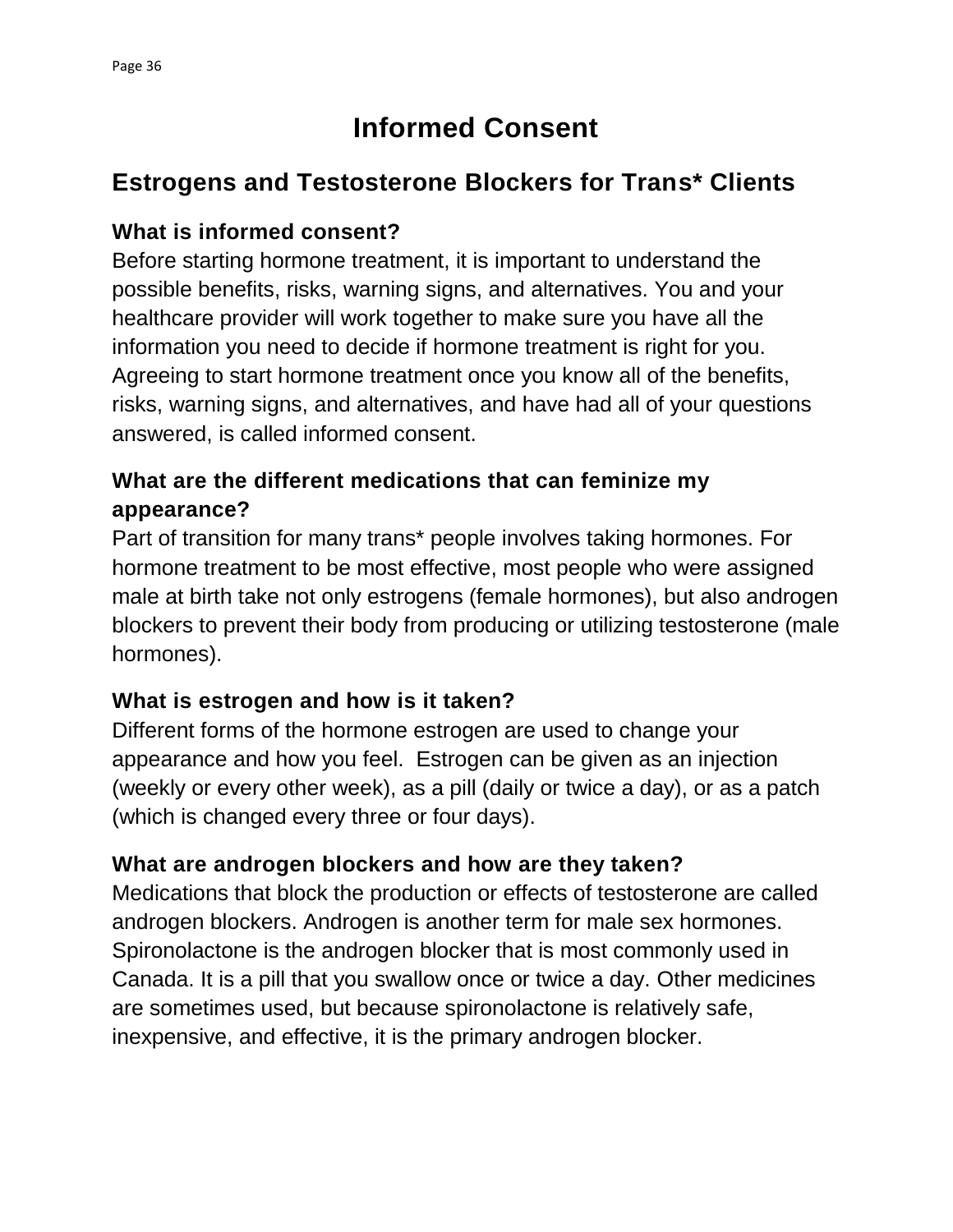# **Benefits, Risks, Warnings and Alternatives**

# **Benefits (\* means it is a permanent change) Physical changes including:**

- softer skin
- slower growth of body hair
- slowed hair loss on head
- change in body fat shape: more on hips, less on belly
- breast development\*
- decreased muscle mass
- decreased spontaneous erections
- smaller testicles\*

## **Risks**

- blood clots including thrombophlebitis or pulmonary embolus (blood clot in the lung)
- more risk of stroke
- emotional changes
- headache
- high blood pressure (hypertension)
- infertility
- inflamed liver
- interaction with drugs for diabetes and blood thinning for example Warfarin
- more risk of diabetes or cholesterol change
- more risk of heart disease
- less sex drive and spontaneous erection
- unknown risk of breast cancer and possible interference in assessing for prostate cancer
- risk of disturbance to body's potassium leading to dizziness or heart rhythm abnormality (spironolactone)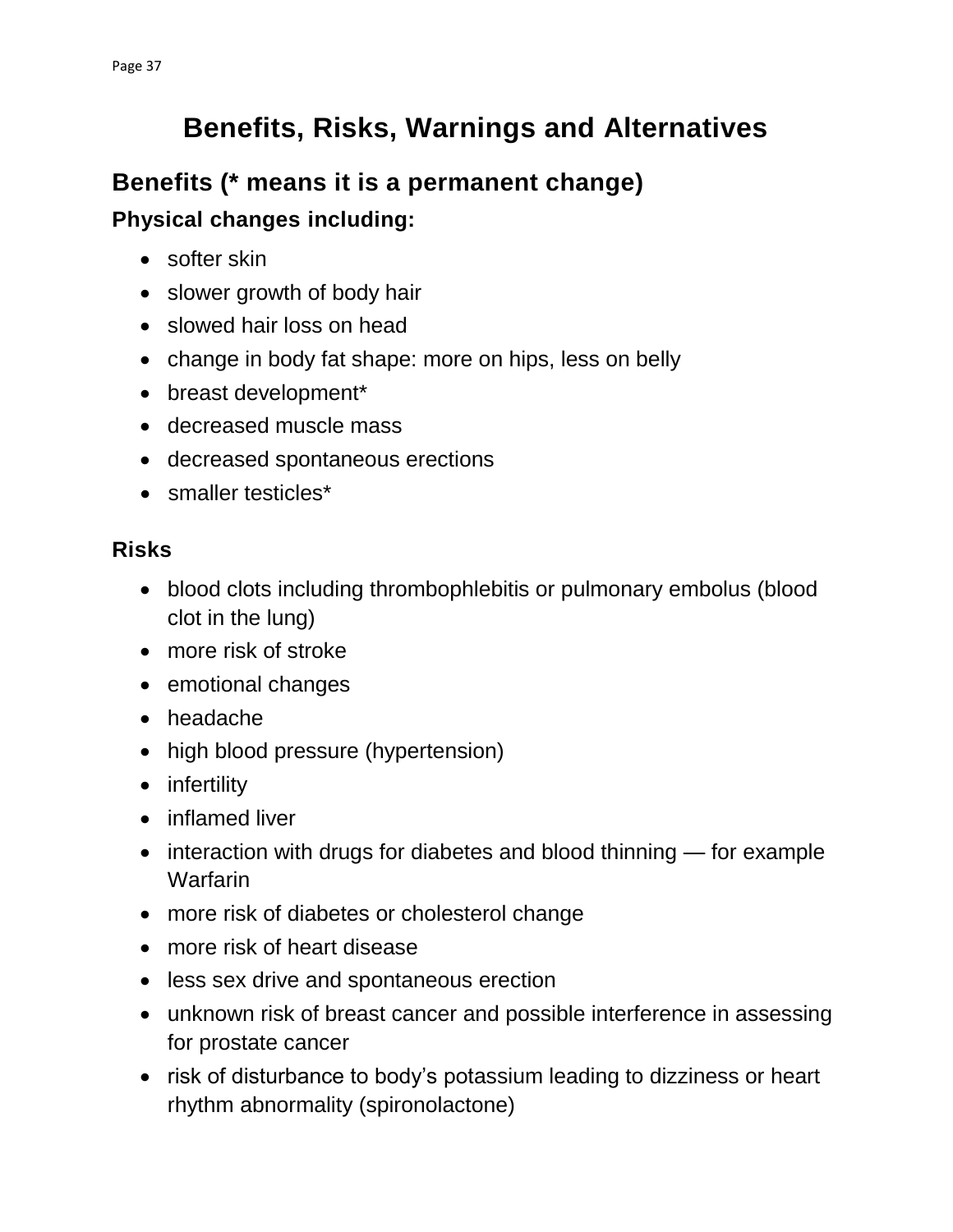## **Warning: Who should not take estrogen?**

### **Estrogen should not be used by anyone who has a history of:**

- an estrogen-dependent cancer
- a disorder that makes them more likely to get blood clots that could travel to the lungs (unless they are also taking blood thinners and are followed by a specialist)

## **Estrogen should be used with caution and only after a full discussion of risks by anyone who:**

- has a strong family history of breast cancer or other cancers that grow quicker when estrogens are present
- has uncontrolled diabetes
- has heart disease
- has chronic hepatitis or other liver disease
- has uncontrolled high cholesterol
- has migraines or seizures
- is obese
- smokes cigarettes

# **Alternatives**

Not all trans\* people choose to take hormones. It is up to you whether or not they want to take them, and it will not affect how you are treated at this clinic.

There are alternatives to using feminizing medications to help people change their physical gender. If you are interested in alternatives to hormone treatment, talk to your clinician about your options.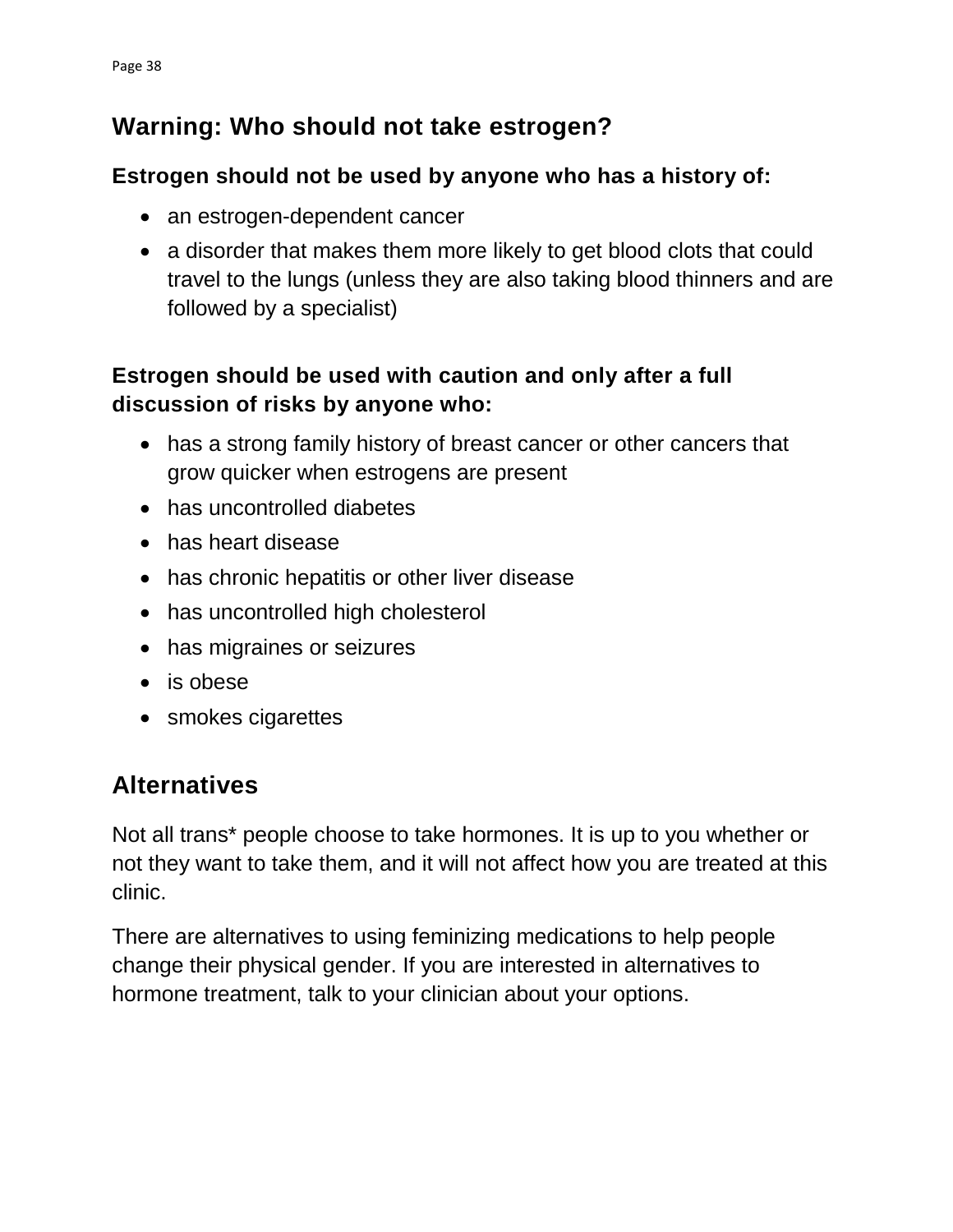**Please initial each statement to show you understand the benefits, risks, and changes that may occur from taking these medications.**

# **Informed Consent: Physical Changes**

Estrogen or anti-androgens – or both – may be prescribed to cause changes in my appearance that are typically considered feminine.

It can take several months or longer for the effects to become noticeable. No one can predict how fast or how much change will happen.

\_\_\_\_\_ If I am taking estrogen, I will develop breasts.

- It takes several years for breasts to get to their full size.
- The breasts will remain, even if I stop taking estrogen.
- I might have a milky discharge from my nipples galactorrhea. If I do, I know I should check it out with my clinician because it could be caused by the estrogen or by something else.
- While we do not know the exact risk, my risk of breast cancer may be increased to as high as if I had been born female
- I should take care of my breasts. This includes breast exams from my health provider, and regular mammograms after a certain age.

\_\_\_\_\_ The following changes are usually not permanent — they are likely to go away if I stop taking the medicines.

- Body hair will become less noticeable and will grow more slowly, but it won't stop completely, even if I take the medicines for years.
- I will probably have less fat on my abdomen and more on my buttocks, hips, and thighs — changing from apple shape to pear shape.
- If I have the predisposition to have male pattern baldness it may start later than it would have, but may not stop completely.
- If I stop taking hormones I may lose my hair faster than if I hadn't taken hormones.
- I know I may lose muscle and strength in my upper body
- I know that my skin may become softer.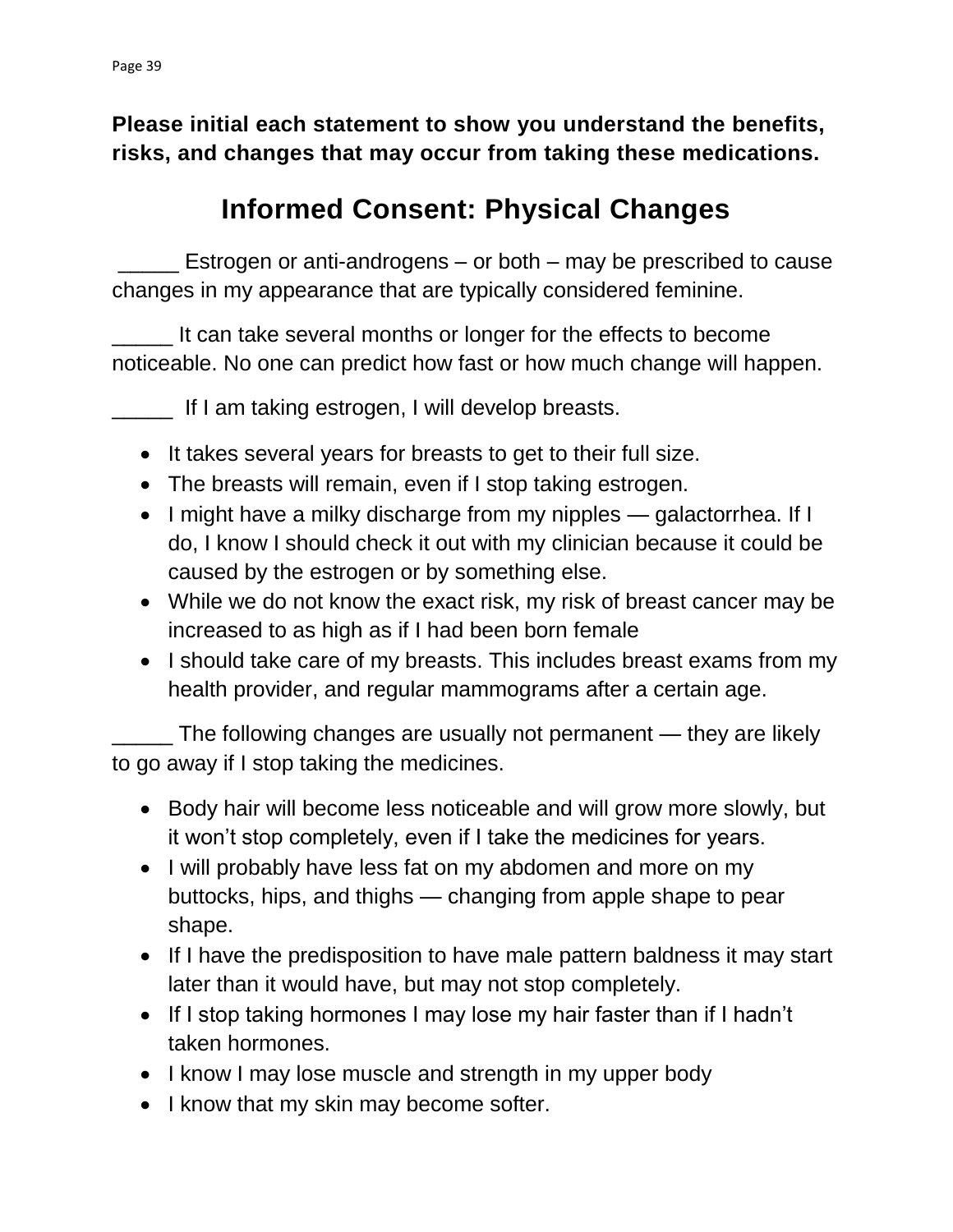My body will make less testosterone. This may affect my sex life in different ways and future ability to cause a pregnancy:

- My sperm may no longer get to mature. This could make me less able to cause a pregnancy. There is a small risk that I might never produce mature sperm again. It's also possible that my sperm could still mature even while I am taking hormones. I might get someone pregnant if we have vaginal intercourse and we don't use birth control.
- options for sperm banking have been explained to me.
- My testicles may shrink down to half their size. They are still part of my body and I need to take care of them unless I have surgery to remove them. This means that I will need regular checkups for them.
- I won't have as much semen when I ejaculate.
- It is likely that I won't be hard in the morning as often as before. And it is likely that I will have fewer spontaneous erections.
- I may not be able to get hard enough for penetrative sex.
- I may want to masturbate or have sex less and may find it harder to orgasm when I do.
- I know this treatment may (but is not assured to) make me permanently unable to make someone pregnant.

Some parts of my body will not change much by using these medicines.

- I know the hair of my beard and mustache may grow more slowly than before. It may become less noticeable, but it will not go away unless I have treatments like electrolysis.
- I know the pitch of my voice will not rise, and my speech patterns will not change.
- I know my Adam's apple will not shrink.
- Although these medicines can't make these changes happen, there are other treatments that may be helpful.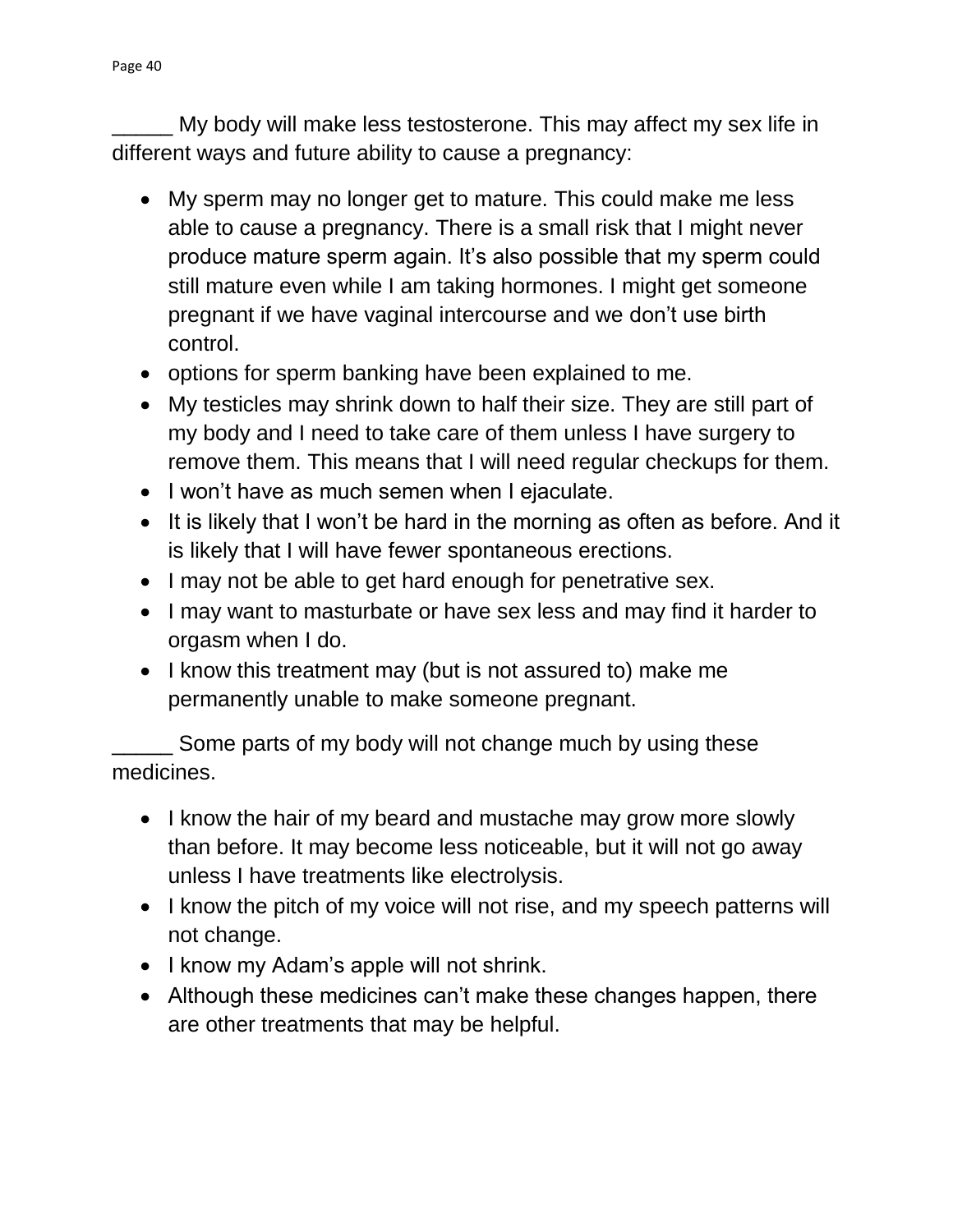\_\_\_\_\_ There may be mood changes with these medicines. My care providers will check in regularly about how my mood is. I know there are mental health resources available to me if I need them.

# **Informed Consent: Risks**

## **Risks of Estrogens and Androgen-Blocking Medications**

The side effects and safety of these medicines are not completely known. There may be long-term risks that are not yet known.

I know not to take more medicine than I am prescribed. This increases health risks. Taking more than I am prescribed won't make changes happen more quickly or more significantly.

\_\_\_\_\_ These medicines may damage the liver and may lead to lead to liver disease. I will require regular blood tests for possible liver damage as long as I take them.

\_\_\_\_\_ These medicines cause changes that other people will notice. Some transgender people have experienced discrimination because of this. My clinician can help me find advocacy and support resources.

\_\_\_\_\_ I know that a minority of people (1-3%) will later regret their decision to take hormone therapy. I know that under these circumstances some physical changes that occurred while on hormone therapy will be irreversible.

### **Risks of Estrogen**

\_\_\_\_\_ Taking estrogen increases the risk of blood clots or problems with blood vessels that can result in:

- chronic problems with veins in the legs
- heart attack
- pulmonary embolism  $-$  blood clot to the lungs  $-$  which may cause permanent lung damage or death
- stroke, which may cause permanent neurologic damage or death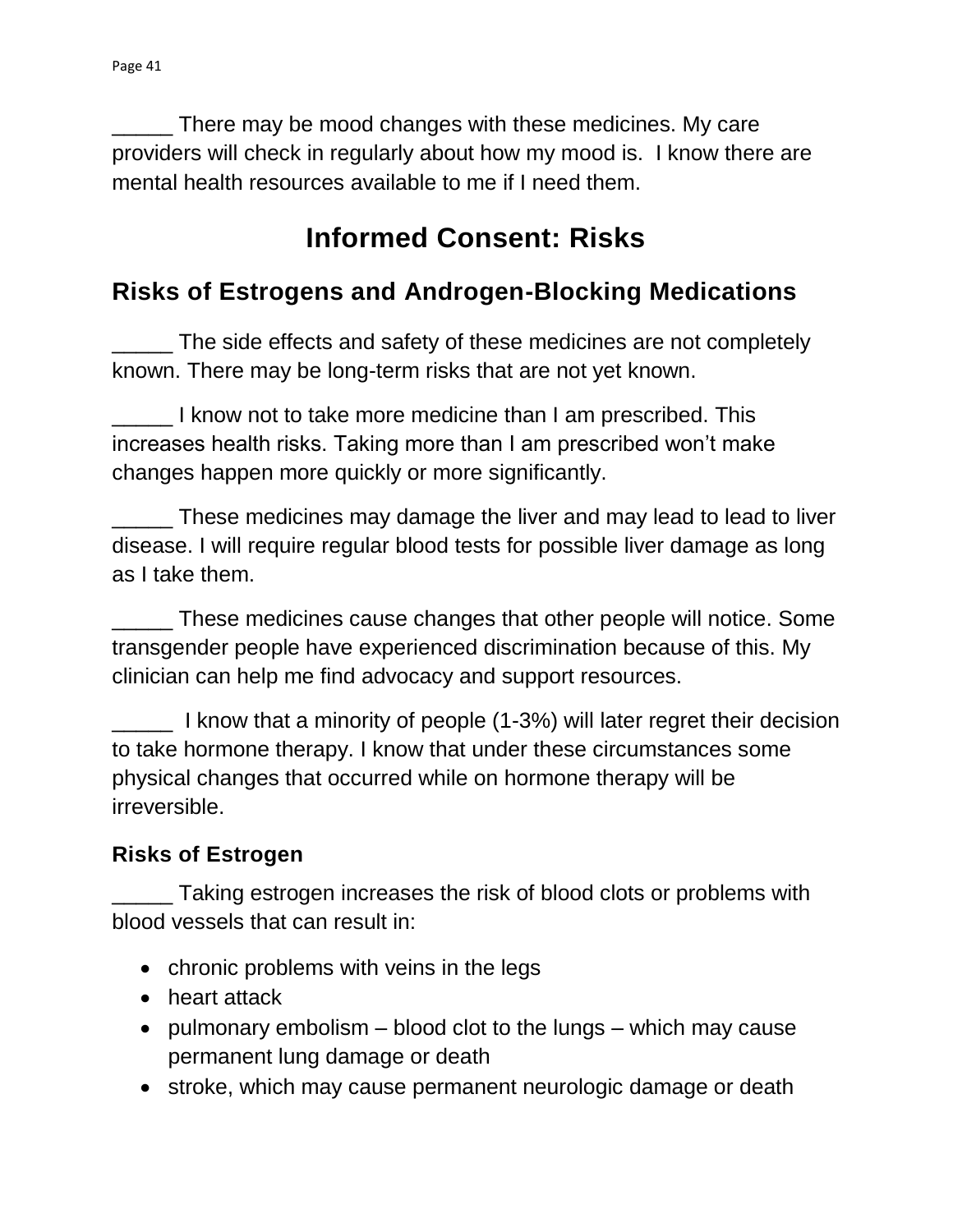\_\_\_\_\_ The risk of blood clots is much worse if I smoke cigarettes. The danger is so high that I should stop smoking completely if I start taking estrogen. I know that I can ask my clinician for advice about how to stop smoking.

\_\_\_\_\_ Taking estrogen can increase the deposits of fat around my internal organs. This can increase my risk for diabetes and heart disease.

\_\_\_\_\_ Taking estrogen can raise my blood pressure. If it goes up, my clinician can work with me to try to control it with diet, lifestyle changes, and/or medication.

\_\_\_\_\_ Taking estrogen increases my risk of getting gallstones. I should talk with my clinician if I get severe or long-lasting pain in my abdomen.

\_\_\_\_\_ Estrogen can cause nausea and vomiting. I should talk with my clinician if I have long-lasting nausea or vomiting.

\_\_\_\_\_ Estrogen can cause migraines or make them worse if I already have them. I should talk with my clinician if I have headaches or migraines often or if the pain is unusually severe.

\_\_\_\_\_ It is not yet known if taking estrogen increases the risk of prolactinomas. These are non-cancerous tumors of the pituitary gland. They are not usually life threatening, but they can damage vision and cause headaches if they are not treated properly. Changes in vision, headaches that are worse when I wake up in the morning, and milky discharge from my nipples can be signs of a prolactinoma, and I should talk to my health care provider if I develop these symptoms. There is a blood test that can check for this that will be ordered regularly.

**The light of the III** am more likely to have dangerous side effects if:

- $\bullet$  I smoke.
- I am overweight.
- I have a personal or family history of blood clots.
- I have a personal or family history of heart disease and stroke.
- My family has a history of breast cancer.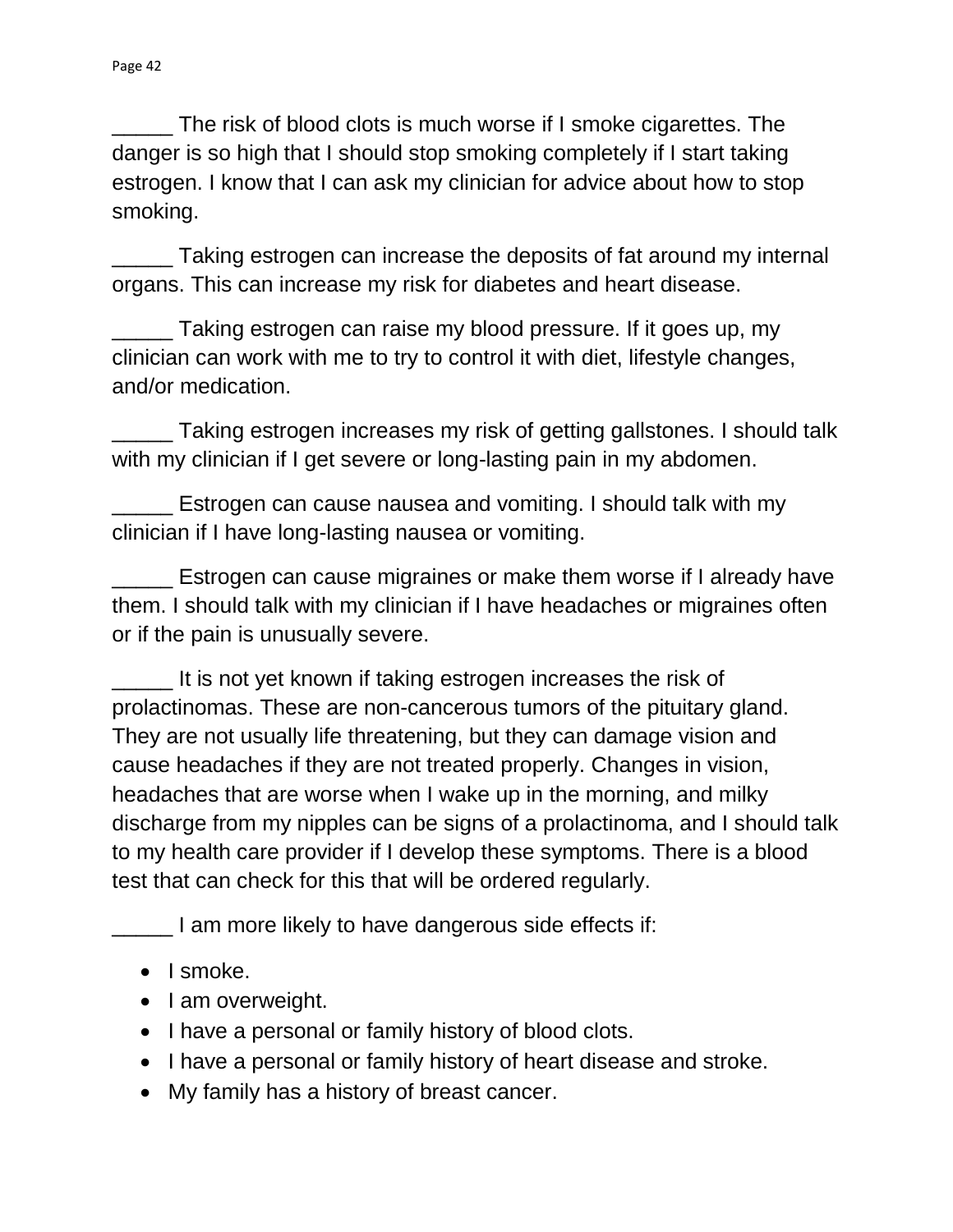## **Risks of Androgen Antagonists**

 \_\_\_\_\_ Spironolactone affects the balance of water and salts in the kidneys. This may:

- Increase the amount of urine I produce, making it necessary to urinate more frequently.
- Increase thirst.
- Rarely, cause high levels of potassium in the blood, which can cause changes in heart rhythms that may be life-threatening.
- Reduce blood pressure.

\_\_\_\_\_ Cyproterone has the potential to damage my liver and my clinician will monitor my liver with blood tests.

\_\_\_\_\_ Some androgen antagonists make it more difficult to evaluate test results for cancer of the prostate. This can make it more difficult to check up on prostate problems. If I am over 50, I should discuss appropriate prostate cancer screening with my care provider. Even if I have genital sex reassignment surgery the prostate is not usually removed.

# **Informed Consent: Prevention**

# **Prevention of Medical Complications**

\_\_\_\_\_ I agree to take medications as prescribed. I agree to tell my care provider if I have any problems or am unhappy with the treatment.

\_\_\_\_\_ The dose and type of medication that's prescribed for me may not be the same as someone else's.

\_\_\_\_\_ I need periodic physical exams and blood tests to check for any side effects.

In addition to periodic checks from my provider, I must also treat my body with respect. This means that paying attention and talking to my provider if I develop any symptoms that might be side effects from medicines.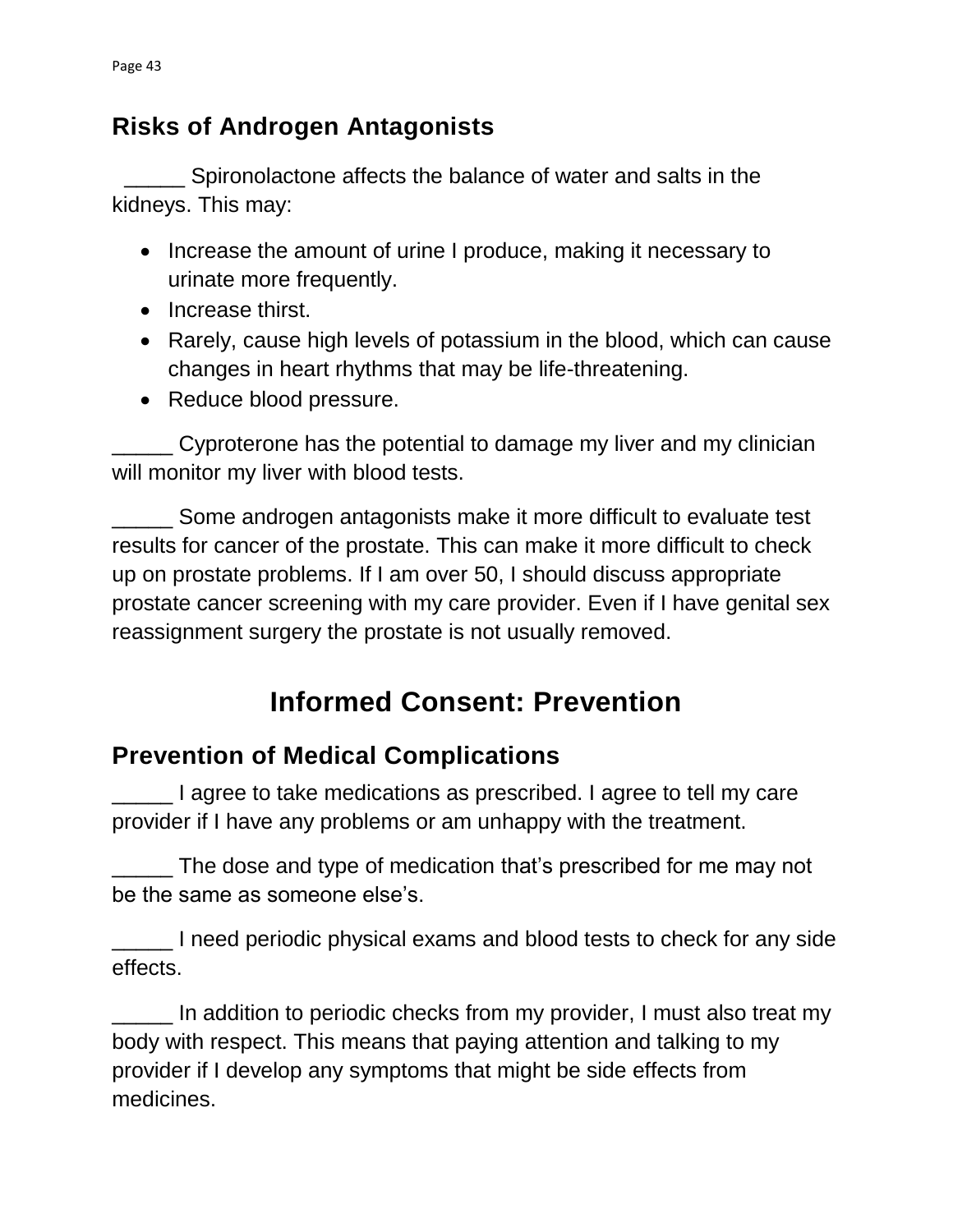\_\_\_\_\_ These medications can interact with other drugs and prescribed and over the counter medicines. These include alcohol, diet supplements, herbs, other hormones, and street drugs. This kind of interaction can cause complications. I need to prevent complications because they can be lifethreatening. That's why I need to be keep my clinician informed about whatever else I take. I also know that I will continue to get medical care here no matter what I share about what I take.

Even if I have to stop my estrogens, I may still be able to take the testosterone blockers that I am on, to help prevent the effects of my body producing testosterone again.

\_\_\_\_\_ Using these medicines to feminize is an off-label use. I know this means it is not approved by Health Canada. I know that the medicine and dose that is recommended for me is based on the judgment and experience of my health care provider and the best information that is currently available in the medical literature.

\_\_\_\_\_ I can choose to stop taking these medicines at any time. If I decide to do that, I should do it with the help of my clinician. This will help me make sure there are no negative reactions.

My clinician may suggest that I reduce my dose or stop taking estrogens or blockers at all if certain conditions develop. This may happen if the side effects are severe or there are health risks that can't be controlled.

# **Informed Consent: Alternatives**

Not all trans\* people choose to take hormones and my decision about whether to take them or not will not affect how I am treated at this clinic.

\_\_\_\_\_ There are alternatives to using feminizing medicines to help people change their physical gender. Some trans\* people choose to not take hormones or have surgery and may only socially transition. If I am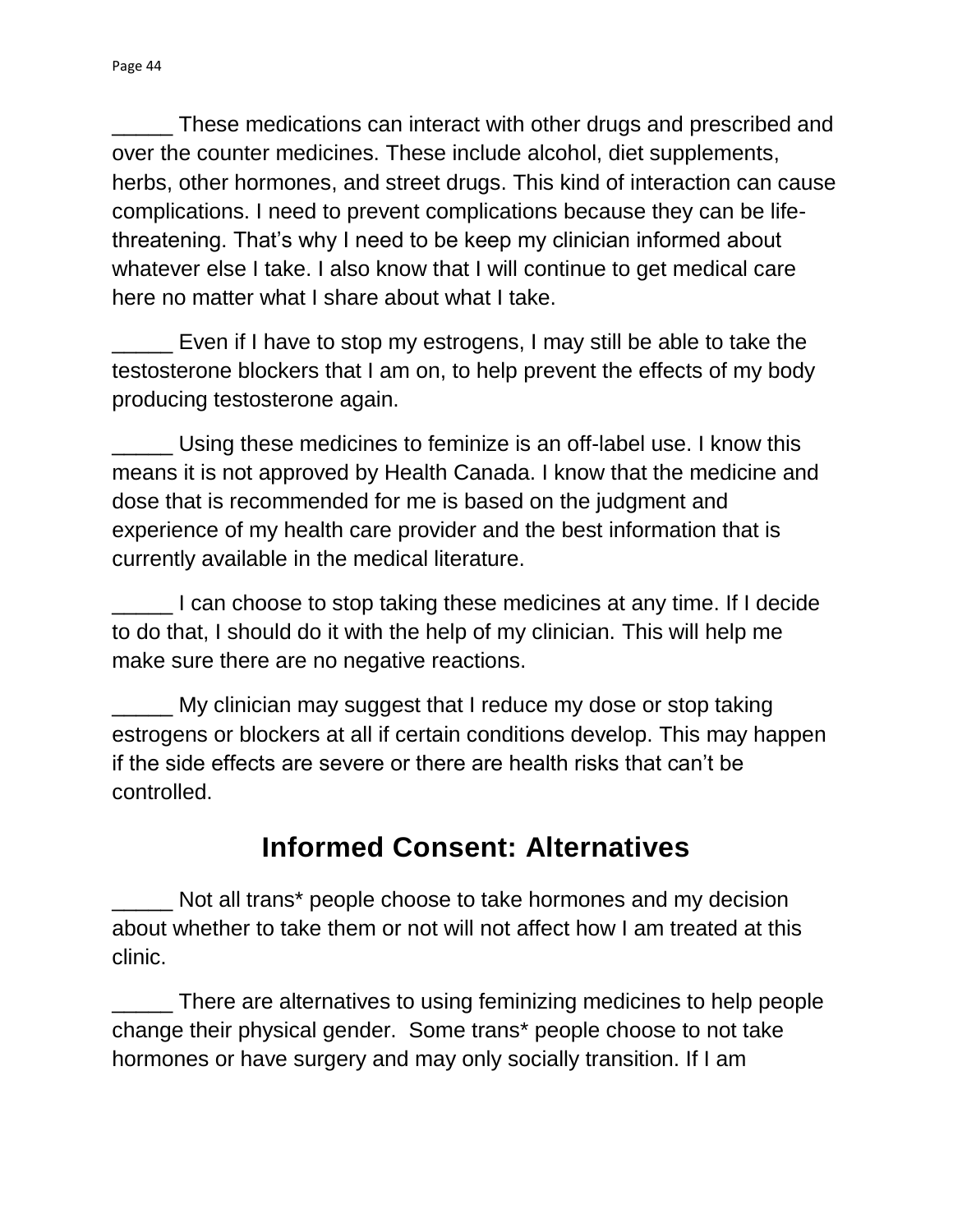interested in alternatives, I can talk with my health care provider about my options.

# **Signature**

## **My signature below confirms that:**

My clinician has talked with me about:

- the physical changes and risks of taking feminizing medication;
- warnings and prevention of medical complications; and
- potential alternative treatments

I understand the risks that may be involved.

I know the information in this form includes the known effects and risks.

I understand that there may be unknown long-term effects of risks.

I understand that counselling can be beneficial for some people who are considering hormone therapy (support through the decision-making process, support with coming out, adjusting to the physical and emotional changes that may come with hormone therapy, etc.) and my provider has let me know about counselling and support options that are available to me.

I have had enough opportunity to discuss treatment options with my clinician. All of my questions have been answered to my satisfaction.

I believe I know enough information to give informed consent to take, refuse, or postpone therapy with feminizing medications.

Based on all this information:

**The Leapers** I want to begin taking estrogen

\_\_\_\_\_ I want to begin taking androgen antagonists (e.g., spironolactone)

**The leap of the state of the state of the state of the leap is a state of the state of the state of the state i** 

Client Signature **Example 20** and 20 and 20 and 20 and 20 and 20 and 20 and 20 and 20 and 20 and 20 and 20 and 20 and 20 and 20 and 20 and 20 and 20 and 20 and 20 and 20 and 20 and 20 and 20 and 20 and 20 and 20 and 20 and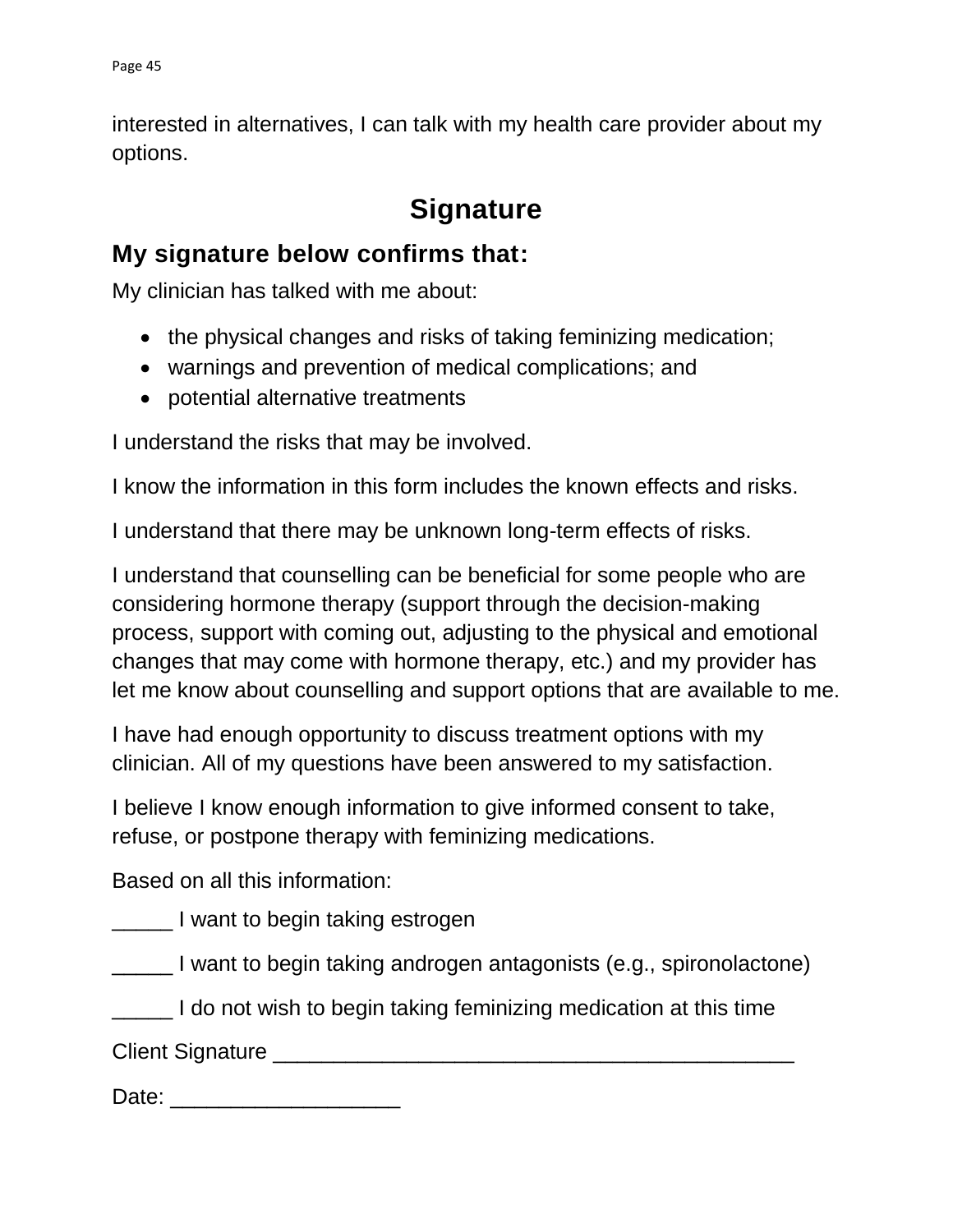Prescribing Clinician Signature \_\_\_\_\_\_\_\_\_\_\_\_\_\_\_\_\_\_\_\_\_\_\_\_\_\_\_\_\_\_\_\_

Date: \_\_\_\_\_\_\_\_\_\_\_\_\_\_\_\_\_\_

# <span id="page-48-0"></span>**Appendix D: Informed Consent for Masculinizing Hormones**

The following consent document is adapted from the Catherine White Holman Wellness Centre (www.cwhwc.com).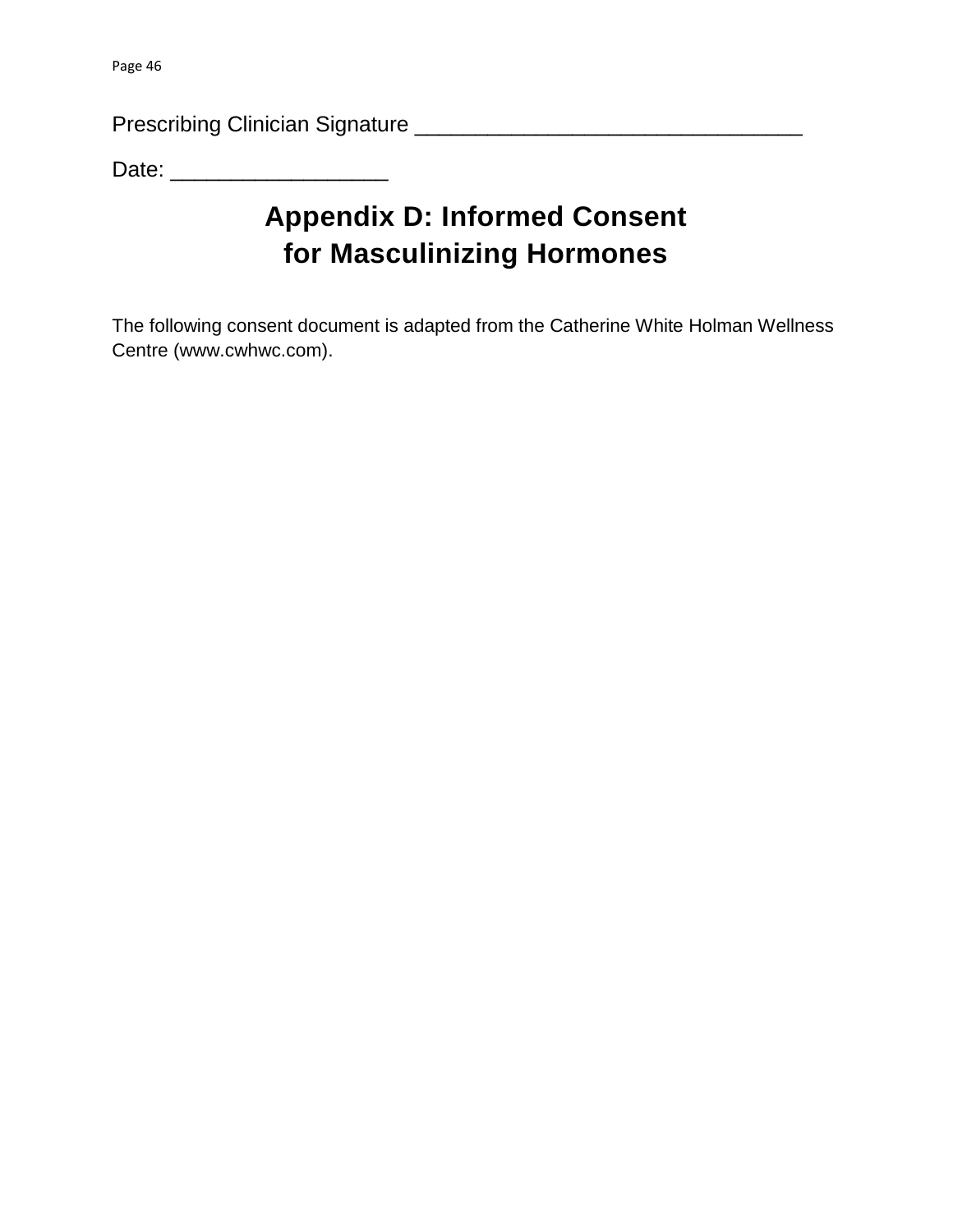# **Informed Consent**

## **TESTOSTERONE FOR TRANS\* CLIENTS**

### **What is informed consent?**

Before starting hormone treatment, it is important to understand the possible benefits, risks, warning signs, and alternatives. You and your healthcare provider will work together to make sure you have all the information you need to decide if hormone treatment is right for you. Agreeing to start hormone treatment once you know all of the benefits, risks, warning signs, and alternatives, and have had all of your questions answered, is called informed consent.

### **What medication can masculinize my appearance?**

Part of transition for many trans\* people involves taking hormones. Testosterone is the medication given to people assigned female at birth, who want to appear more masculine. You may want to take testosterone to masculinize your body, to appear more androgynous, or to feel more comfortable in your lived gender.

### **What is testosterone?**

It is a sex hormone that is found in almost all bodies It is responsible for physical changes to the body that are typically considered more "masculine." For example, it builds muscle and causes the development of facial hair and a deeper voice. Some trans\* and gender diverse people choose to take extra testosterone and others do not. The choice is based on personal preference and the desired benefits of the hormone.

### **How is testosterone taken?**

It is usually injected every one to four weeks. It is not used as a pill because the body may not absorb it properly and it may cause liver problems. Some people use skin creams and patches, but they tend to be more expensive. The doses used for injection differ from product to product and from person to person. The injections are made in a large muscle to slow the release of the hormone.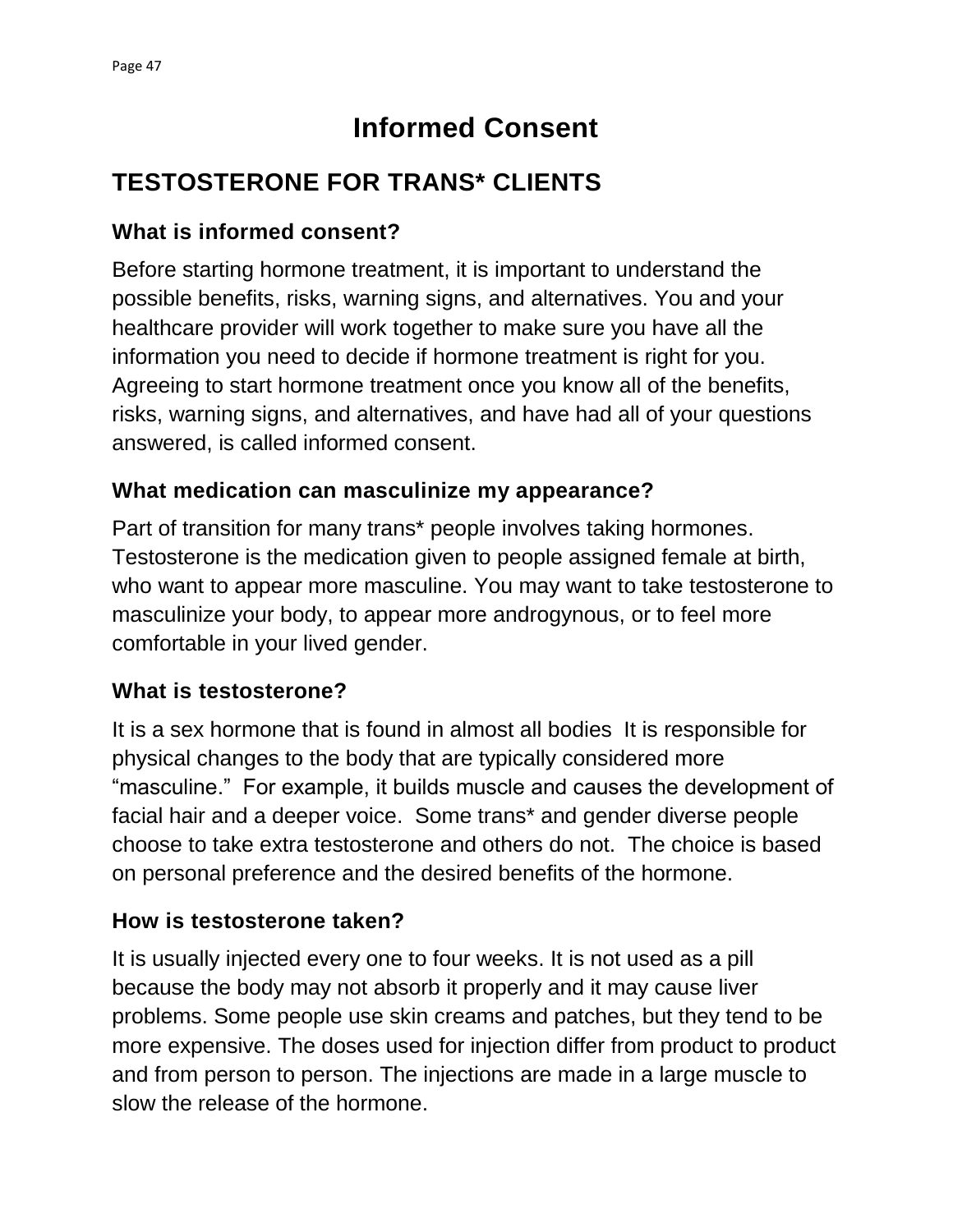# **Benefits, Risks, Warnings and Alternatives**

## **Benefits (\* means it is a permanent change)**

**Physical changes including:**

- bigger clitoris\*
- coarser skin
- lower voice\*
- more body hair\*
- more facial hair\*
- more muscle mass
- more strength
- no more menstrual periods
- more physical energy
- more sex drive
- protection against bone thinning (osteoporosis)

### **Risks**

- acne (may permanently scar)
- blood clots (thrombophlebitis)
- emotional changes for example, more aggression
- headache
- high blood pressure (hypertension)
- increased red-blood-cell count
- infertility
- inflamed liver
- interaction with drugs for diabetes and blood thinning for example Warfarin
- male pattern baldness
- more abdominal fat and less in the hips ("apple" vs "pear" shape)\*
- more risk of heart disease
- swelling of hands, feet, and legs
- weight gain
- thinning and atrophy of vaginal tissues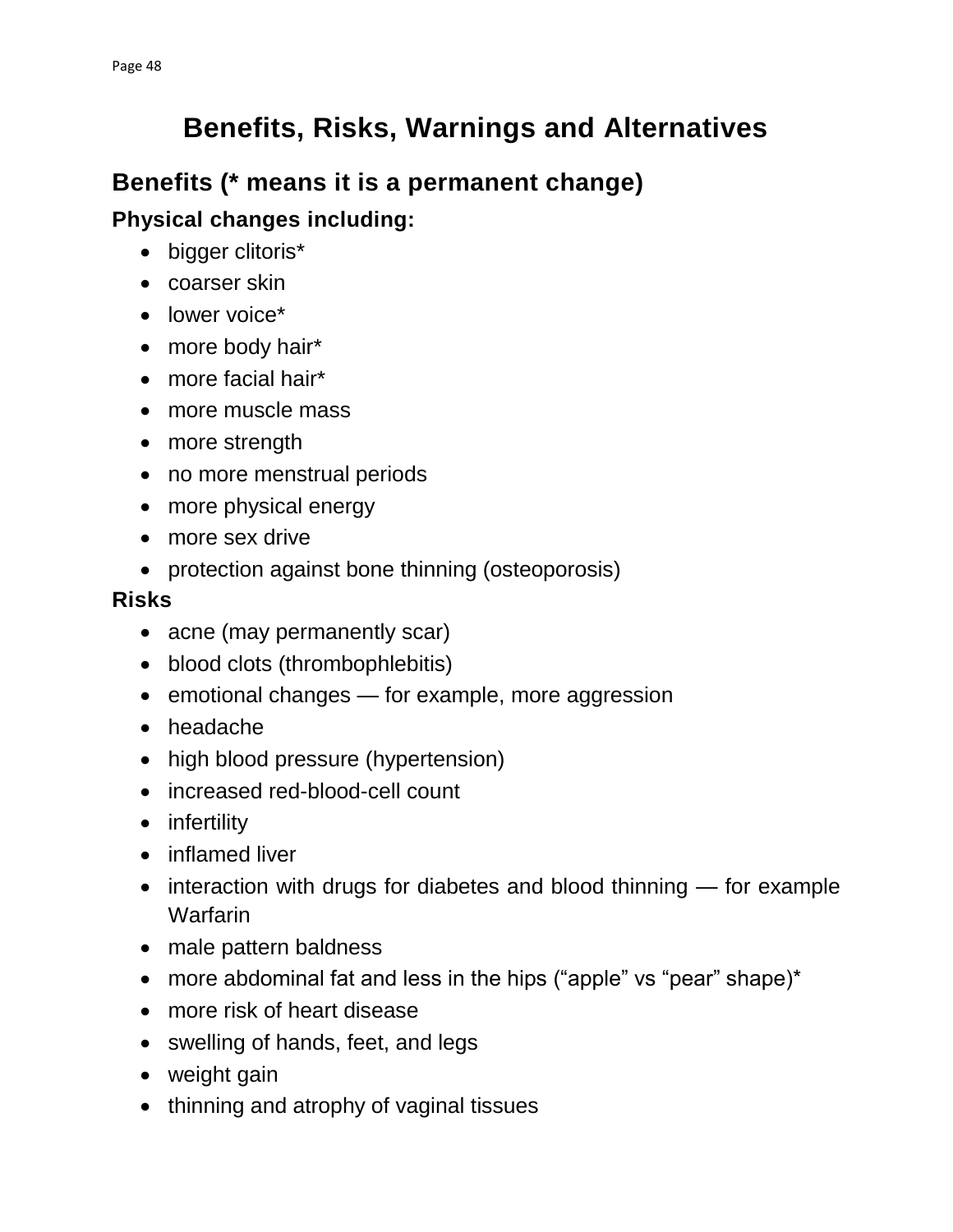## **Warning: Who should not take testosterone?**

It should not be used by anyone who is pregnant or has uncontrolled coronary artery disease.

It should be used with caution and only after a full discussion of risks by anyone who:

- has acne
- has a family history of heart disease or breast cancer
- has had a blood clot
- has high levels of cholesterol
- has liver disease
- has a high red-blood-cell count
- is obese
- smokes cigarettes

Periodic blood tests to check on the effects of the hormone will be needed. Routine breast/chest exams and internal exams with Pap tests should be continued, when applicable.

## **Alternatives**

Not all trans\* people choose to take hormones. It is up to you whether or not they want to take them, and it will not affect how you are treated at this clinic.

There are alternatives to using testosterone to help people change their physical gender. If you are interested in alternatives to testosterone treatment, talk to your clinician about your options.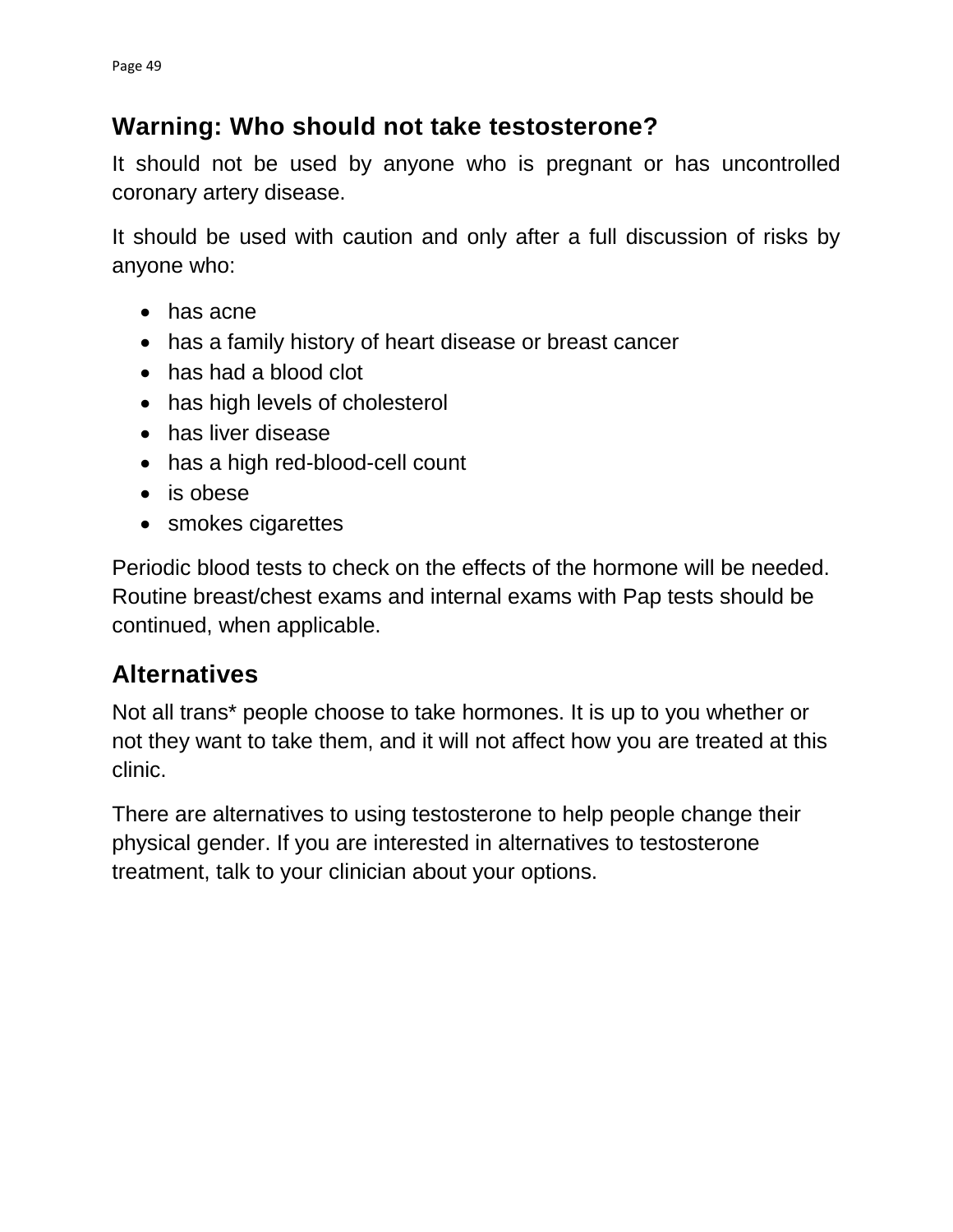**Please initial each statement to show you understand the benefits, risks, and changes that may occur from taking these medications.**

# **Informed Consent: Physical Changes**

\_\_\_\_\_ Testosterone may be prescribed to change the way my physical gender appears to myself and others.

It can take several months or longer for the effects to become noticeable. No one can predict how fast – or how much – change will happen. The changes may not be complete for two to five years.

\_\_\_\_\_ The following changes are likely and permanent even if I stop taking testosterone:

- bigger clitoris typically half an inch to a little more than an inch
- deeper voice
- gradual growth of mustache and beard
- hair loss at the temples and crown of the head possibility of being completely bald
- more, thicker, and coarser hairs on abdomen, arms, back, chest, legs

\_\_\_\_\_ I know that the following changes are usually not permanent — they are likely to go away if I stop taking testosterone:

- acne (many permanently scar)
- menstrual periods typically stop one to six months after starting
- more abdominal fat decreased on buttocks, hips, and thighs; increased in abdomen – changing from "pear shape" to "apple shape"
- more muscle mass and strength
- more sex drive
- vaginal dryness

\_\_\_\_\_ The effects of testosterone on fertility are unknown. I may or may not be able to get pregnant even if I stop taking testosterone. I might still get pregnant even after testosterone stops my menstrual periods. I know about my birth control options (if applicable), and that I can't take testosterone if I am pregnant.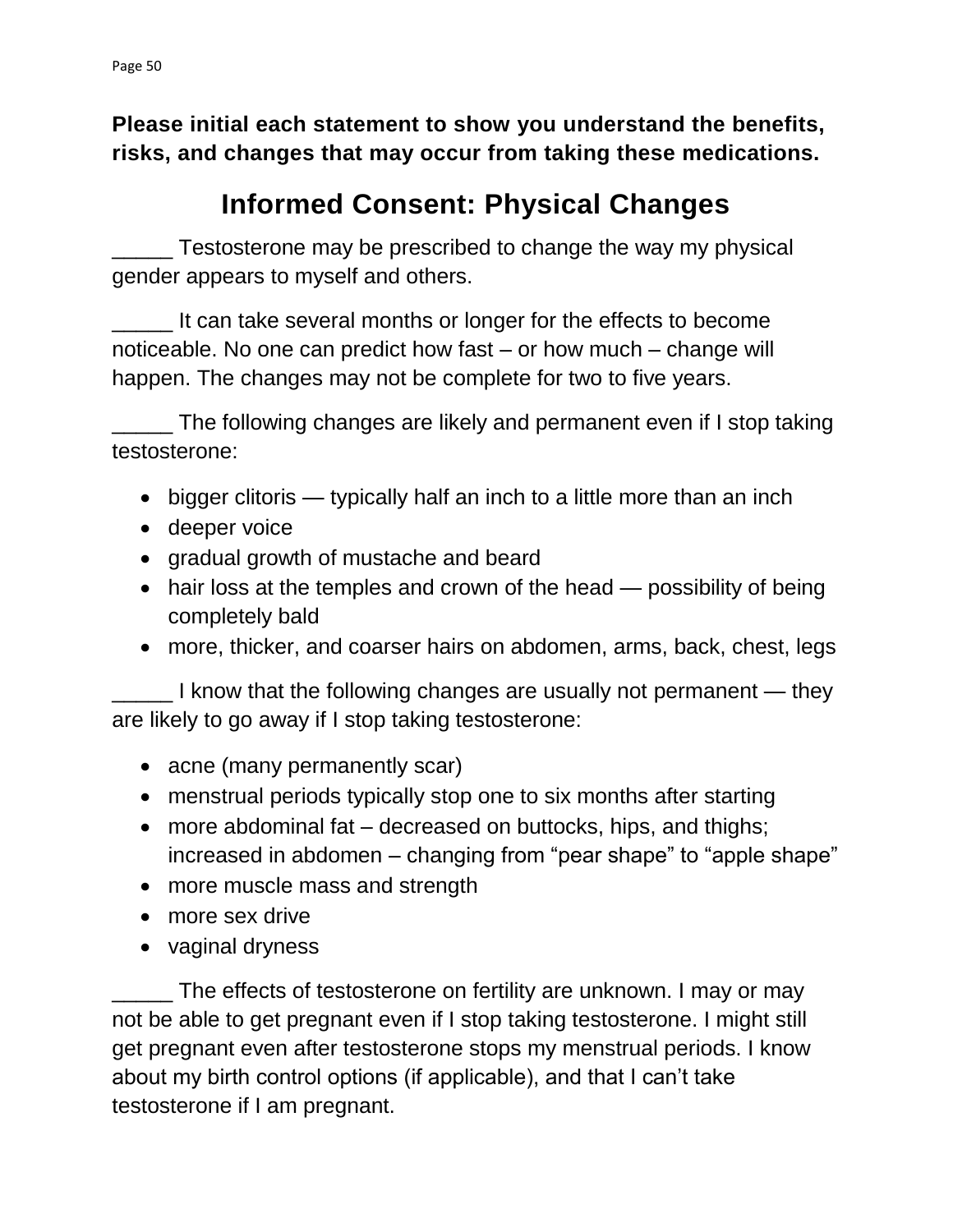Some aspects of my body will not be changed:

- Losing some fat may make my breasts appear slightly smaller, but they will not shrink very much.
- Although my voice will deepen, other aspects of my voice and the mannerisms with which I speak may not sound different.

There are other methods that may be helpful to make my breast tissue less apparent or change my speech. My health care provider can give me referrals to help me explore treatment options.

# **Informed Consent: Risks**

\_\_\_\_\_ The medical effects and the safety of testosterone are not completely known. There may be long-term risks that are not yet known.

\_\_\_\_\_ I know not to take more testosterone than prescribed. Doing so would increase health risks without making changes happen more quickly or more significantly. My body can convert extra testosterone into estrogen.

\_\_\_\_\_ Testosterone can cause changes that increase my risk of heart disease. These changes include having:

- less good cholesterol (HDL) that may protect against heart disease and more bad cholesterol (LDL) that may increase the risk of heart disease
- higher blood pressure
- more deposits of fat around my internal organs

\_\_\_\_\_ My risk of heart disease is higher if people in my family have had heart disease, if I am overweight, or if I smoke.

\_\_\_\_\_ I should have periodic heart-health checkups for as long as I take testosterone. That means I must watch my weight and cholesterol levels and have them checked by my health care provider.

\_\_\_\_\_ Testosterone can damage the liver and possibly lead to liver disease. I should be checked for possible liver damage for as long as I take testosterone.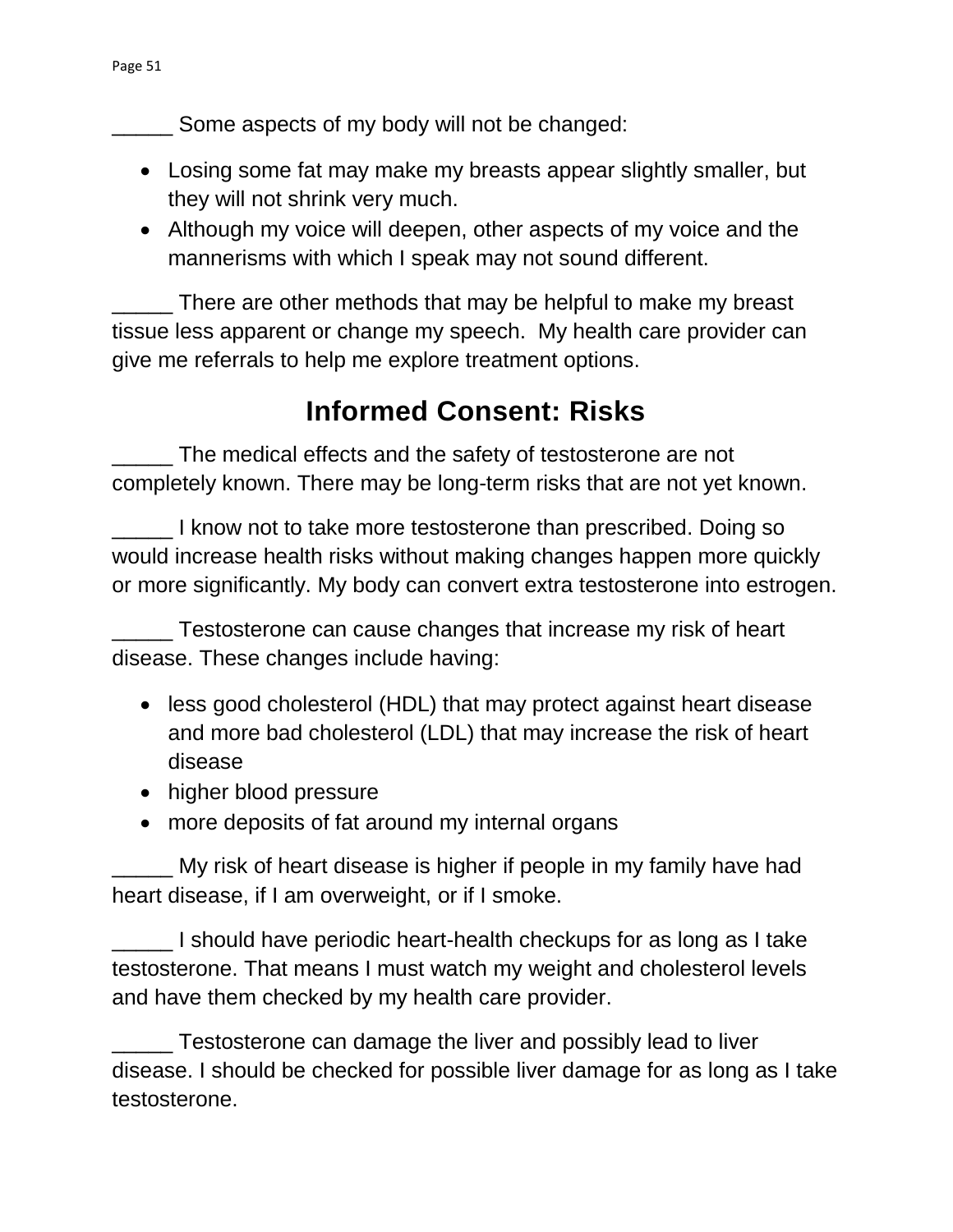\_\_\_\_\_ Testosterone can increase my red blood cells and hemoglobin. The increase is usually only to what is normal for a man and that has no health risks, but a higher increase can cause problems that can be lifethreatening. These problems include stroke and heart attack. I need to have periodic blood checks for as long as I take testosterone.

Taking testosterone can increase my risk for diabetes. It may decrease my body's response to insulin, cause weight gain, and increase deposits of fat around my internal organs. I should have periodic checks of my blood glucose for as long as I take testosterone.

\_\_\_\_\_ My body can turn testosterone into estrogen. No one knows if that could increase the risk of cancers of the breast, the ovaries, or the uterus.

Taking testosterone can thin the tissue of my cervix and the walls of my vagina. This can lead to tears or abrasions during vaginal sex. This raises my risk of getting a sexually transmitted infection, including HIV. I should take precautions regardless of the gender(s) of my partner(s). I should speak frankly with my clinician about my sex life to learn the best ways to prevent and check for infections.

Testosterone can give me headaches or migraines. It's best to talk with my clinician if I get them a lot or if the pain is unusually severe.

\_\_\_\_\_ Testosterone can cause mood changes. My clinician will check in regularly about my mood and mental health. Resources are available for my mental health.

\_\_\_\_\_ Testosterone causes changes that other people will notice. Some transgender people have experienced harassment, discrimination, and violence because of this. Others have lost the support of loved ones. I know my clinician can help me find advocacy and support resources.

\_\_\_\_\_ I know that a minority of people (1-3%) will later regret their decision to take hormone therapy. I know that under these circumstances some physical changes that occurred while on hormone therapy will be irreversible.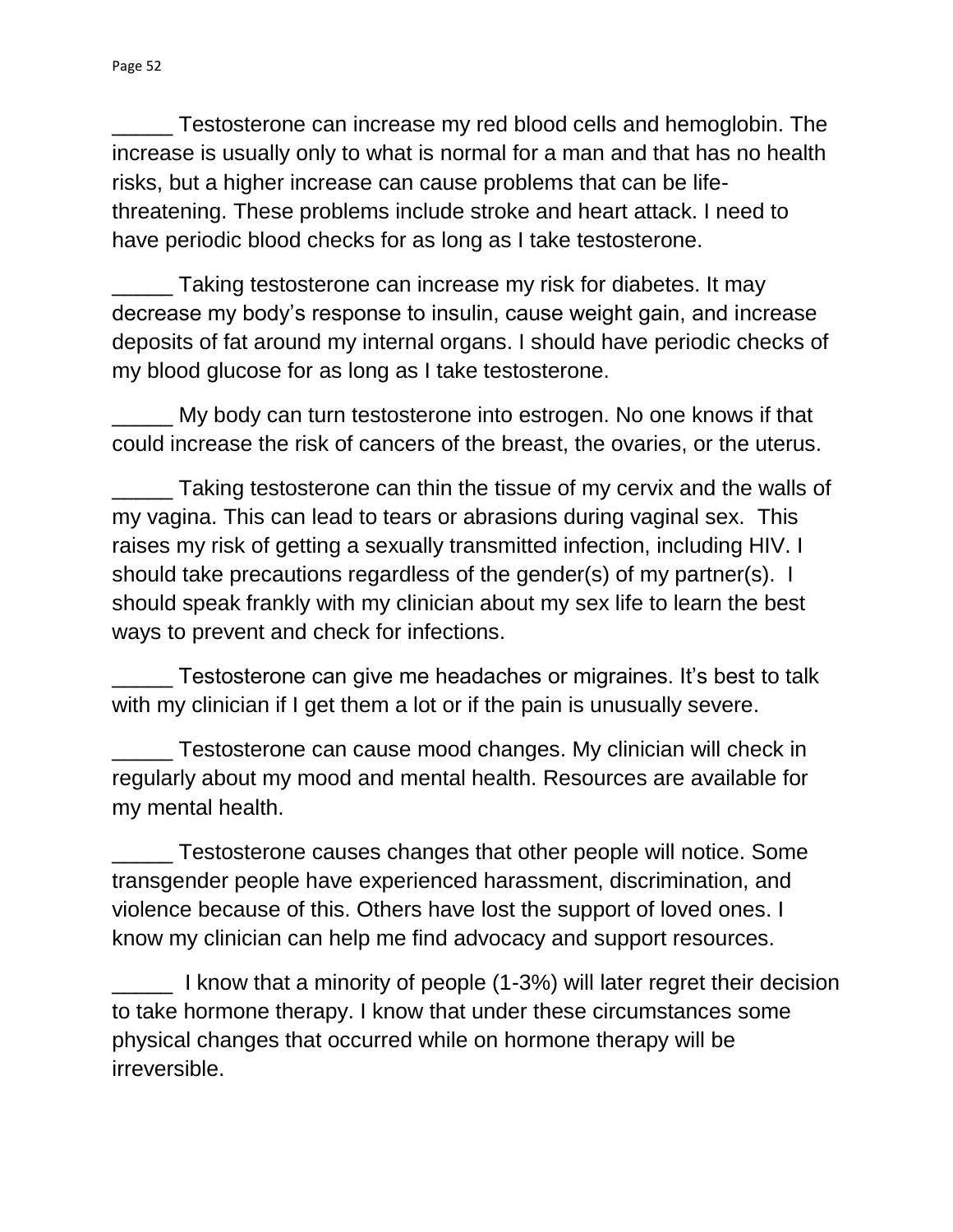# **Informed Consent: Prevention**

\_\_\_\_\_ I agree to take testosterone as prescribed. I will tell my clinician if I have any problems or am unhappy with the treatment.

\_\_\_\_\_ The dose and type of medication that's prescribed for me may not be the same as someone else's.

I need periodic physical exams and blood tests to check for any side effects.

\_\_\_\_\_ Testosterone can interact with other drugs and medicines. These include alcohol, diet supplements, herbs, other hormones, and street drugs. This kind of interaction can cause complications. This kind of interaction can cause complications. I need to prevent complications because they can be life-threatening. That's why I need to be keep my clinician informed about whatever else I take. I will continue to get medical care here no matter what I share about what I take.

It can be risky for anyone with certain conditions to take testosterone. I agree to be evaluated if my clinician thinks I may have one of these conditions. Then we will decide if it's a good idea to start or continue using testosterone.

\_\_\_\_\_ Using testosterone to change my appearance is an off-label use. This means it is not approved by the government for this use. The medicine and dose that is recommended for me is based on the judgment and experience of the health care provider.

\_\_\_\_\_ I can choose to stop taking testosterone at any time. If I decide to do that, I should do it with the help of my clinician. This will help me make sure there are no negative reactions.

\_\_\_\_\_\_ My clinician may suggest I lower the dose or stop taking testosterone if certain conditions develop. This may happen if the side effects are severe or there are health risks that can't be controlled.

# **Informed Consent: Alternatives**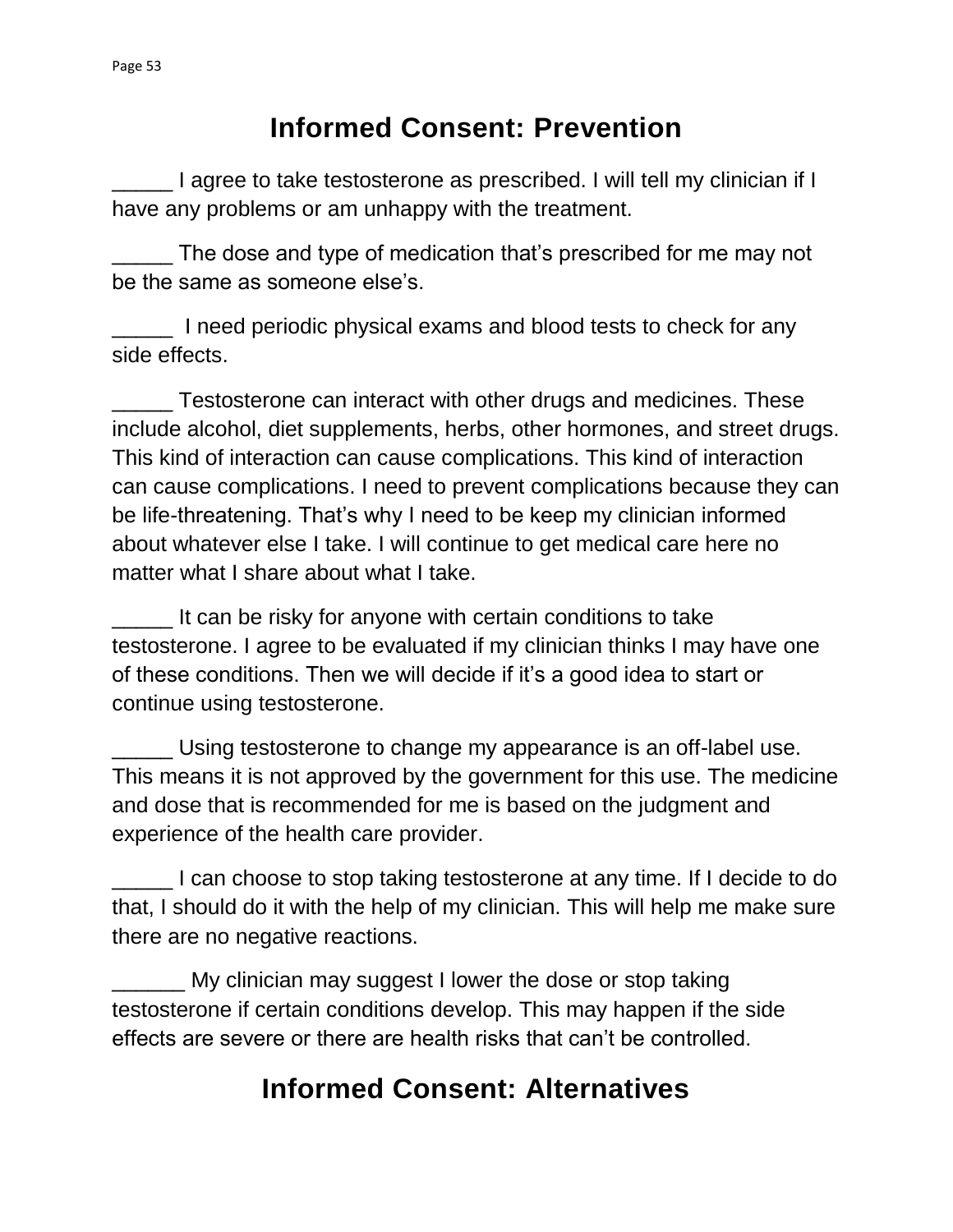Not all trans\* people choose to take hormones. My decision about whether to take them or not will not affect how I am treated at this clinic.

There are alternatives to using masculinizing medicines to help people change their physical gender. Some trans\* people choose to not take hormones or have surgery and may only socially transition. If I am interested in alternatives, I can talk with my clinician about my options.

# **Signature**

## **My signature below confirms that:**

My clinician has talked with me about:

- the physical changes and risks of taking testosterone;
- warnings and prevention of medical complications; and
- potential alternative treatments

I understand the risks that may be involved.

I know the information in this form includes the known effects and risks.

I understand that there may be unknown long-term effects of risks.

I understand that counselling can be beneficial for some people who are considering hormone therapy (support through the decision-making process, support with coming out, adjusting to the physical and emotional changes that may come with hormone therapy, etc.) and my provider has let me know about counselling and support options that are available to me.

I have had enough opportunity to discuss treatment options with my clinician. All of my questions have been answered to my satisfaction.

I believe I know enough information to give informed consent to take, refuse, or postpone therapy with testosterone.

Based on all this information:

\_\_\_\_\_ I want to begin taking testosterone